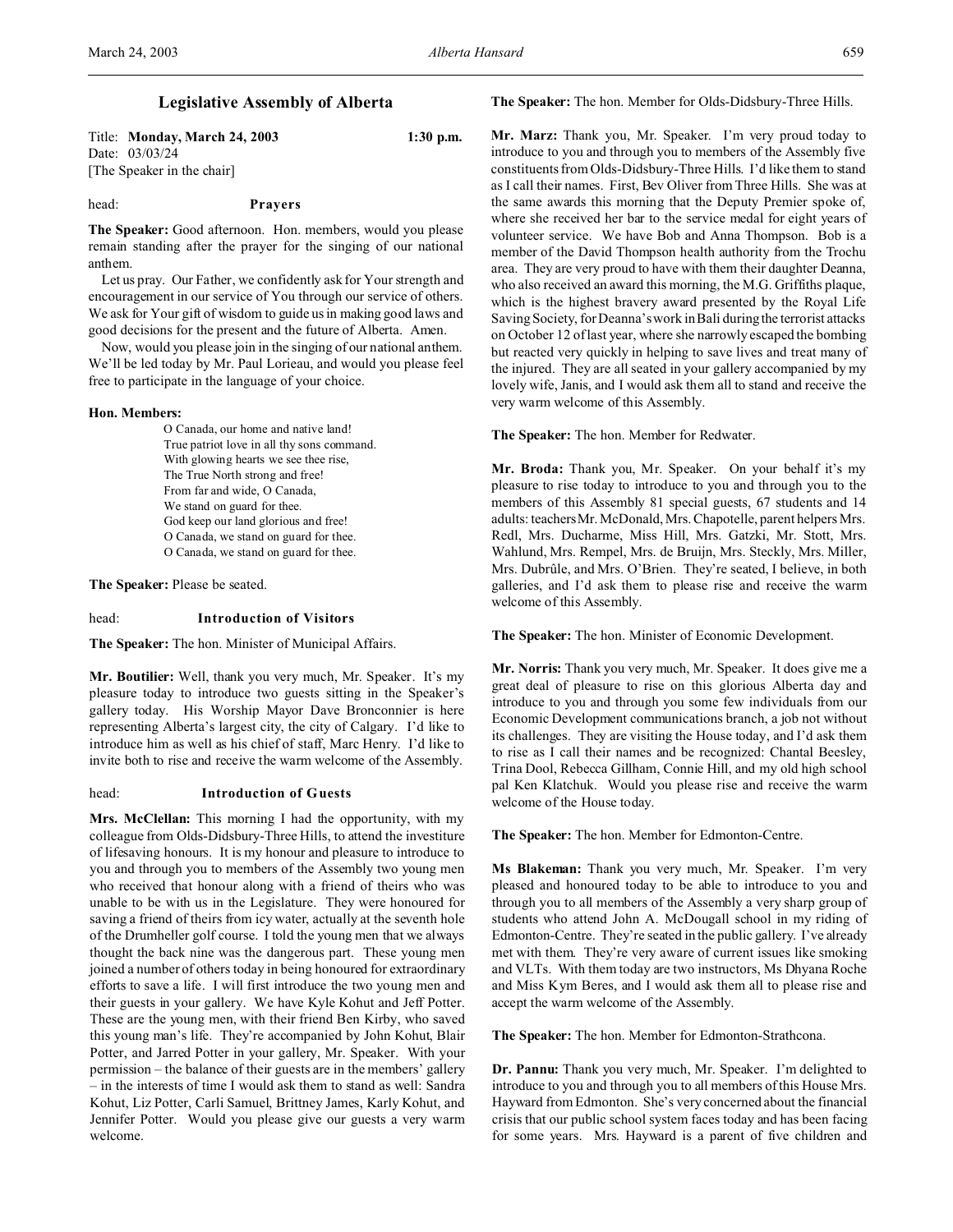grandparent of 11. Mrs. Hayward's grandchildren attend five different schools, and she's active with each of the schools. She's a tireless volunteer and passionate supporter of adequately funded public schools. Mrs. Hayward is seated in the members' gallery, and I will now request her to please rise and receive the warm welcome of the Assembly.

*1:40*

**The Speaker:** The hon. Member for Edmonton-Riverview.

**Dr. Taft:** Thanks, Mr. Speaker. It's my pleasure to introduce to you a guest who's seated in the members' gallery. She's a constituent of mine, a mother of four, a passionate advocate of public education, and a member of the Windsor Park school committee. I would ask all members of the Assembly to give Melanie Shapiro a warm welcome. If you would stand, please, Melanie.

Thank you very much.

**The Speaker:** The hon. Member for Edmonton-Highlands.

**Mr. Mason:** Thank you very much, Mr. Speaker. I'm pleased to introduce to you and through you to this Assembly one of the very active people in the New Democratic Party. Erica Bullwinkle is the first vice-president of the Alberta New Democrats. She took part on Saturday, along with 18,000 other people, in the rally that ended at this Legislature, and she's here this afternoon to listen to the parties' positions on the current situation in the Middle East. I would ask Erica Bullwinkle to please rise and receive the warm welcome of the Assembly.

head: **Ministerial Statements**

**The Speaker:** The hon. the Premier.

# **War in Iraq**

**Mr. Klein:** Thank you, Mr. Speaker. Today I rise to comment on the strong friendship that Alberta has with Canada's closest ally and neighbour, the United States. As American troops put their lives on the line across the world to defend very fundamental principles that Albertans share with the United States, I believe that it is important that our friends in the U.S. hear voices of friendship and support from abroad. Equally important is a message of support for troops from Britain and Australia, our friends in the Commonwealth. They, too, are at the front lines of this conflict, and our prayers are with them.

Mr. Speaker, Albertans have strong ties with the United States. These ties extend far beyond economic interests. The ties between Alberta and the U.S. are rooted in much common history, a tradition of interchange of ideas, and shared values. Today, as conflict rages in Iraq, the thoughts of Albertans, including me and everyone in the government caucus, are not on economic issues. Our thoughts are with the troops, their families, and the American people, who are risking so much in order to uphold what so many believe in.

Our thoughts are also with the people of Iraq, a people with a long and honourable history of contributions to civilization, the arts, and human progress. We pray that peace will come quickly to their nation and that the result of this conflict will be lasting freedom and prosperity for them.

Certainly, Mr. Speaker, war is a horrible thing. Television images that Albertans and people around the world have seen over the last few days are powerful, sobering reminders of the ugliness that is war. These images and the very idea of war are stirring passionate emotions among Albertans and people across the globe. There are

profound differences of opinion among people as to whether this conflict is necessary or justified, and I respect and I'm sure all members of this Legislature respect the views of those who disagree with that conflict. I know that people who oppose this war speak honestly and from the heart.

For me our friendship with the United States means that we must send a message of support and support for other partners of the coalition. This does not mean that I advocate the use of Canadian troops in the conflict. I don't even know if Canadian troops have been requested. There are Canadian military personnel in the region, and our thoughts today are for their safety and the well-being of their families. In regard to the Iraq conflict the deployment of the Canadian military is a matter strictly for the federal government, and I will respect their decisions on the issue.

My message, Mr. Speaker, is one of friendship. It is a message of support for our neighbours and friends in the United States. It is the hope that the conflict will end as soon as possible and that coalition troops will return home to the arms of their families safely and soon. It's the wish that the values all free peoples share, values such as freedom of expression, of belief, of opportunity, will echo in Iraq and indeed across the world as the result of this conflict.

Thank you.

**Dr. Nicol:** We live in a dangerous and confusing time, Mr. Speaker. With the events of September 11 our world has fundamentally changed. We have entered a new era with new challenges, challenges which arise from actions of individual leaders like Osama bin Laden and Saddam Hussein. How we respond to those challenges will determine what sort of world we leave to our children.

What this new world needs, Mr. Speaker, is leadership, but that leadership must come through the United Nations, not from one nation acting alone. We recognize that the United States is our friend and ally. Many people say you should stick by your friends during this difficult time. That is true. Through the war on terrorism we have stuck by our friends.

The Official Opposition believes that leadership in the new age must be found in the rule of law. At the international level the United Nations is the organization that the world has chosen to embody and apply that rule of law. If we espouse our love for freedom and democracy, then we must respect the fundamental principles on which democracy is based. Provincial and federal politicians in Canada know the importance of the rule of law. We practise it every day. Canada is governed by the Constitution, that sets out the powers of the federal and provincial governments. Just as it would be wrong for the federal government to intrude into matters of provincial jurisdiction, so too it is wrong for the provincial government to intrude into matters of federal jurisdiction. Provincial leaders should address their concerns of federal jurisdiction to the government of Canada, not to representatives of foreign governments.

Mr. Speaker, the democracies of the world are expected to provide leadership and guidance to a postwar Iraq. How can we provide that guidance if we don't respect the rule of law at home or abroad?

In closing, Mr. Speaker, the Official Opposition sends their thoughts and prayers to the men and women serving with the U.S., British, and Australian forces, to their families, to the families of the people of Iraq who suffer from this action, and to our own men and women in the Canadian armed forces, who continue the fight on terrorism.

When we speak of friendship, we should not forget the important ties that many Muslim communities in Alberta and Canada feel to the people of Iraq. War will bring a great deal of suffering and strife to that troubled region. It is important that Canada be there through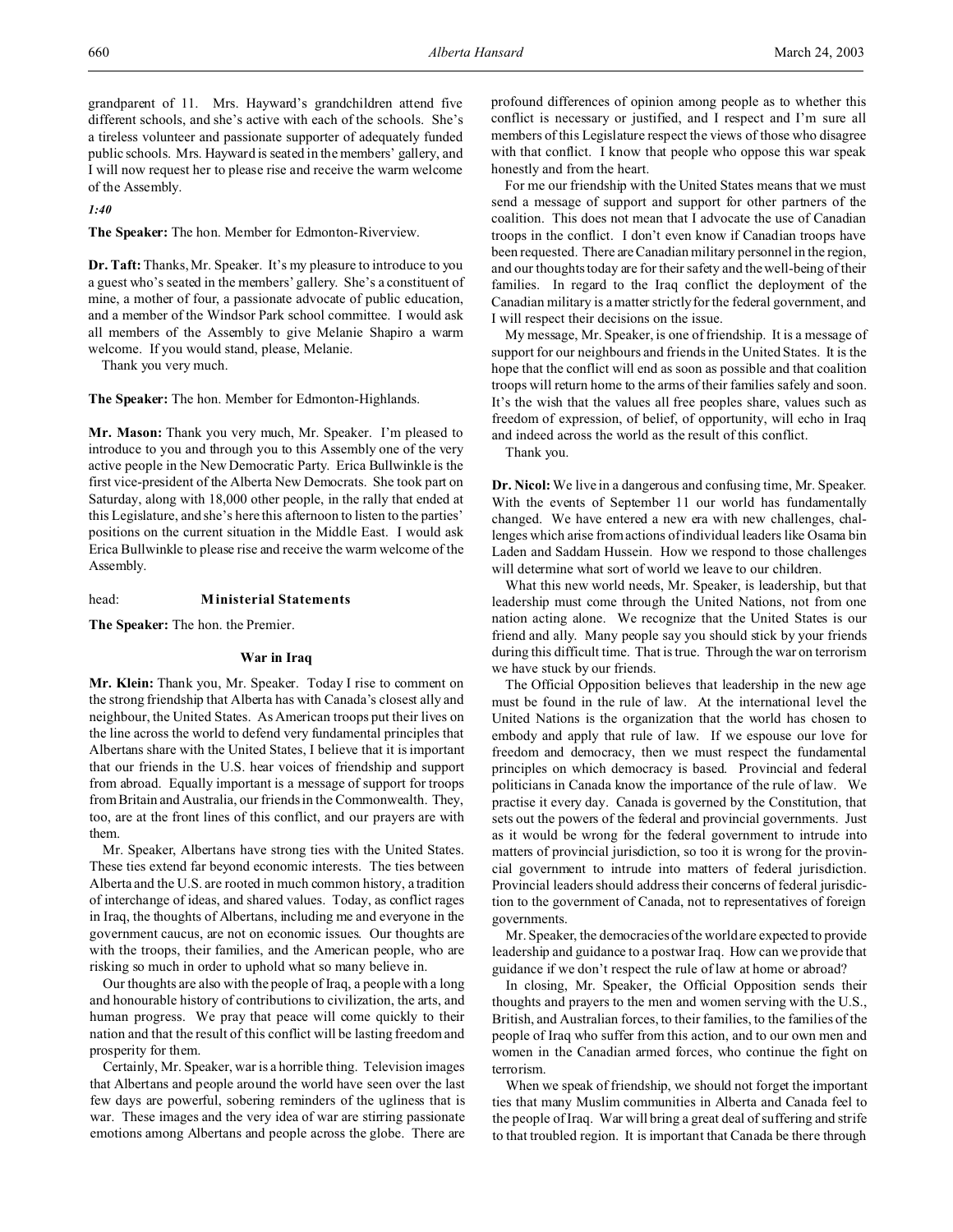the United Nations to help with the reconstruction of Iraqi communities. This action would be consistent with Canada's long-term commitment to peacekeeping and peace building through the United Nations.

Thank you, Mr. Speaker.

**Mr. Mason:** Mr. Speaker, I would request unanimous consent from the Assembly so that the leader of the New Democrat opposition can reply to the Premier's statement.

## [Unanimous consent granted]

**The Speaker:** The hon. leader of the third party.

**Dr. Pannu:** Thank you very much, Mr. Speaker. I thank the House and you for this opportunity for me to make a statement on this very important issue of historic importance to all of us. I'm pleased that the Premier has chosen to retreat from some of his more inflammatory statements last week in support of the war against Iraq and his statements opposing the federal government's decision to not participate in what is an illegal and unnecessary war.

Last Saturday tens of thousands of Albertans marched peacefully against the decision of the Bush and Blair administrations to launch this war of invasion and occupation. This included 18,000 Edmontonians in the largest-ever rally in the history of this province. These Albertans marched in solidarity with millions of U.S. and British citizens who disagree with their governments on this war. These citizens realize that this war of aggression violates the UN charter and will only make the world less secure and less stable.

My New Democrat colleague and I, Mr. Speaker, maintain that the Premier should not have sent a letter to the U.S. ambassador purporting to speak on behalf of Albertans in expressing support for the Bush administration's decision to launch the Iraq war. This was clearly inappropriate for a provincial Premier, who is normally very sensitive about federal intrusions into Alberta's jurisdiction. I therefore urge the Premier to send a follow-up letter to the U.S. ambassador clarifying that he respects the decision and the jurisdiction of the Canadian government to not participate in the war against Iraq.

Like the Premier I, too, wish for a speedy end to this conflict, but surely the best way for this to happen is for the U.S. government and its allies to stop the war and withdraw from the territory of Iraq. An immediate end to this unjust, unnecessary, and unacceptable war of aggression is imperative, Mr. Speaker.

Thank you very much.

# head: *1:50* **Oral Question Period**

# **Time Allocation**

**Dr. Nicol:** Mr. Speaker, democratic government means that the people send members of all parties to the Legislature to debate matters of great public importance. Here in Alberta, however, this freedom is threatened by a government limiting debate on three bills affecting many citizens and arrogantly dismissing anyone who dares to oppose them. My question to the Premier: what's your government policy on when time allotment should be used?

**Mr. Klein:** Time allotment should be used, Mr. Speaker, when we have clear indication from the Liberal opposition that they're going to filibuster and hold up the business of the people of this province. Relative to one bill  $-1$ 'm not sure which one it was; I think it was Bill 3 – I think they've already had seven hours of debate. Now, there are only seven of them. You know, that's an average of one

hour each. I can't imagine what they can possibly say in seven times one hour that hasn't been said before.

His Worship, the mayor of the city of Calgary, is in the gallery today. I don't know if the rules have changed, but I recall that at city hall debate was limited to five minutes per person. You know, if you can't say what you need to say in five minutes, then there's no use saying it at all. They've had seven hours already.

**Dr. Nicol:** To the Premier: how can you shut off the debate when you haven't yet heard or seen all the amendments we're proposing on those bills?

**Mr. Klein:** Mr. Speaker, they had lots of time to bring their amendments. You know, some amendments are rational, but amendments are simply another tool of filibuster. Nuisance and frivolous amendments are another rule of filibuster so they can talk again another seven hours on each and every amendment. When they keep bringing amendments forward and opportunity to speak and speak and speak again, that to me is a filibuster.

**Dr. Nicol:** To the Premier: if Bill 27 was so time sensitive, why wasn't that bill on health labour relations introduced at the start of the session instead of later?

**Mr. Klein:** Mr. Speaker, there is an Order Paper, and the Liberal opposition is privy to the Order Paper each and every day. We try to bring these bills forward as quickly as we can, but there is a process. There is a process in terms of getting a bill ready. Now, there are 47, I believe, pieces of legislation on this spring's Order Paper. Each of those pieces of legislation, since they are government bills and private members' bills – there are, well, 47 government bills, and I don't know how many private members' bills; many, many. But here is the process – and they will never know what the process is because they'll never be in government . . .

**Mr. MacDonald:** Don't be too arrogant.

**Mr. Klein:** No, I'm not being arrogant. Lookit; you went down from 32 to 17, and now you're down to seven. Next time around you'll be down to none.

**Mr. Mason:** We've got nowhere to go but up, Ralph, so watch out for us.

**Mr. Klein:** Just wait and see.

## **Education Funding**

**Dr. Nicol:** When it comes to funding for education, this government has broken more promises than it has kept. According to the Minister of Learning's press release of April 25, 2001, in addition to funding for teachers' salaries, school boards were promised increased funding for local priorities such as enhanced literacy, class sizes, and increasing costs in noninstructional areas such as transportation and operations and maintenance. The school boards dedicated the grant increase of 3 and a half percent to the classroom, following exactly the minister's directions. To the Minister of Learning: given that school boards spent this money on the classroom, as directed, where does the minister think the school boards will get the money for the teachers' salaries?

**The Speaker:** The hon. minister.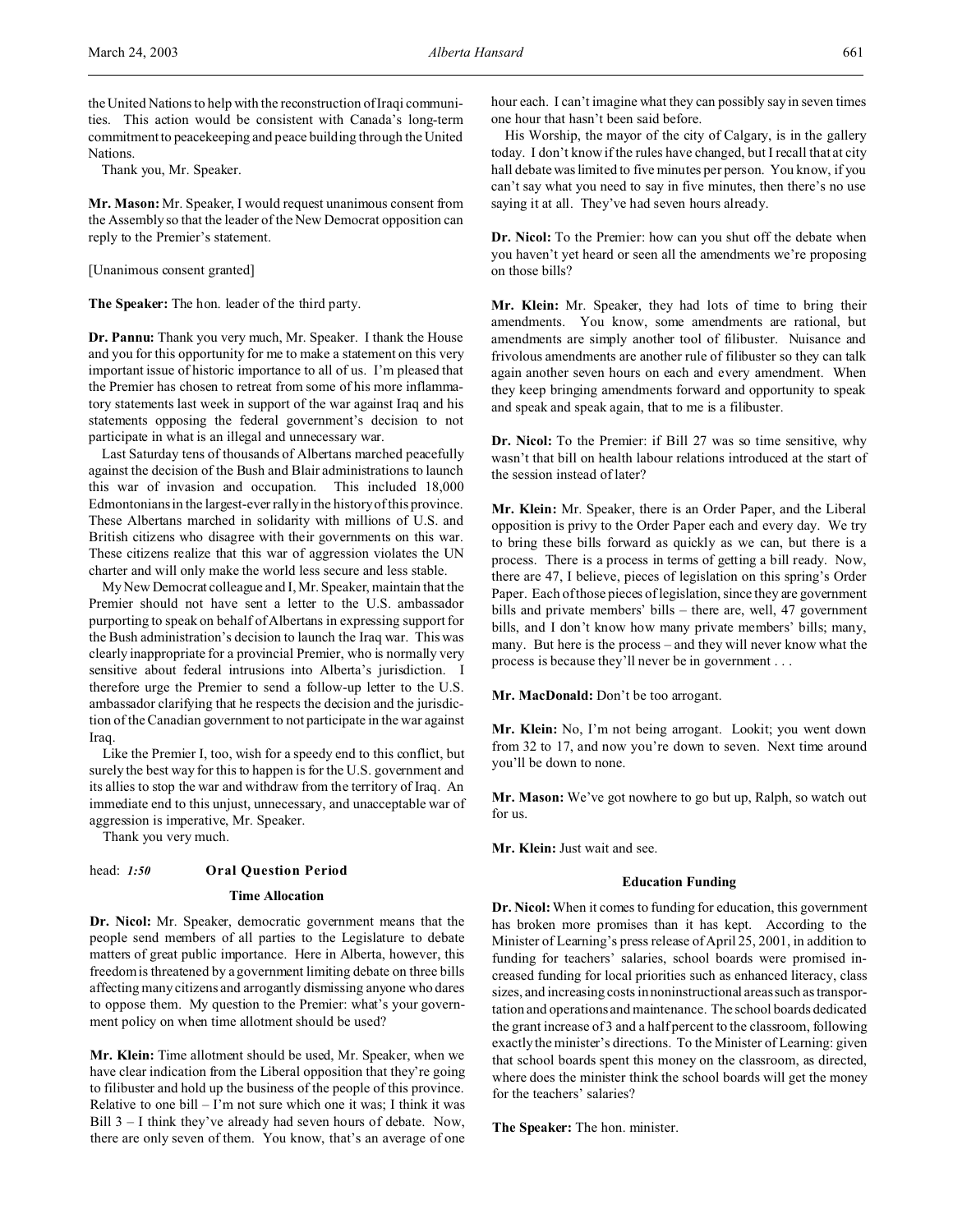**Dr. Oberg:** Thank you very much, Mr. Speaker. I do not have the press release from two years ago in front of me, but I do believe it says that after consultation with the ATA and with school boards there would be money available potentially for the classroom. I will attempt to get a copy of the actual press release and be able to read it and elucidate the Assembly as to what it actually said.

**Dr. Nicol:** Again to the Minister of Learning: is the minister accusing the school boards of not being open about their finances when they say that there's no money left to fund the arbitrated settlement with teachers?

**Dr. Oberg:** Mr. Speaker, I think the hon. Leader of the Opposition is referring to what we have done in Edmonton, and I think he will be pleasantly or unpleasantly surprised when the audit comes back. We have some schools, for example, that are showing utilization rates of anywhere from 24 to 25 percent. We've got to take a very serious look at some of these things. We have school programs in schools that have 35 students in them. Even in rural Alberta that program would not have continued.

Mr. Speaker, I would just ask that the hon. Leader of the Opposition wait until we have the audit. I'm hoping that the audit will be in by the end of next week. My people are now telling me that the actual audit itself will be approximately 200 pages, so I don't know if we will have it by the end of this week.

**Dr. Nicol:** Again to the Minister of Learning: will the minister prevent the teacher layoffs and cutbacks planned in schools across Alberta and finally fund the arbitrated salary agreement?

**Dr. Oberg:** Mr. Speaker, there are two parts to that question that I'd like to respond to. First of all, the part about funding the actual settlement: there was \$298 million given for a settlement of \$260 million, and I've said that numerous times in this Assembly.

There is one other point that I hope the hon. Leader of the Opposition will find interesting, and that is that there have been, apparently, layoff notices, or there have been teachers that have been singled out to be laid off in Edmonton. A very interesting fact is that Edmonton public does not know how many teachers will be retiring until the end of May, so it seems a little bit premature to be putting in layoff notices when they don't know – they don't know – what number will be retiring due to attrition.

**The Speaker:** Third Official Opposition main question. The hon. Member for Edmonton-Gold Bar.

# **Energy Deregulation**

**Mr. MacDonald:** Thank you, Mr. Speaker. Energy deregulation is the most spectacular policy failure of this Progressive Conservative government. Business owners are so upset. They say: "The bills are so big; I don't like to open them up until they're due. Why stress myself out?" My first question is to the Premier. Given that an owner of a furniture store had an electricity bill of \$7,000 in 2001, \$12,500 in 2002, and if the current prices continue will have a \$24,000 bill at the end of this year, how can the Premier continue to claim that energy deregulation has reduced the cost of electricity for this and other small business owners across this province?

**Mr. Klein:** Mr. Speaker, I noted that the hon. member used "if," but he doesn't mention if prices go down what will happen. If prices go down, then, you know what? They will go on to another issue. You just watch and see. You see, they watch the political winds, and

whatever way the political winds blow, then they make a lot of noise, but as soon as the situation quiets down – so if the price goes down, so will the rhetoric.

So I say to that business owner: you look at things overall. You look at a very low taxation regime. You look at a government that plays fair, that gets out of the way of business to let them conduct business. You look at the very, very high productivity rate that we have in this province. You look at numerous other things that make up the Alberta advantage – no payroll tax, no sales tax, very low corporate tax, no capital tax, all of these things that Liberal and ND socialist governments have in other jurisdictions – and then you sort of figure out, which they haven't been able to do yet, why thousands of businesses are moving to this province.

# *2:00*

**Mr. MacDonald:** It's been a mistake, and you know it.

Again to the Premier: given that in 2003 the year-to-date wholesale price for electricity is 8.9 cents a kilowatt – and that is 3 cents a kilowatt higher than it was last year – when can small business owners in Edmonton expect this mythical price of yours to come into effect? When are prices going to go down instead of up?

**Mr. Klein:** Mr. Speaker, prices will go down when the price of gas comes down, when the cost of generating electricity comes down, as more competition comes onstream. It will come down. I would remind the hon. member that it was the business community that supported strongly the notion of deregulation. Absolutely. When it was first introduced in 1995, we had strong support from the chambers of commerce in this province and from the private sector generally. You know, it's so typical of the Liberals to focus on the negative impacts of anything, because that's where their minds are. Their minds are in a negative mode.

To speak about the positives in this province, I'll call on the Minister of Economic Development.

### **The Speaker:** The hon. minister.

**Mr. Norris:** Thank you very much, Mr. Speaker. As the Premier indicated, there are a lot of facts that I would like to put on the table because the fiction that seems to emanate over there is confusing, muddying the water.

I would like to just point out as a small business owner why people set up in Alberta. It's a great place to do business. In Alberta unemployment in the last two years has risen to the highest, Mr. Speaker, anywhere in Canada.\* The number of new jobs is the highest of anywhere in Canada. This should very much interest the hon. member opposite. [interjections] Hey, hey, hey, fellows. The largest increase . . .

**The Speaker:** That's my job to say hey, hey, hey. Hon. Member for Edmonton-Gold Bar, your last question.

**Mr. MacDonald:** Thank you, Mr. Speaker. This to the Minister of Economic Development. How can this minister state that entrepreneurs must accept more responsibility for high energy prices when this Progressive Conservative government's energy deregulation policy is to blame?

**Mr. Norris:** Well, now I'm back up, sir. I'll give you the bottom line. Mr. Speaker, I would like to preface this because this is very important for everybody to understand, including the Liberals. There are concerns in the small and medium and large business communities. There's no doubt about that. We are not going to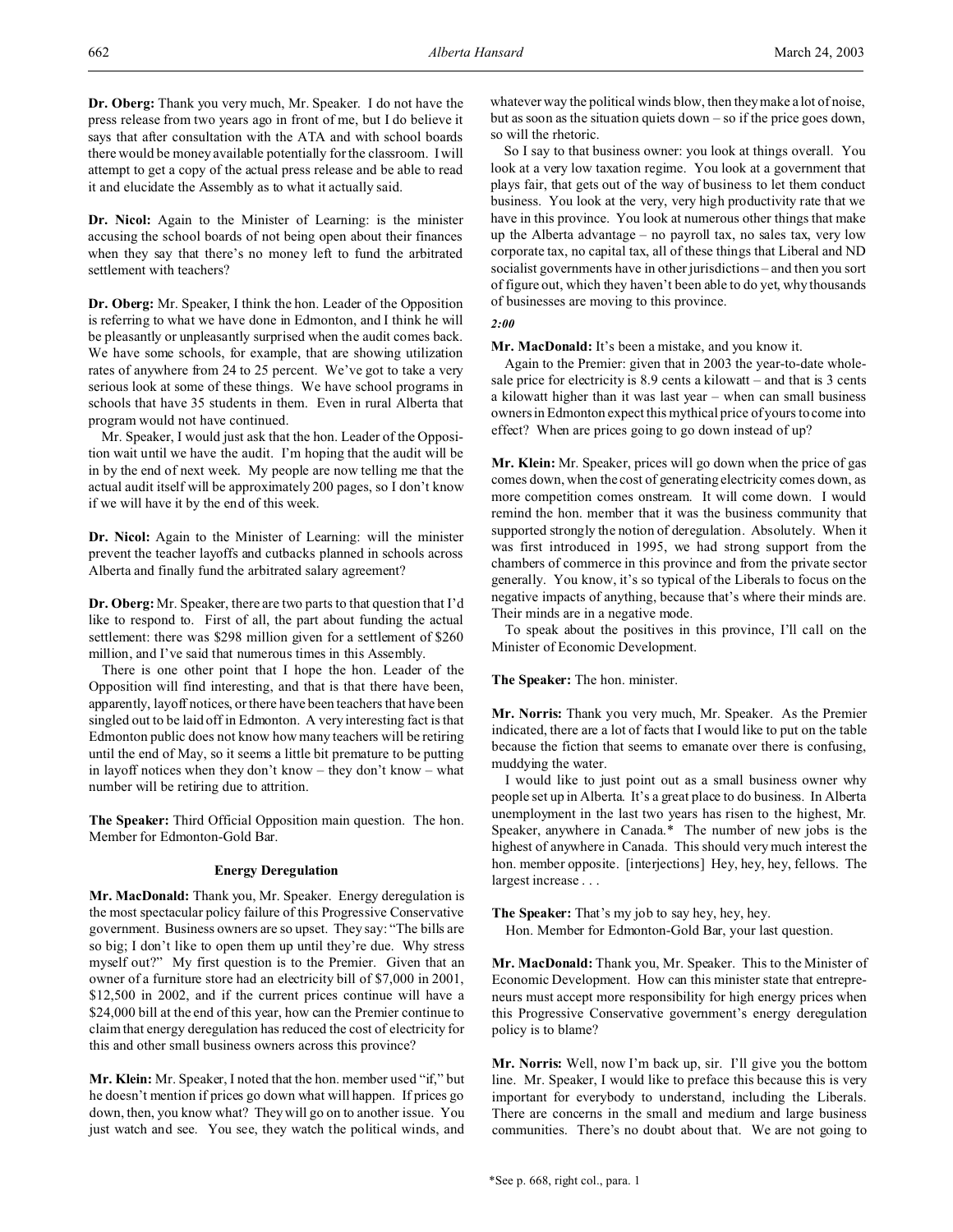deny that. But the bottom line is that all the economic indicators that everybody looks for in Canada are the best in Alberta.

I want to talk about the one that the hon. member was referring to, saying that businesses are in turmoil, that they're having trouble. The largest number of increases in small business in all of Canada, Mr. Speaker, took place – guess where? – in Alberta. So I would ask the hon. members opposite: instead of focusing on one piece of the puzzle, which is an important one, why don't you look at the whole package that this government I think quite brilliantly has put together that makes it the best business environment in the country, no ifs, ands, or buts about it?

The Speaker: The hon. Member for Edmonton-Strathcona, followed by the hon. Member for Edmonton-Rutherford.

#### **Education Funding**

#### *(continued)*

**Dr. Pannu:** Thank you, Mr. Speaker. For the last few months school boards, parents, community groups have all been trying to warn this government that if funding for education doesn't increase beyond the planned 2 percent, massive service cuts will occur in our schools. Another example of how this government is letting Edmonton down: Edmonton Tory MLAs are telling trustees to not expect anything beyond a 2 percent increase for the next budget year. With inflation over 7 percent, an arbitrated teachers' settlement of 14 percent, skyrocketing utility costs, and a host of other factors driving up costs, this would represent a slap in the face of Edmontonians who believed that they were getting a seat at the table when they voted Tory. My questions are to the Minister of Learning. How can the minister defend a 2 percent increase for Edmonton public when he knows this will mean ballooning class sizes in Edmonton schools?

#### **The Speaker:** The hon. minister.

**Dr. Oberg:** Thank you very much, Mr. Speaker. I will not be commenting on the budget, as the budget is going to be laid down in this Assembly on April 8. What I will do, though, is, if I can, read a press release from budget 2001.

"I look to the school boards and the Alberta Teachers Association to ensure these significant resources are maximized – giving a fair [settlement] to teachers and addressing classroom needs."

The bottom line is that the budget is on April 8, and I would ask that the hon. member wait to ask questions on the budget until it's actually tabled.

### **The Speaker:** The hon. member.

**Dr. Pannu:** Thank you, Mr. Speaker. Maybe the minister can tell the House if he will be advocating in cabinet for a funding increase of more than 2 percent for Edmonton schools.

**Dr. Oberg:** Mr. Speaker, one of the things that occurs in government is a thing called cabinet . . .

### **An Hon. Member:** Secrecy.

**Dr. Oberg:** Well, basically, the things that are said in cabinet must stay in cabinet, and that's something that the hon. member will probably never see in Alberta. What is said in cabinet remains in cabinet. What is said in Treasury Board remains in Treasury Board.

**The Speaker:** The hon. member.

**Dr. Pannu:** Thank you, Mr. Speaker. To the minister again: can the minister confirm that if in the last few days or weeks he or any Edmonton MLA considered the question of firing the Edmonton public school trustees for making public the deficit the board faces and the effect that that would have on our schools?

**Dr. Oberg:** Mr. Speaker, I believe there are about two or three questions there. The first question, I do not respond to innuendo that has been written in the newspaper. The second question is about a potential deficit, and I've said numerous times in this Assembly that there will be an audit that will be done by, again, probably not the end of this week because it is lengthier than we thought, but there will be the deficit that will be looked at at that time if indeed there is a deficit, and how that will be dealt with will be decided at that time. So that is coming soon, and hopefully I'll be able to give the hon. member a better answer at that time.

The Speaker: The hon. Member for Edmonton-Rutherford, followed by the hon. Member for Edmonton-Riverview.

## **Municipal Infrastructure**

**Mr. McClelland:** Thank you, Mr. Speaker. My question is to the Minister of Municipal Affairs. Municipalities, particularly Alberta's major cities, have persistent and increasing demands to provide infrastructure and other services due to the enormous growth pressures of our buoyant economy. My question: does the minister recognize these problems, and what's being done to address them?

**The Speaker:** The hon. minister.

**Mr. Boutilier:** Yes. Well, to follow up on some of the earlier comments by the Minister of Economic Development, over the last nine years Alberta has been the fastest growing province in Canada, and of course the 360 municipalities that fall under municipal government are in fact growing each and every day and very rapidly. In fact, just this morning His Worship the mayor of Calgary as well as the mayor of Edmonton as well as the president of the AUMA, representing over 200 municipalities, as well as the president of the AAMD and C for municipal districts and counties – we met with them in partnership with developers, with the UDI group, the Urban Development Institute, and many others relative to: how do we grow the pie? As you know, Mr. Speaker, when people come to Alberta, the fastest growing province in our country, they don't bring their municipal infrastructure with them. What we were doing today in our workshop was looking at potential enabling legislation, in partnership with those developers, to grow the pie to deal with the kinds of municipal infrastructure pressures that cities such as Calgary and Edmonton are facing.

**The Speaker:** The hon. member.

**Mr. McClelland:** Thank you, Mr. Speaker. My final supplementary question is to the same minister. Does the minister have a road map or a blueprint by which achievement to meet these ends will be and can be measured?

**The Speaker:** The hon. minister.

#### *2:10*

**Mr. Boutilier:** Thank you, Mr. Speaker. In measuring our progress, I'd like to say that our roles, responsibility, and resources committee, the first of its kind in Canada – the Member for Calgary-Mountain View, the Member for Edmonton-Rutherford, the Member for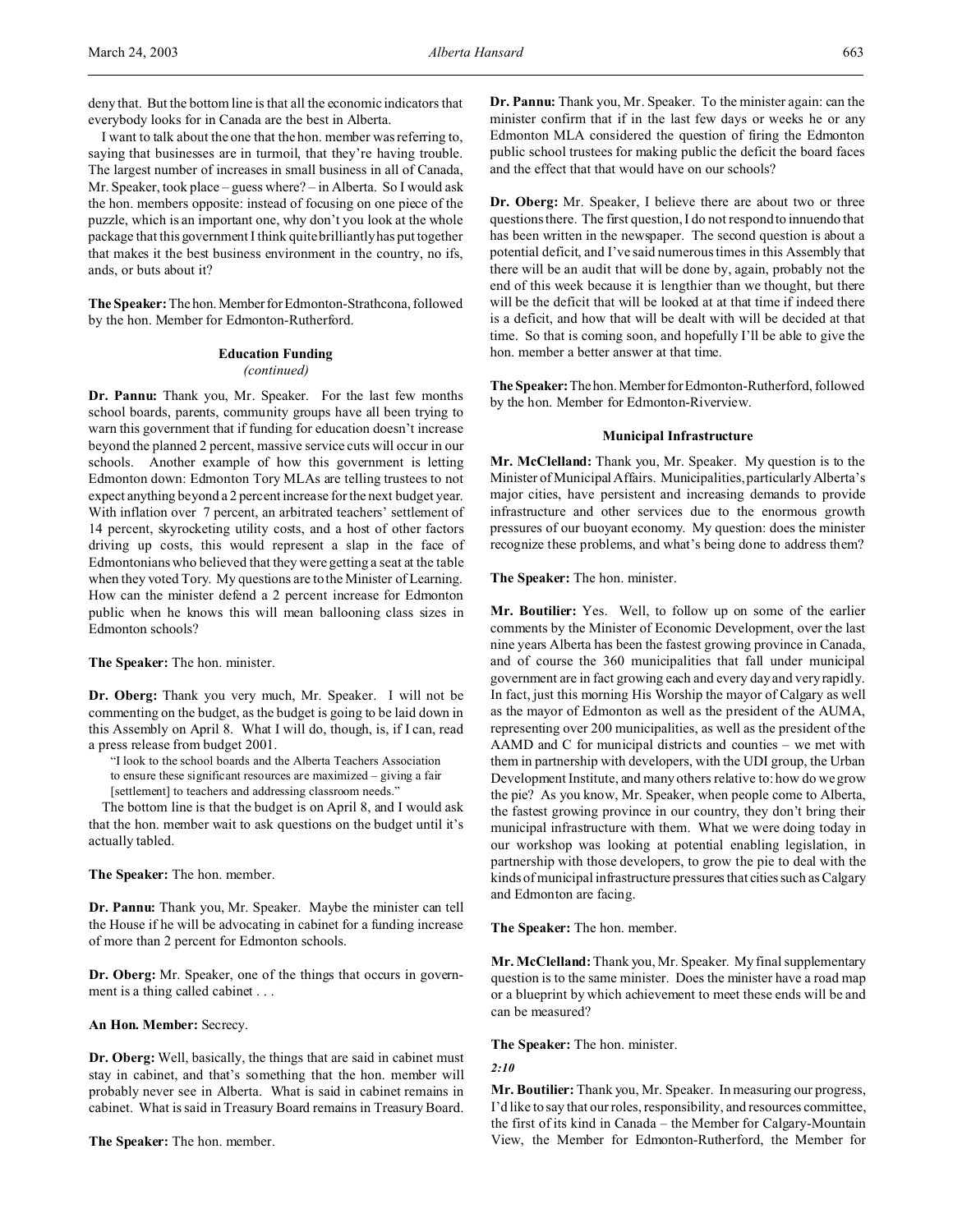Whitecourt-Ste. Anne sit on that committee as well as the Alberta Economic Development Authority. What we're endeavoring to do: as we go forward in the rapidly growing economy that we're facing, we want to be able to measure that progress by working in partnership with municipalities, and we're doing that. With today's threehour workshop we had some very good feedback from home builders, from the Urban Development Institute. What we want to do before anything enters this House is consult with our stakeholders so we can measure to deal with the pressures that municipalities are facing. I think we're doing that, and I think that in the short term you're going to see some very enabling legislation coming forward to hear the feedback that we heard this morning from those stakeholders.

**The Speaker:** The hon. Member for Edmonton-Riverview, followed by the hon. Member for Edmonton-Calder.

# **Education Funding** *(continued)*

**Dr. Taft:** Thank you, Mr. Speaker. The Minister of Learning says that parents should not use the proceeds of gambling to pay for the basics of school education, yet in some schools in my constituency budgets have fallen to the point where parent fund-raising from casinos now exceeds the schools' total budgets for nonsalary operating expenses. Parents resent having to work casinos to pay for basics like computers, books, and supplies. To the Premier: given that many parents like those at Windsor Park and virtually every school council I've spoken with think it is wrong to use the proceeds of gambling for school education, will he explain why his government is not fully funding the curriculum that Alberta Learning mandates?

**Mr. Klein:** Mr. Speaker, I think that the hon. Minister of Learning has explained the policy time and time and time again, and why the Liberal opposition fails to comprehend the answer is beyond me. The answer is a simple one, but knowing the mentality of the Liberals, I will have the hon. Minister of Learning explain it one more time.

**The Speaker:** The hon. minister.

**Dr. Oberg:** Thank you very much, Mr. Speaker. The hon. member raised specifically Windsor Park school. Windsor Park has approximately 179 students and a utilization of 82 percent. They employ 8.7 teachers. For another one that was raised in this Assembly, McCauley school, the utilization is 35 percent. It has approximately 210 students. I've talked about numerous other ones. The bottom line on the question is that all the resources for the curriculum are provided to Edmonton public.

I believe that approximately a year ago certainly the superintendent for Edmonton Catholic put out a statement that there would be and that there was no fund-raising for the basic resources such as textbooks, things like that. Mr. Speaker, the superintendent of Edmonton public put out a mandate to his principals for the same thing. If the hon. member would give to me that these schools are indeed fund-raising for some of the necessities, I will certainly take a look at it. With site-based decision-making it is up to the schools how they spend those dollars. I would be more than happy to look into it if it is provided to me.

**The Speaker:** The hon. member.

**Dr. Taft:** Thanks, Mr. Speaker. Well, the minister refers to Edmonton Catholic schools, so what does the minister say to Catholics who are forced to choose between breaking faith with their bishop who advises them not to work casinos for school funding or, on the other hand, their schools who depend on casino revenues for supplies and equipment?

**Dr. Oberg:** Mr. Speaker, I would strongly suggest them to keep the faith. If they don't want to work casinos, then they don't need to work casinos.

**Dr. Taft:** To the Premier: does government policy recognize any moral issues with using the proceeds of gambling to fund education?

**Mr. Klein:** The question: does the government defend, I believe, any moral issues . . .

**Dr. Taft:** No. I'll repeat it. Does government policy recognize any moral issues with using the proceeds of gambling to fund education?

**Mr. Klein:** Mr. Speaker, the hon. Minister of Learning has already pointed out that adequate funding is available to provide for school essentials. Fund-raising, whether it's through lotteries or bingos or other forms, bake sales and cookie sales and so on, is used to purchase items such as field trips and band equipment and other items that the school council feels to be extra to the vital and essential needs of the schools. For years and years raffles and various forms of gambling have been recognized as a legitimate form of method to raise money for these extras.

**The Speaker:** The hon. Member for Edmonton-Calder, followed by the hon. Member for Edmonton-Glengarry.

#### **Constitutional Reform**

**Mr. Rathgeber:** Thank you, Mr. Speaker. The Kyoto protocol, a billion-dollar gun registry, and the Canadian Wheat Board Act are but a few examples of federal legislation that is bad for and disliked by many Albertans. Yet each of these pieces of legislation could have been modified, if not defeated, if there was an effective set of checks and balances vis-à-vis the federal House of Commons. My questions are for the minister of intergovernmental relations. When is the government of Alberta going to table a constitutional resolution to reopen a constitutional debate on Senate reform?

**Mr. Jonson:** Mr. Speaker, the government of Alberta has long been the leading advocate in Canada with respect to Senate reform. We've been an advocate for centuries actually. Alberta has held the only two Senate elections in Canadian history, has long lobbied other Canadian governments in support of Senate reform, and continues to raise the issue with the Prime Minister at every opportunity.

In November, as members of the Assembly will recall, the Alberta Legislature again reaffirmed its support for a triple E Senate by passing a resolution calling on the Prime Minister to respect democracy and appoint one of the province's elected Senate nominees. Following that, the Premier wrote the Prime Minister again asking that he do the right thing and appoint one of Alberta's nominees to fill a vacancy in the upper House. The Alberta government will continue to pursue Senate reform and will do its part to make sure that this is on the national agenda at every opportunity.

**The Speaker:** The hon. member.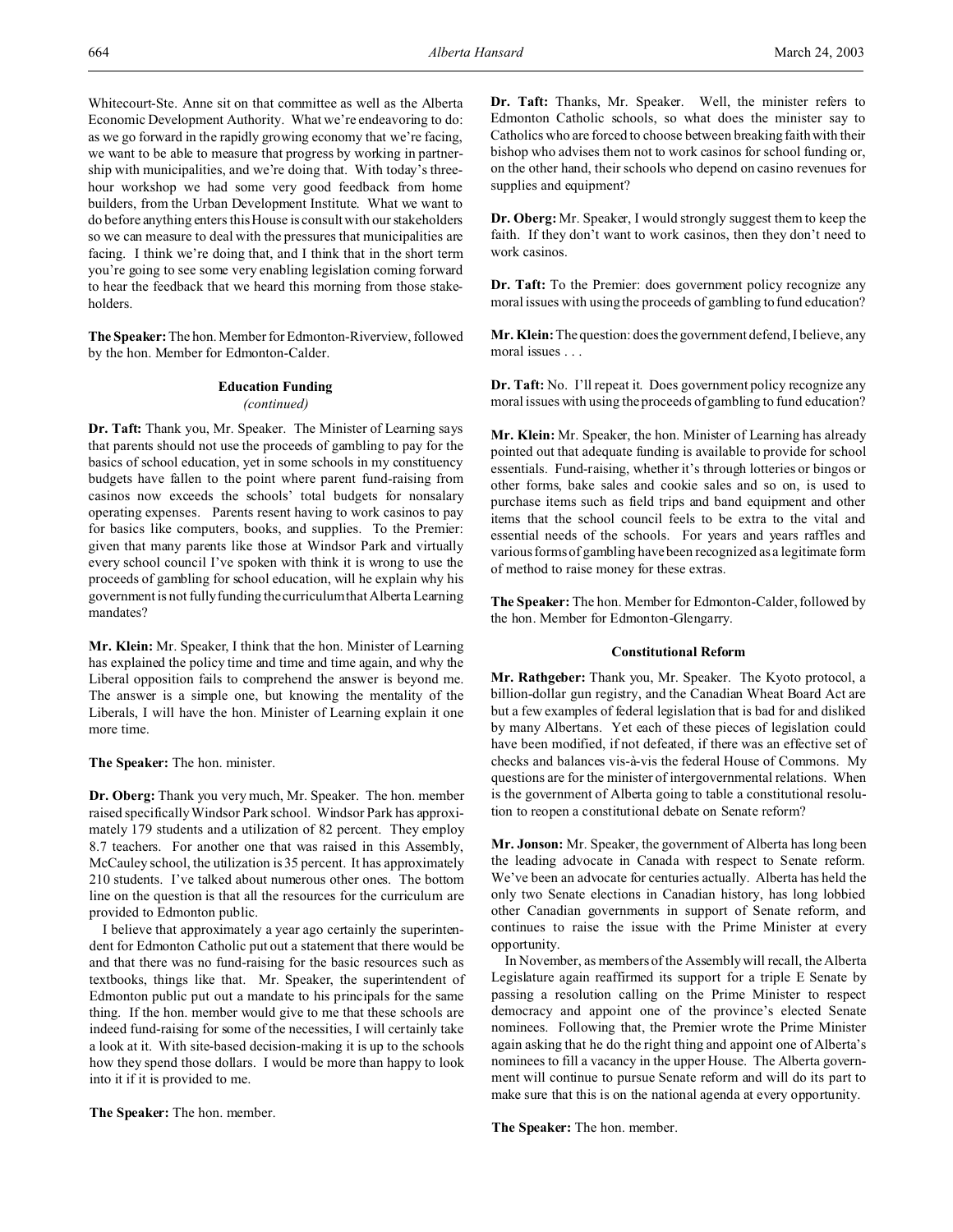**Mr. Rathgeber:**Thank you, Mr. Speaker. My only supplemental is to the same minister. When is the government going to become more proactive in redefining Alberta's place in Confederation rather than reactive by filing unsuccessful court challenges?

**Mr. Jonson:** Mr. Speaker, actually the government has been quite active with respect to issues that bear upon the question raised by the hon. member. Recently there have been a whole series of highprofile issues where Alberta has found itself in fundamental disagreement with the federal government, including the Kyoto accord and health reform. I could just report to this Assembly, if they have not heard this before, that these disagreements have triggered a public concern that Alberta is neither getting its due nor receiving the respect it deserves from the federal government.

What I think sometimes gets lost in these tensions is the fact that Alberta has been a leader in the whole area of federal/provincial relations. Alberta has a well-deserved reputation for facing problems, developing workable solutions, and above all defending the interests of Albertans. In fact, we continue to be a leader at the negotiating table and have achieved some significant victories over the past year. We secured significant concessions from Ottawa on the Kyoto protocol related to emissions and capping the costs of implementation for the energy sector. In health care, Mr. Speaker, Alberta was instrumental in designing a health council that will report through health ministers and not be an independent oversight body, as recommended by the federal government. Alberta also led in the development of a dispute resolution mechanism in relation to the interpretation of the Canada Health Act.

Overall, Mr. Speaker, we have been very active in defending the rights of our provincial citizens.

# **Municipal Governance**

**Mr. Bonner:** Mr. Speaker, last Thursday the Minister of Municipal Affairs mentioned the creation of six municipal authority pods in Alberta. To the Minister of Municipal Affairs: what would the role of these be in municipal governance in Alberta?

**The Speaker:** The hon. minister.

**Mr. Boutilier:** Thank you, Mr. Speaker. Actually, what I did say last Thursday was this. As we near our hundredth anniversary in this province, if we were creating Alberta again a hundred years later, would we create it with 360 municipalities? I think we all know today that the answer would probably be less because of the fact that what citizens of Alberta are telling us is they want more money on the front line and less in governance. But having said that, I also would like to say this to the hon. member. I indicated that I would not force under my watch as Minister of Municipal Affairs any amalgamations in this province, and I continue to remain by that commitment.

**The Speaker:** The hon. member?

The hon. Member for St. Albert, followed by the hon. Member for Edmonton-Mill Woods.

### *2:20* **Electricity Billing**

**Mrs. O'Neill:** Thank you, Mr. Speaker. Over the past couple of weeks I've been informed by a number of small businesses in my constituency that they have a new billing line charge on their Enmax bill, a line charge that has not been on the bill since signing a contract with Enmax in the spring of 2002. It reads, "Aquila RRO Rider," and the amounts are huge. I'm outraged because my constituents did not anticipate this. They're appalled at the high amount, and I'm appalled that a company can leave this charge off for six months, misleading their customers through negligence. So my question to the Minister of Government Services: where is the consumer protection?

**The Speaker:** The hon. Minister of Government Services.

**Mr. Coutts:** Well, thank you, Mr. Speaker. In terms of consumer protection when it turns out that utility bills and bills have been added to or taken away from, one of the things that we found in the billing process, with many companies involved, was that there can be some inaccuracies and there can be some problems along the way. What we do in government is try to minimize those. As a result, last summer we had a billing task force, that was co-chaired by myself and the Minister of Energy. We looked at billing inaccuracies, and we got a commitment from all of the companies involved as well as Government Services and, as well, the Energy and Utilities Board to make sure that a process was put in place so that those inaccuracies could be checked upon and made proper.

The EUB has approved those rate riders that the hon. member is referring to, and a process is in place for anyone who has a cancellation or a collection. They should be advised that the EUB's consumer complaint line is the place to go for those rate riders, and that particular phone number is 1-866-215-1181, so you can let your constituents know that that's where to go.

Now, Mr. Speaker, in terms of marketing, if there are marketers out there in her constituency that do not show a licence, do not abide by the 17-point code of conduct, do not present a contract in front of a prospective customer that has cancellation rights, then the Fair Trading Act takes over. Under that act if we find that people have violated that act, then \$100,000 or two years in jail is the penalty for not abiding by that. If anybody wants to report that, they can call 1- 877-427-4088, and we'll investigate.

**The Speaker:** The hon. member.

**Mrs. O'Neill:** Thank you, Mr. Speaker. While I'm on the topic of power bills, would the Minister of Energy please correct the unconscionable fear mongering and misleading statements made by the Member for Edmonton-Highlands, who told my local paper that ATCO power bills will increase by 70 percent and that EPCOR and Enmax will be forced to charge the market rate instead of a regulated one.

**Mr. Smith:** Well, Mr. Speaker, in fact, the Member for Edmonton-Highlands is probably doing more to encourage competition, doing more to encourage rate setting contracts out there because he does mislead the public with statements here in question period, with comments made in the paper. In fact, it's a competitive marketplace where people can make contracts, can make decisions about how much they're going to pay each month, and they can determine who their provider is. They can determine how they would like their bill to be structured. There are reputable marketers out there. There will continue to be reputable marketers entering the industry. And you know what? All it takes is for an ND politician to screw it up with bad information.

**The Speaker:** The hon. Member for Edmonton-Mill Woods, followed by the hon. Member for Edmonton-Highlands.

**Education Funding**

*(continued)*

**Dr. Massey:** Thank you, Mr. Speaker. The 30 school boards in zone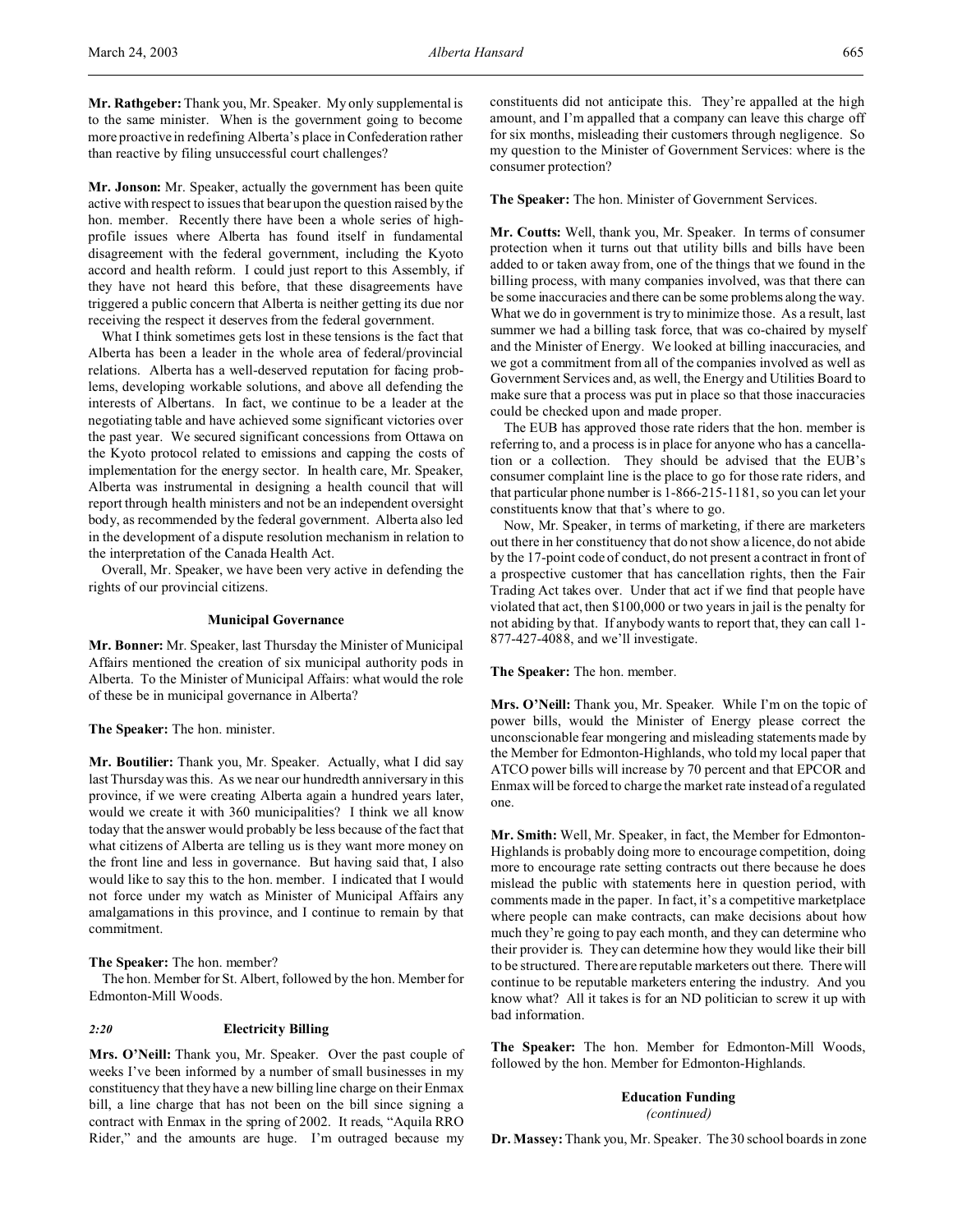23 are having difficulty understanding how they are to pay for the government-ordered arbitrated teachers' settlement. The minister's retroactive accounting is not helping them. My first question is to the Minister of Learning. How else, other than by holding back funds, could boards have covered the arbitrated settlement?

**Dr. Oberg:** Mr. Speaker, first of all, it is zones 2 and 3, and I understand that the hon. member had a meeting with zones 2 and 3 last Friday, I believe it was, with many of our MLAs that were there as well.

Mr. Speaker, the question that was asked is whether or not the 3 and a half percent and 3 percent should have been held back. I go back to the press release of 2001 and that it was up to the ATA and the school boards to decide where those dollars were put. We had an arbitration settlement that was 14 percent, and subsequently a good deal of those dollars were used for teachers' salaries. We fully expect that the rest of the dollars would be put into the classroom. As I've said probably 15 or 20 times in this Assembly, there was \$298 million allocated for a \$260 million issue. I fully recognize that there are school boards that have other costs, other issues, but when it comes directly to salaries, those are the amounts of dollars that were there.

**The Speaker:** The hon. member.

**Dr. Massey:** Thank you. Again to the same minister: will boards be ordered in the future to hold back all classroom improvement dollars in order to cover possible increases in teachers' salaries?

**Dr. Oberg:** Mr. Speaker, the hon. member fully knows that BQRP funding or other infrastructure funding or, as he has called it, funding for the physical structures are related to the Minister of Infrastructure, and those dollars cannot be utilized for teachers' salaries, things like that. Those are very important dollars that are used to upgrade facilities, and in many cases it is something that is extremely needed.

**The Speaker:** The hon. member?

The hon. Member for Edmonton-Highlands, followed by the hon. Member for Calgary-Currie.

## **School Utilization**

**Mr. Mason:** Thanks very much, Mr. Speaker. We continue to learn about the financial problems faced by Edmonton public schools because of this government's underfunding of education. Four schools, including three in my riding, are being eyed by the board for closure. This will mean busing students to other schools and will kill efforts to revitalize neighbourhoods as few parents will move to an area without a school. My questions are to the Minister of Learning. How many schools have to close and how many neighbourhoods have to be cut loose before this minister stands up for education and properly funds Edmonton public school board?

**The Speaker:** The hon. minister.

**Dr. Oberg:** Thank you very much, Mr. Speaker. I'm certainly glad that the hon. member asked me that question. I will go through the four schools that Edmonton public has said that they are looking at closing. The first one is Bellevue elementary school, which has 55 students. The utilization rate of that facility is 24 percent.

The second one is Horse Hill junior high program, Mr. Speaker, which is a program. The total school is ECS to grade 9, but they are looking at the junior high program. The number of students in the junior high program is 34. The utilization rate of that school is 28 percent.

Mr. Speaker, the next one is the Sherbrooke program. There are 83 students in grades 5 to 9 that are going to be affected by that. The utilization rate of that school is 30 percent.

The last one is probably one of the more interesting ones, which is Stratford school. It presently has a grade 9 class which is an IB class that is being administered under Jasper Place school, but that school has 24 students, and the utilization rate of that school is roughly 28 percent.

**The Speaker:** The hon. member.

**Mr. Mason:** Thank you very much, Mr. Speaker. Well, it goes well beyond those schools because given the minister's guidelines for utilization rates, the public school board is considering up to 50 schools that may be closed. Is the minister suggesting the closure of each and every one of those schools?

**Dr. Oberg:** That is so absurd that it really does not warrant an answer. Edmonton public currently is looking at four schools. [interjections] I will go on, Mr. Speaker. For example, the utilization rate for McCauley school is 35 percent. The utilization rate for Riverdale school is 57 percent. Those schools require dollars to keep them heated, to keep them on. Closing the schools that they were talking about – for example, I believe that two of the schools would have saved the Edmonton public school board \$613,000.

Mr. Speaker, school closures are never easy decisions, but I do commend the Edmonton public school board for taking a look at them. Their overall utilization in Edmonton now is approximately 68 percent, which means that 32 percent of their facilities are empty. They're taking a look at it. This 50 schools thing, though: those kinds of rumours, those kinds of innuendos with no basis in fact are extremely harmful to the Edmonton public school system.

*2:30*

**The Speaker:** The hon. member.

**Mr. Mason:** Thank you very much, Mr. Speaker. Will the minister admit that his utilization formula, which excludes things like playschools, computer labs, and so on, all of which are now considered empty space by his government, is contributing directly to those utilization rates that he's talking about?

**Mr. Lund:** Mr. Speaker, unfortunately the hon. member misrepresented the formula. There are a number of things that are exempt. As a matter of fact, when you look at high schools that were built before 1990, we use the old formula for establishing utilization. The reason for that is because there is space, like wide halls, that in fact cannot be utilized for instruction, so we exempt those. We exempt certain configurations in order to use the old formula. But it's really interesting that even if you apply the old formula to the overall utilization of the Edmonton schools, we still only increase the utilization by maybe 2 to 3 percent. So the idea that it's all because of a new formula is simply not true.

**Dr. Oberg:**Further, Mr. Speaker, I just want to allow the Legislative Assembly to hear what the former leader of the New Democrat opposition said. But to be frank about it, 54 in a school – this school is closing itself down.

**The Speaker:** The hon. Member for Calgary-Currie, followed by the hon. Member for Edmonton-Centre.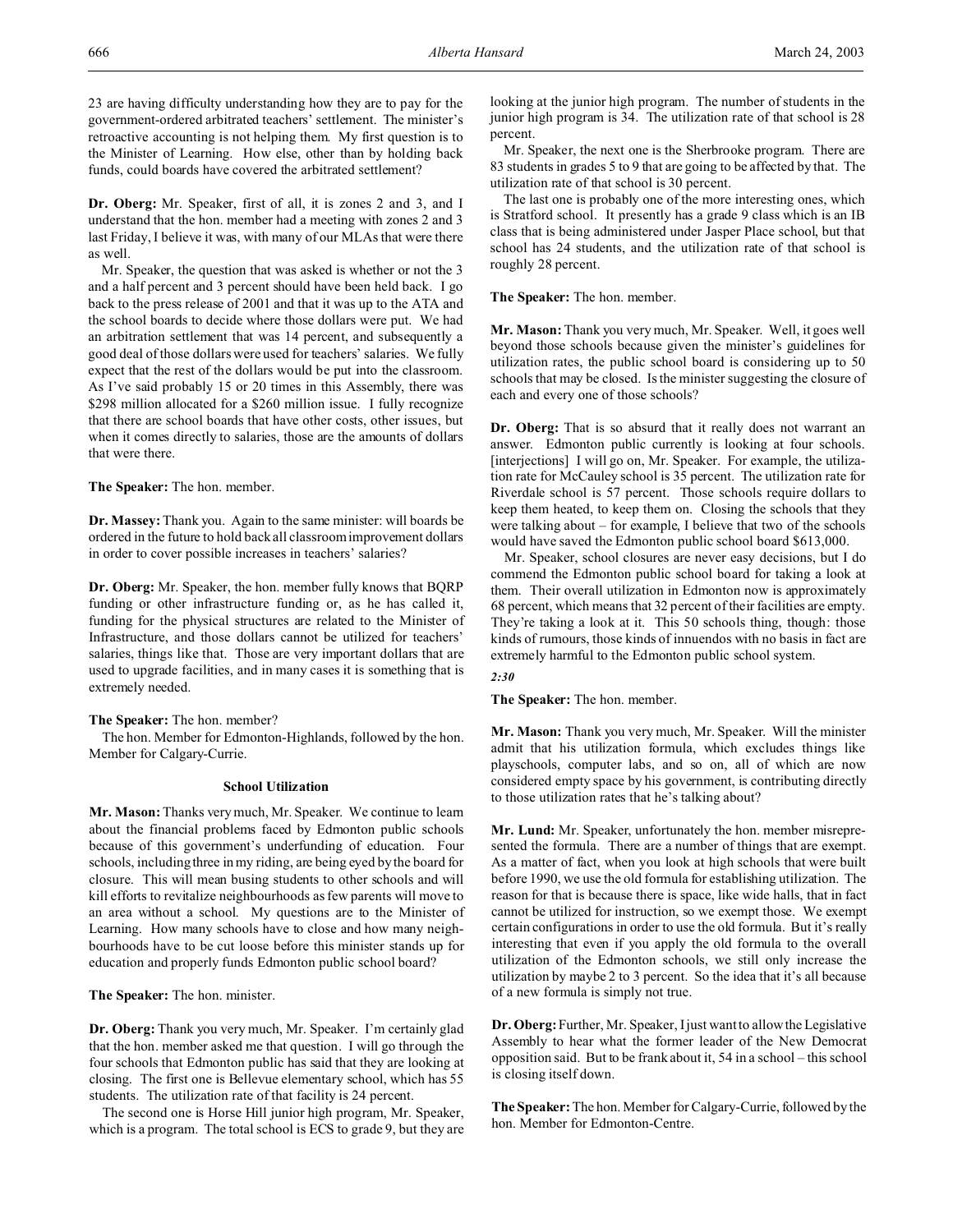### **Driving without Insurance**

**Mr. Lord:**Thank you, Mr. Speaker. Some years ago someone close to me was hit by a speeding car as she was walking through a crosswalk. She was knocked 75 feet and nearly died. Some years later the same person was again hit by another car crashing right through the store windows to where she was sitting inside, and again she was severely injured. In both cases it turned out that the driver was completely uninsured in spite of being able to produce a pink slip at the time. Since then I have heard similar stories from others such that I wonder what is going on. My questions are to the Minister of Transportation. In light of the dramatic increases in insurance costs recently what are the penalties for driving without insurance?

**Mr. Stelmach:** Mr. Speaker, the penalties for driving without insurance, of course, are a mandatory court appearance, and the first offence carries a fine of anywhere from \$2,500 to \$10,000. Then, of course, for companies the fines are more severe. For a second offence within the first year the penalty does carry a jail sentence of a minimum of 60 days.

### **The Speaker:** The hon. member.

**Mr. Lord:** Thank you. To the same minister: what are the trends of people being charged and being convicted of driving without insurance?

**Mr. Stelmach:** Mr. Speaker, taking into the context that the number of registered vehicles, both commercial and passenger, in this province has increased dramatically over the last 10 years, the actual trend is down. But you'd have to break it down into those three key areas from providing a pink card when stopped by a peace officer to the other side of the spectrum, being in an accident and having no insurance. We are stopping more people on the highway today that fail to produce a pink card. On the other hand, in terms of convictions following serious accidents, the number of those situations where a person was not insured is showing a downward trend over the last 10 years.

**Mr. Lord:** My final question to the same minister: what safeguards are in place in order to make sure people have a valid pink slip and haven't just canceled their insurance and got a refund after they got a pink slip to hang onto?

**Mr. Stelmach:** Well, Mr. Speaker, at the end of the day we certainly rely on the fact that all Albertans want to be honest and up-front with their insurance. A number of things do occur on a regular basis. One, whenever a police officer pulls a passenger or a commercial vehicle aside, they have the ability to confirm the insurance with the insurance agent, and the insurance agent has to provide the information when requested to do so by a peace officer. As well, because the fines have increased substantially, many Albertans are taking a second look at the cost of the fine versus higher insurance costs and are making provisions to ensure that they're properly insured.

**The Speaker:** The hon. Member for Edmonton-Centre, followed by the hon. Member for Calgary-Buffalo.

## **Video Lottery Terminals**

**Ms Blakeman:** Thank you, Mr. Speaker. The government has announced that it is going to be making upgrades or replacing VLTs in our province. This upgrade will be totaling some \$105 million. Part of the costs have been attributed to new safety features which are said to help problem gamblers. My questions are to the Minister of Gaming. Is the government buying 6,000 new VLTs, or is the money for upgrades to existing machines?

**The Speaker:** The hon. minister.

**Mr. Stevens:** Thank you, Mr. Speaker. Two years ago in our business plan we indicated that there would be a replacement of an aging VLT system. As the hon. member knows, in Alberta we have a cap. We've had a cap on VLTs since 1995 of 6,000 machines. Many of them came in in or about 1991 and accordingly at this point in time are in excess of 10 years old. They needed replacement some time ago. So the answer to the question is that the money is being spent on replacement of machines, which will give us an opportunity to utilize new technology to introduce responsible gaming features.

**The Speaker:** The hon. member.

**Ms Blakeman:** Thank you. What evidence does the minister have that the new responsible gaming safety features will actually help reduce the time spent gambling and not be negated by the higher entertainment value of the new formats in programming?

**Mr. Stevens:** The issue of responsible gaming features on the electronic gaming machines is a relatively new one. The first province in Canada to introduce such features was Nova Scotia approximately two years ago. Such features are also located in some of the states in Australia. The research with respect to the effectiveness of responsible gaming features is still to be done in its fullness. However, there is preliminary indication that the features which we are bringing in here in Alberta and which were utilized in Nova Scotia will assist the people playing the machines to manage both their time and money more effectively.

**The Speaker:** The hon. member.

**Ms Blakeman:** Thank you. Does the government see its role in providing these machines as one primarily of providing entertainment or as a revenue source?

**Mr. Stevens:** I think it's fair to say, Mr. Speaker, that in the plebiscites of 1998 Albertans said to this government that what they wanted was for this government to manage and control VLTs. They wanted us to ensure that the cap was maintained. They wanted us to do it in a socially responsible fashion. Part of the mandate of my ministry is that we are to address all those issues together with ensuring that the Alberta lottery fund, which is utilized for many community and public initiatives, is maximized. So it is a combination of all those things: social responsibility together with ensuring that there is revenue for the Alberta lottery fund and for the good work that it does.

**The Speaker:** The hon. Member for Calgary-Buffalo, followed by the hon. Member for Calgary-Bow.

## **Community Initiatives Program**

**Mr. Cenaiko:** Thank you, Mr. Speaker. The community initiatives program has been returning lottery dollars to community groups and not-for-profit organizations, including volunteer organizations, to support their worthwhile endeavours in the community. Since we are coming to the end of the first year of the program and recently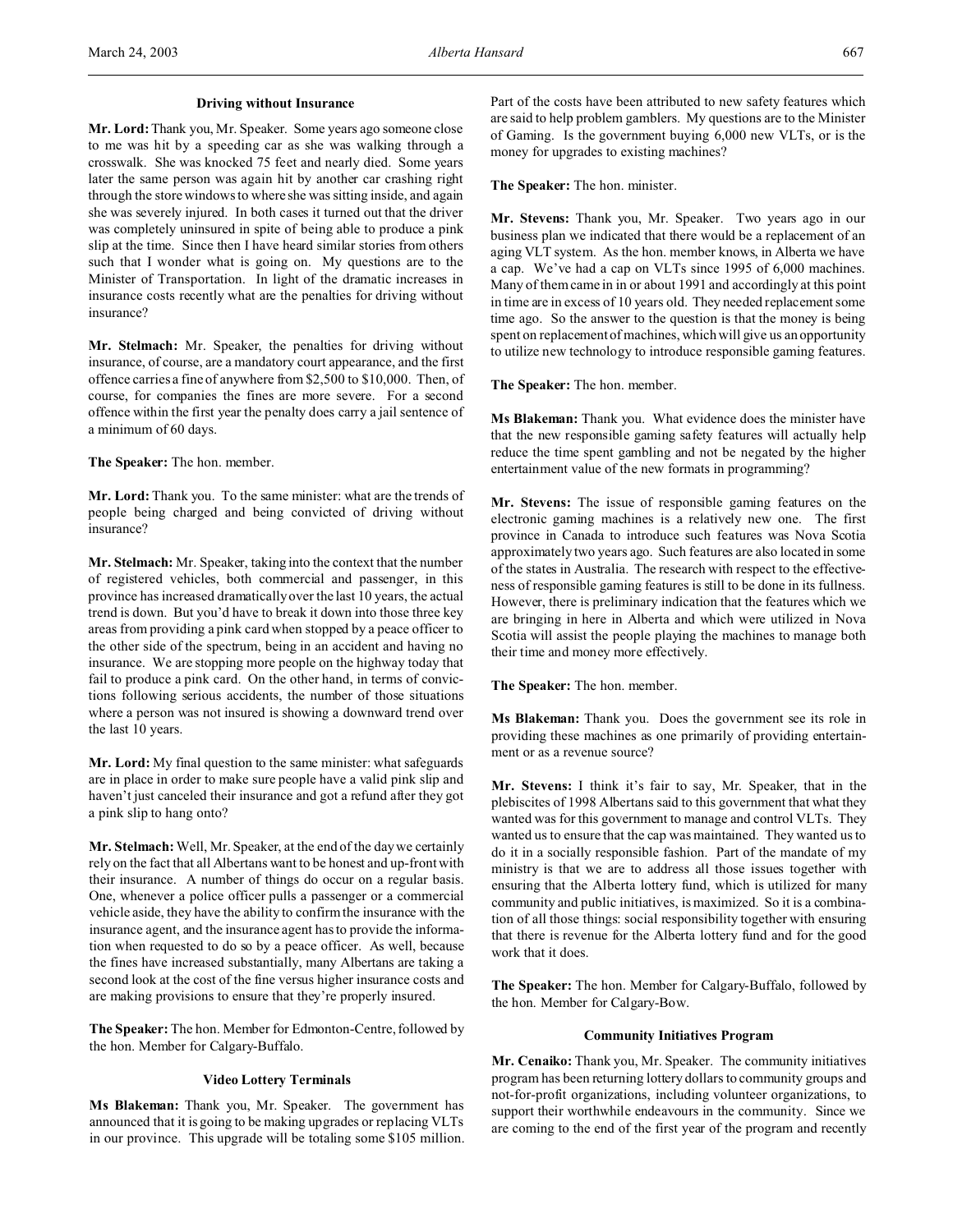we've heard a lot of concerns about parents fund-raising for core items in schools, could the Minister of Gaming provide me with an update on how the program is doing since its introduction last June?

# *2:40*

**The Speaker:** The hon. minister.

**Mr. Stevens:** Thank you, Mr. Speaker. This is a nice tie-in to the questions asked by the last member because this is a very good example of the good work that is done as a result of Alberta lottery dollars. The community initiatives program was brought in and announced last June. It's a \$30 million per year program. I'm pleased to say that the feedback from volunteer groups who have availed themselves of this program is extremely positive. The year ends at the end of this month, March 31. At this point in time there are approximately 900 applications which have been processed. They're continuing to work on this, and by the end of the month we anticipate that well over a thousand will have been processed.

As far as the type of applications, Mr. Speaker, I can tell you that they are varied, with recreational initiatives receiving, according to my most recent data, about 25 percent of the money; social service initiatives, another 25 percent; cultural initiatives, about 20 percent; and the balance would include community service, education, heritage, environment, and health. The education initiatives which were funded at the time of this information, which is now dated, were approximately 5 percent.

**The Speaker:** The hon. member.

**Mr. Cenaiko:** Thank you, Mr. Speaker. My final question to the same minister: can the minister explain his department's policy relative to funding core items with lottery dollars?

**Mr. Stevens:** The Ministry of Gaming has had in place since 1996 a gaming proceeds policy, and as it relates to educational funding, I can tell you that we take that seriously. We have a list of approximately 16 specific paragraphs that deal with that that outline in detail what is and what cannot be funded. For example, funding includes resource materials but not textbooks. The Gaming ministry is also guided by the Alberta School Boards Association's policies. Those are in place, and I can advise that any funding that is done by this ministry is in compliance with those guidelines.

I think it might be of note to the members here that one year ago my ministry was FOIPed by the Liberals opposite. It's not something that they've talked about in this House, because it's good news. They wanted to get information on 20 schools throughout the province regarding the use of casino event proceeds. A year ago they were asking the same question with respect to the use of proceeds and the funding of textbooks and things of this nature. The fact of the matter is that I can advise that you haven't heard about it because all 20 of those schools were utilizing the proceeds in accordance with the AGLC policy.

**The Speaker:** The hon. Minister of Economic Development wishes to supplement an answer?

# **Energy Deregulation**

*(continued)*

**Mr. Norris:** Yes. Thank you for the opportunity, Mr. Speaker. I would like to clarify one of the stats that I used earlier in explaining the outstanding growth that we're experiencing in Alberta. I believe I said that the unemployment rate was the highest in Alberta. What I actually meant to say, clearly, is that the employment rate is the fastest growing in Canada.\* That was obvious.

I would like to just offer quickly, Mr. Speaker, for clarification that in the year 2001 employment rose by 2.8 percent and in '02 rose by 2.6 percent, creating some 45,000 new jobs. I regret that that came out incorrectly and would like to reiterate that it is employment that is on the rise, not unemployment.

**The Speaker:** As per our rules, hon. members, when an hon. minister of the Crown supplements an answer, there's an opportunity given to the original member who first posed the question. Hon. Member for Edmonton-Gold Bar, if you wish. I believe it was your exchange.

**Mr. MacDonald:** No, thank you, at this time, Mr. Speaker.

head: **Recognitions**

**The Speaker:** The hon. Member for Edmonton-Gold Bar.

### **Peace Rally**

**Mr. MacDonald:** Thank you, Mr. Speaker. I would like to congratulate more than 18,000 Albertans who took the time last Saturday to raise their voices on behalf of innocent people halfway around the world. Men, women, and children from all walks of life exercised the freedoms they enjoy in Canada and marched to the Alberta Legislature from city hall in support of peace in one of the largest protests the Alberta capital has ever seen. The Edmonton Coalition against War and Racism did a fantastic job of organizing the peace rally, and the crowd is to be commended for exercising its right to peaceful protest.

Congratulations to all those Albertans who know that they can make a difference with their words and their actions. All they asked was for this government to give peace a chance.

Thank you.

**The Speaker:** The hon. Member for Banff-Cochrane.

### **Beaupre Community Hall**

**Mrs. Tarchuk:** Thank you, Mr. Speaker. On Saturday I had the opportunity to witness Alberta community spirit at its best as I participated in the grand opening of the new Beaupre Community Hall just west of Cochrane. It was only a year and a half ago that fire destroyed Beaupre's treasured old hall at the hands of arsonists.

Local residents were shocked and saddened and mourned the loss of a facility that held decades of fond memories for them, but it was not long before a group of volunteers set their sights on a new and improved hall and through determination proved adversities can be and will be overcome when a community unites. Local municipalities, businesses, and individuals gave generously, and today we have a beautiful multipurpose, very impressive community building that everyone can be proud of. On Saturday friends and neighbours young and old filled the hall to reminisce and celebrate, and what a celebration it was.

Please join me in congratulating the Beaupre Community Association, their dedicated members, and all who contributed to this wonderful facility.

Thank you.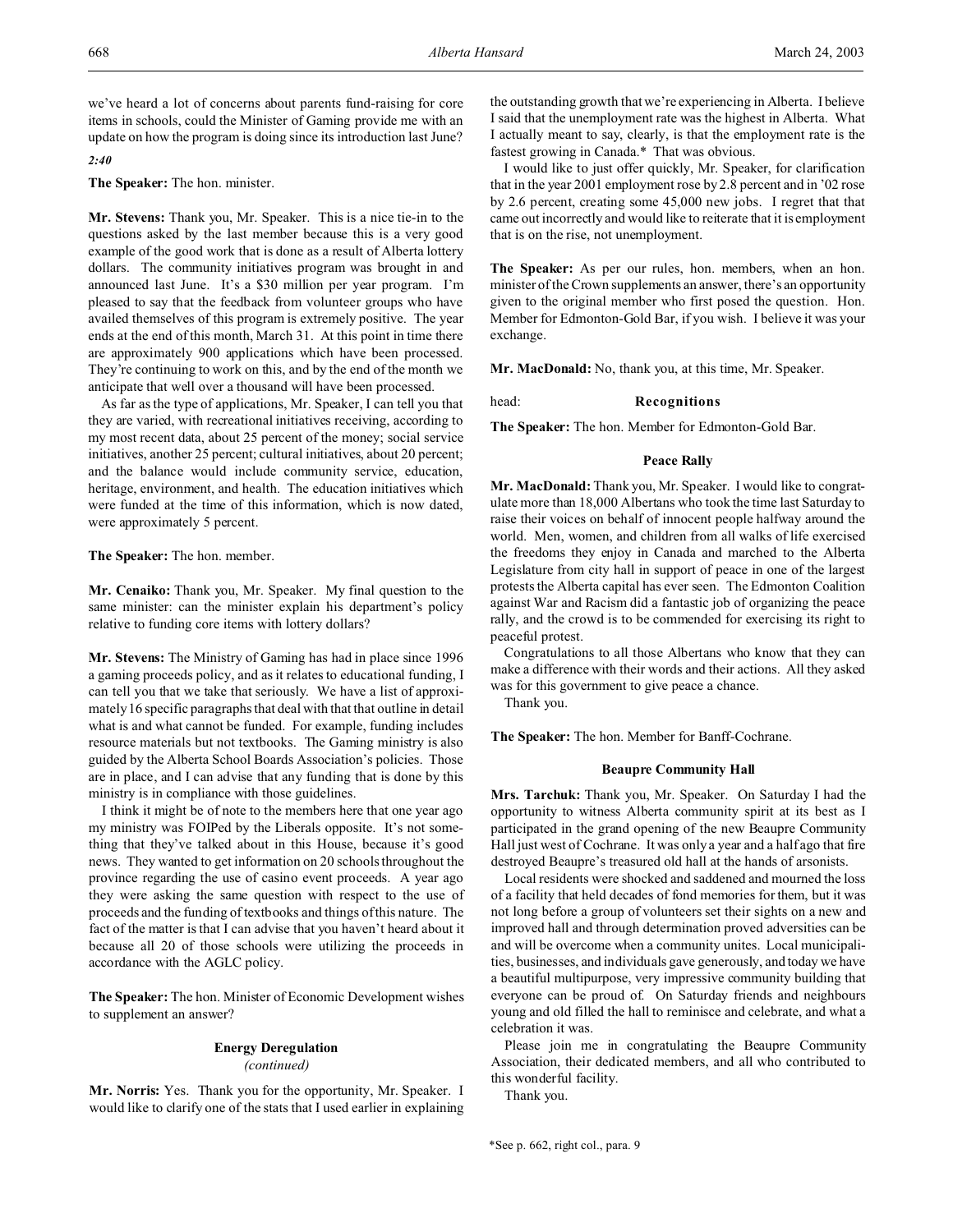#### **Deanna Thompson**

**Mr. Marz:** Thank you, Mr. Speaker. It's a pleasure for me today to stand in this Assembly and recognize a great young Albertan. On October 12, 2002, Deanna Thompson was vacationing in Bali with friends when tragedy struck in a nightclub right across the street from Deanna's hotel. Fortunately for her she was still in her hotel and not in the nightclub, where she was supposed to meet friends. The blast from the explosion shattered windows in her hotel, knocking her and her friend to the floor.

In the chaotic situation that ensued, Deanna went outside, where she encountered a young lady suffering from burns to her upper body and in severe pain. She immediately assisted in helping this young lady with another person and got this person to medical assistance. Right after that, Deanna returned to the scene to further assist with more than 30 other victims with no thought of risk or injury to herself. Mr. Speaker, Deanna has since learned that one of her friends from Hungary was in that nightclub that night and did not survive the injuries of this horrible terrorist attack.

This morning Deanna received the M.G. Griffiths plaque, which is the highest bravery award presented by the Royal Life Saving Society of Canada. On behalf of all Albertans I'd like to congratulate Deanna on the receipt of this award and say: we are all very proud of you for what you've done.

**The Speaker:** The hon. Member for Calgary-West.

#### **Spring into Spring Extravaganza**

**Ms Kryczka:** Thank you, Mr. Speaker. Today I'm very pleased to share with this Assembly a very positive and exciting education example, one that has been occurring in my constituency of Calgary-West for many years. Last Monday evening the Ernest Manning high school music department presented the ninth annual Spring into Spring extravaganza at Calgary's large, prestigious Jack Singer Concert Hall with special guest performers from two feeder junior high schools, Vincent Massey and A.E. Cross.

The wonderful performance for family and many friends demonstrated the excellent achievement of the music programs at these schools, achievement attained only through hours and hours of hard work, team work, and the support of many who value the fine arts. The calibre and versatility of the student musicians, Mr. Speaker, was truly impressive. The respect and camaraderie for their music teachers was also very obvious, as was their love for music.

Recognition must also be given to the talented and dedicated music teachers and conductors: Kevin Willms and Dwayne Engh, music directors at Ernest Manning high school; Ken Thackry, music director at Vincent Massey junior high school; and Paul Brown, director of music at A.E. Cross junior high school.

To the Calgary Philharmonic Orchestra: too bad you missed the massed band finale of 285 musicians. It was absolutely thrilling. Thank you.

**The Speaker:** The hon. Member for Calgary-Shaw.

#### **Esso Women's National Hockey Championship**

**Mrs. Ady:** Thank you, Mr. Speaker. I'd like to take this moment to recognize some extraordinary Albertans who took part in the 2003 Esso Women's National Hockey Championship that took place March 12 to 16 in Saskatoon, Saskatchewan. Team Alberta captured

the coveted Abby Hoffman cup in front of over 1,100 fans at Saskatchewan Place, and Alberta finished the tournament with a perfect record of six wins and zero losses, outscoring their opponents 46 to 10.

Mr. Speaker, the teamwork and determination of these extraordinary women from Team Alberta was a testament to Alberta's contribution to keeping our national sport at the top of its game both nationally and here at home.

Along with capturing the gold, Danielle Goyette was awarded MVP for the tournament and Colleen Sostorics received the award for top defenceman. The other gold medal winners included Amanda Tapp, Danielle Ayearst, Delaney Collins, Blythe Wurm, Kayley Hall, Jenna Barber, Trina Rathgeber, Cassie Campbell, Becky Klein-Swormink, Meaghan Mikkelson, Dana Antal, Kerri Wallace, Corinne Swirsky, Jenel Bode, Kelly Bechard, Samantha Holmes, Karen Medhurst, and Brittony Chartier.

Mr. Speaker, these amazing athletes and their staff have brought Alberta hockey spirit to the national level, and on behalf of all members and all Albertans I'd like to send my congratulations to them.

Thank you.

**The Speaker:** The hon. Member for Edmonton-Mill Woods.

### *2:50* **Victoria School of Performing and Visual Arts**

**Dr. Massey:** Thank you, Mr. Speaker. Today I recognize the work of the Edmonton public school board in ensuring that the inner city will continue to have a high-quality high school.

In the early 1980s the board was faced with building a new centre for education. Consultants recommended that it be built on one of four possible sites: the old administration building property, McNally high school, Alex Taylor, or attached to Victoria high school. The view that attaching the building to Victoria high school would ensure a viable high school in the inner city convinced the board. Then minister of education David King went out of his way to assist the board with this project. Twenty years later that decision has proven sound, and Victoria has grown beyond expectations to become a K to 12, world-class fine arts school.

Today the public board is maintaining that commitment to the inner city. Faced with a host of other building demands, the board has made replacing the dated Victoria a top priority. A brand-new building to house that world-class school in the heart of the city will soon be a reality. Congratulations, trustees.

**The Speaker:** The hon. Member for Calgary-Fort.

#### **War in Iraq**

**Mr. Cao:** Thank you, Mr. Speaker. With honour I rise to recognize the sacrifices made by those who fight for us. Having the advantage of being born and raised in Vietnam during the period of the 30 year-long war, I can say that my family and many others fought for freedom and democracy locally and globally. The local repressive regime made it hard and impossible without the help from outsiders to share the same humanity ideals.

As the wars are going on in Afghanistan and Iraq, I feel strongly for the fighting men and women on the front lines, far away from their homelands. I see those fighters as my family members who bravely stand up for me and many others. They help sustain our quality of life, freedoms, and democracy we enjoy locally and globally. They are not fighting against a people, a nation, or a faith. They are making their ultimate sacrifices for our freedom and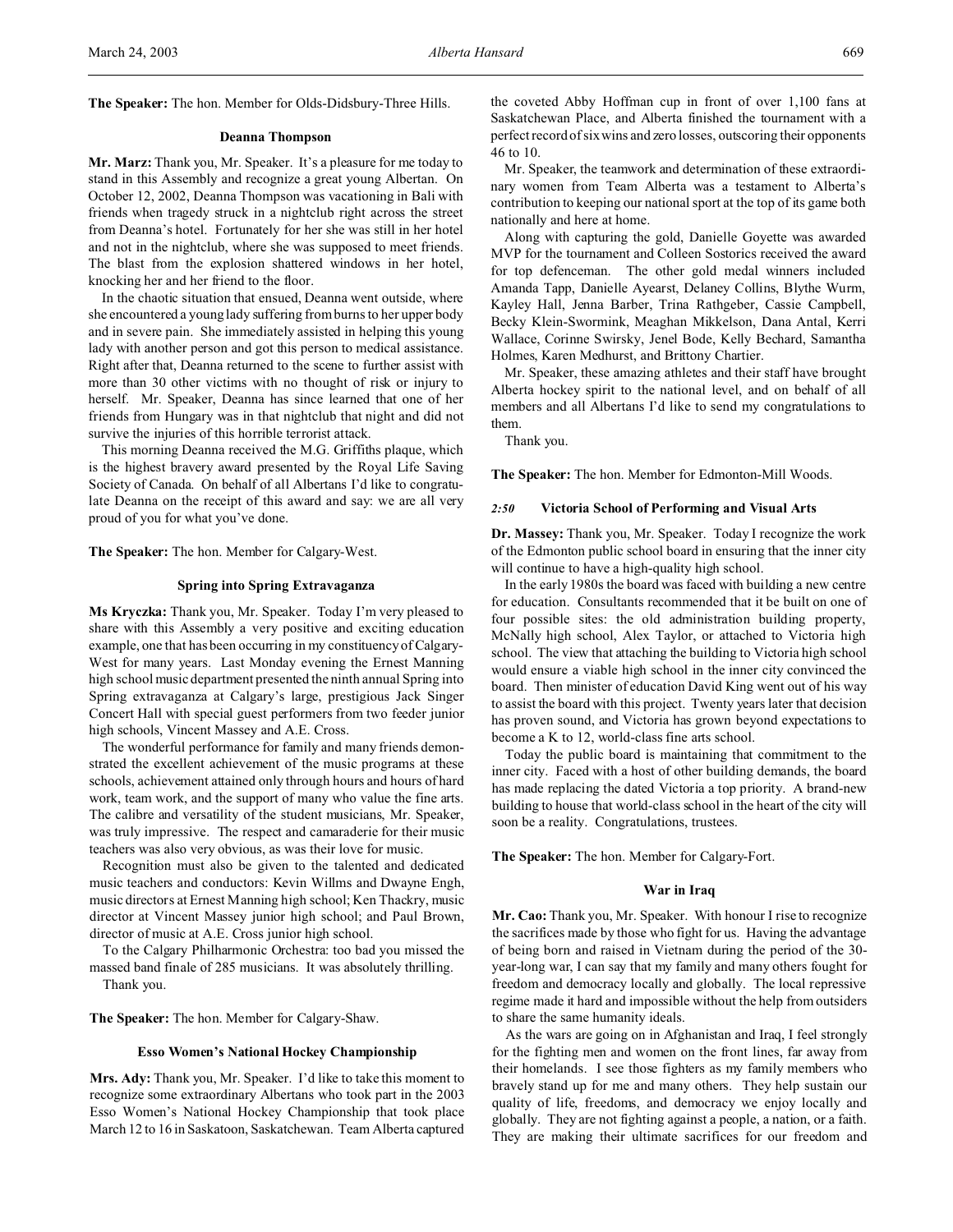fighting against the regimes of tyranny that promote violence and hatred around the world.

Mr. Speaker, I believe that we all want to fight against tyranny. Our arguments and hesitation are on how and when and where to fight. Someone has made the tough decision for us. Let's now all work together to the end of the fight in helping the millions to build a life on the same freedom and democracy we enjoy.

In gratitude to the freedom fighters I remain.

Thank you.

### **Speaker's Ruling Recognitions**

**The Speaker:** Hon. members, thank you. Today four members went over the one-minute rule mark, and I really don't want us to arrive at a situation one day where people are going to stand up on points of order and what have you because people have gone a few seconds beyond. So could I just ask again to try and find the ability with one's articulation to stay within the one-minute rule.

# head: **Presenting Petitions**

**The Speaker:** The hon. Member for Edmonton-Strathcona.

**Dr. Pannu:** Thank you, Mr. Speaker. I rise on behalf of the working poor in Alberta to present a petition signed by 54 Calgarians. These Albertans are petitioning the Legislative Assembly to urge the government to immediately raise the minimum wage to \$8.50 per hour and index it to the cost of living.

Thank you, Mr. Speaker.

### head: **Introduction of Bills**

**The Speaker:** The hon. Member for Drayton Valley-Calmar.

# **Bill 33 Insurance Amendment Act, 2003**

**Rev. Abbott:** Thank you, Mr. Speaker. I request leave to introduce Bill 33, the Insurance Amendment Act, 2003.

The proposed bill contains two amendments to the Insurance Act that will ensure that awards resulting from an automobile accident return an individual to the same financial position they existed in before the accident occurred.

[Motion carried; Bill 33 read a first time]

**The Speaker:** The hon. Government House Leader.

**Mr. Hancock:** Thank you, Mr. Speaker. I move that Bill 33 be moved onto the Order Paper under Government Bills and Orders.

[Motion carried]

**The Speaker:** The hon. Member for Drayton Valley-Calmar.

# **Bill 34**

## **Livestock Industry Diversification Amendment Act, 2003**

**Rev. Abbott:** Thank you, Mr. Speaker. I rise today to request leave to introduce Bill 34, the Livestock Industry Diversification Amendment Act, 2003.

The intent of this bill is to make it easier for Alberta's diversified livestock industry to establish a domestic market.

Thank you, Mr. Speaker.

[Motion carried; Bill 34 read a first time]

**The Speaker:** The hon. Government House Leader.

**Mr. Hancock:** Thank you, Mr. Speaker. I move that Bill 34 be moved onto the Order Paper under Government Bills and Orders.

[Motion carried]

**The Speaker:** The hon. Member for Calgary-Fort.

# **Bill 35**

# **Tobacco Tax Amendment Act, 2003**

**Mr. Cao:** Thank you, Mr. Speaker. I request leave to introduce Bill 35, the Tobacco Tax Amendment Act, 2003.

The amendments in this bill will strengthen the controls regarding the purchase and sales of tax-exempt tobacco at duty-free stores, over the Internet, and through the Alberta Indian tax exemption program. These changes will help level the playing field for all businesses that sell tobacco. It also further discourages smoking, making Alberta a healthier province in which to live.

Thank you.

[Motion carried; Bill 35 read a first time]

**The Speaker:** The hon. Government House Leader.

**Mr. Hancock:** Thank you, Mr. Speaker. I move that Bill 35 be moved onto the Order Paper under Government Bills and Orders.

[Motion carried]

**The Speaker:** The hon. Member for Edmonton-Manning.

# **Bill 212 Alberta Personal Income Tax (Education Tax Credit) Amendment Act, 2003**

**Mr. Vandermeer:** Thank you, Mr. Speaker. I beg leave to introduce Bill 212, the Alberta Personal Income Tax (Education Tax Credit) Amendment Act, 2003.

This bill will amend the Alberta Personal Income Tax Act by introducing a nonrefundable tax credit to help parents pay for independent school tuition and also extracurricular tutoring programs. The intent of Bill 212 is to provide educational choice to families in Alberta who do not have the financial resources to pay for independent school education. It would also partially cover the cost of extracurricular tutoring and extra special-needs schooling.

Thank you.

[Motion carried; Bill 212 read a first time]

**The Speaker:** The hon. Member for Wainwright.

# **Bill 213**

# **Canada Pension Plan Opting Out Act**

**Mr. Griffiths:** Thank you, Mr. Speaker. I request leave to introduce a bill being the Canada Pension Plan Opting Out Act.

This bill allows Alberta to create an Alberta pension plan that would benefit all Albertans better by serving demographics and Albertans' needs.

[Motion carried; Bill 213 read a first time]

**The Speaker:** The hon. Member for Calgary-Lougheed.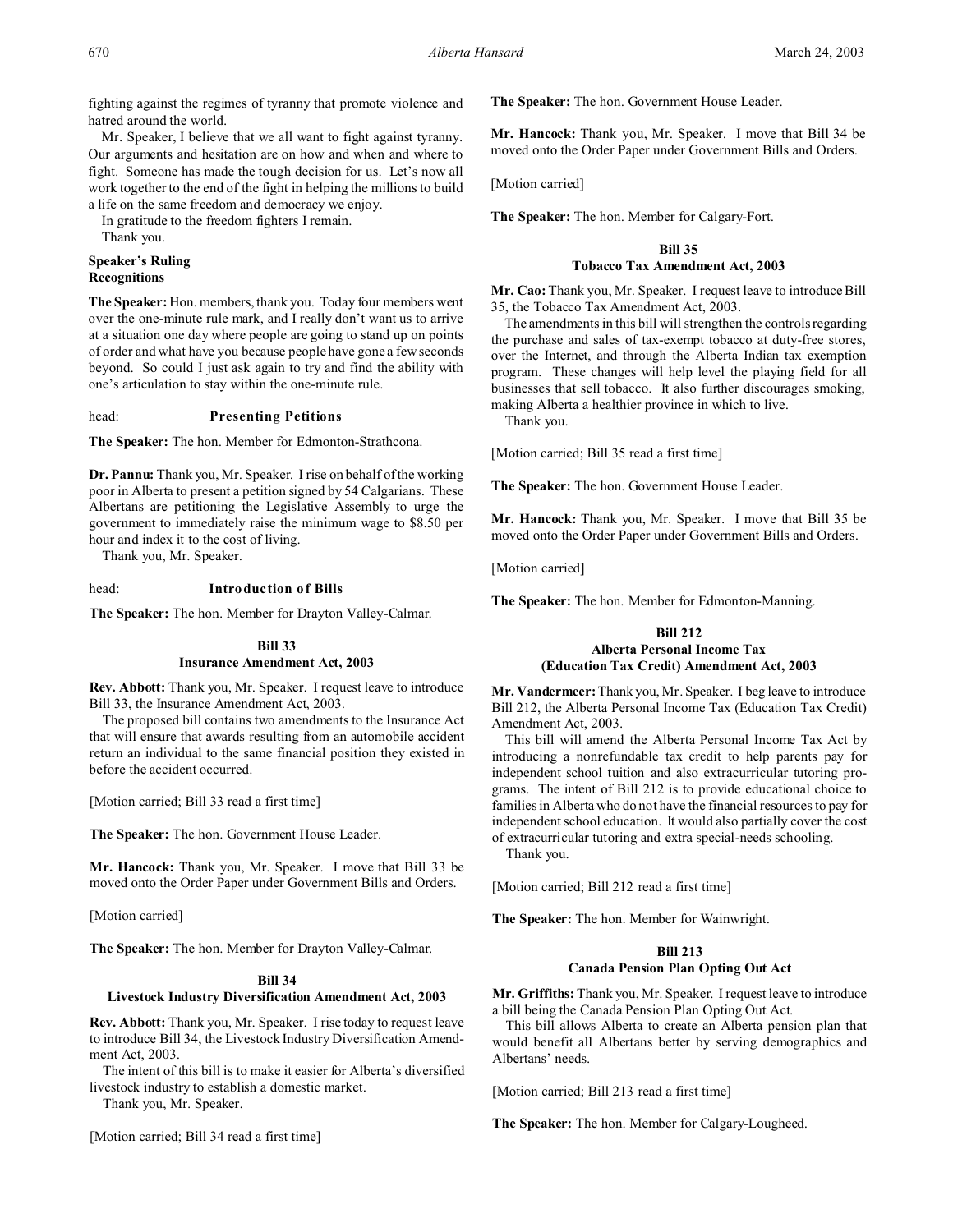# **Bill 214 Matrimonial Property (Division of Property on Death) Amendment Act, 2003**

**Ms Graham:** Thank you, Mr. Speaker. I request leave this afternoon to introduce a bill being the Matrimonial Property (Division of Property on Death) Amendment Act, 2003.

Mr. Speaker, this act would amend the Matrimonial Property Act to ensure that the surviving spouse of a marriage terminated by the death of the other spouse has equivalent rights on the division of matrimonial property to a spouse in a marriage terminated by divorce.

Thank you.

[Motion carried; Bill 214 read a first time]

**The Speaker:** The hon. Member for Calgary-Bow on behalf of the hon. Member for Edmonton-Beverly-Clareview.

# *3:00* **Bill 219 Alberta Commission on the Status of Men Act**

**Ms DeLong:** Thank you, Mr. Speaker. I beg leave to introduce Bill 219, the Alberta Commission on the Status of Men Act, on behalf of the Member for Edmonton-Beverly-Clareview.

Bill 219 would establish a commission on the status of men to address issues of cultural bias, stereotyping, cultural discrimination, men's health, and family relations. For example, fatherlessness is considered by growing numbers of social thinkers in North America to be North America's foremost social problem. Studies have revealed a strong link between fathers' absence and substance abuse, juvenile delinquency, teen pregnancy, and educational failure. I understand that there are economic and social issues that still exist between men and women; however, I also believe that we are in danger of fueling these problems unless urgent health and social issues related to men are addressed. A commission on the status of men is a step in the right direction.

Thank you, Mr. Speaker.

[Motion carried; Bill 219 read a first time]

## head: **Tabling Returns and Reports**

**The Speaker:** The hon. Member for Edmonton-Strathcona.

**Dr. Pannu:** Thank you very much, Mr. Speaker. I rise to table five copies of a letter from Mrs. Elizabeth Anne Hayward, a proud grandmother and public education system advocate. It's a three-page letter very carefully written, but her message is very clear when she says:

When you cut to the chase, nothing in our society is as important as an excellent public educational system and an excellent public health care system. Both deserve, and will always require, our biggest dollars. We are not a poor province . . . Let's get with it. Thank you, Mr. Speaker.

**The Speaker:** That's a good idea.

The hon. Member for Edmonton-Ellerslie.

**Ms Carlson:** Thank you, Mr. Speaker. I have one tabling today. It's from Dennis Floate of Calgary, and he is urging the provincial government to "withdraw its draft management plan for the Evan-Thomas Provincial Recreation Area" in Kananaskis.

**The Speaker:** The hon. Member for Edmonton-Mill Woods.

**Dr. Massey:**Thank you, Mr. Speaker. With permission I'd table the required number of copies of a document entitled Key Messages, a presentation made at the zone 23 MLA meeting on March 21, 2003, which focuses on school buildings, investing in the future, and the governance of public education.

**The Speaker:** The hon. Member for Edmonton-Gold Bar.

**Mr. MacDonald:** Thank you, Mr. Speaker. I have three tablings this afternoon. The first one is signatures from a petition. This brings the total to over 5,000. These are residents of Red Deer, Hinton, DeBolt, Barons, Lethbridge, and Camrose, to name a few. These citizens signed this petition: "We, the undersigned residents of Alberta, petition the Legislative Assembly to urge the Government to reinstate natural-gas rebates immediately." This petition can be accessed at altaliberals.ab.ca.

The second petition I have is a letter dated February 23 from Shirley Clarke, who is a parent of some children who attend Kenilworth junior high. This letter outlines her concern with funding to our public education system.

The next letter that I have is also from a parent of a grade 7 student at Kenilworth junior high. It's Nadia A. Munarolo-Kurjata, and she is expressing concern about the education crisis and how it can be alleviated by reducing the size of the government and putting valuable teachers first.

Thank you.

**The Speaker:** The hon. Minister of Justice and Attorney General.

**Mr. Hancock:** Thank you, Mr. Speaker. The other day, I think during question period, a comment was raised with respect to the number of times in which time allocation has been used by the federal government. I'd like to table for the records of the House today a document which shows that time allocation has been used 71 times and closure used a further nine times by the Liberal government since its election.

**The Speaker:** The hon. Member for Edmonton-Riverview.

**Dr. Taft:** Thanks, Mr. Speaker. The correspondence on education keeps rolling into my office. I have a series of postcards today addressed – well, this one's addressed to me. On the back is a child's drawing. "Edmonton Elementary attempts to smash the world record for number of Grade One Students in the classroom." It shows kids stacked up on shelves.

The next one, from a different constituency but addressed to me, is a report card for the provincial government. It grades under listening a grade of F. It says, "Easily distracted, only able to listen in an election year."

Another report card, this one from S. Dobrotsky. This postcard subject: education funding grade to the provincial government, F. Comment: "Seems to have an unrealistic expectation of how far a dollar can be stretched."

The next postcard is from Val West in Edmonton, saying, "Wanted: A government that listens and cares, previous applicants need not apply." So it continues.

This is one from Carla Spinola expressing concern that government has refused to fund the 8 percent for the teachers' salary allowance.

One from Mario Nascimento.

Another one, saying, "Fully Funded High Quality Public Education Now" from Stacey Pelechaty.

Thank you.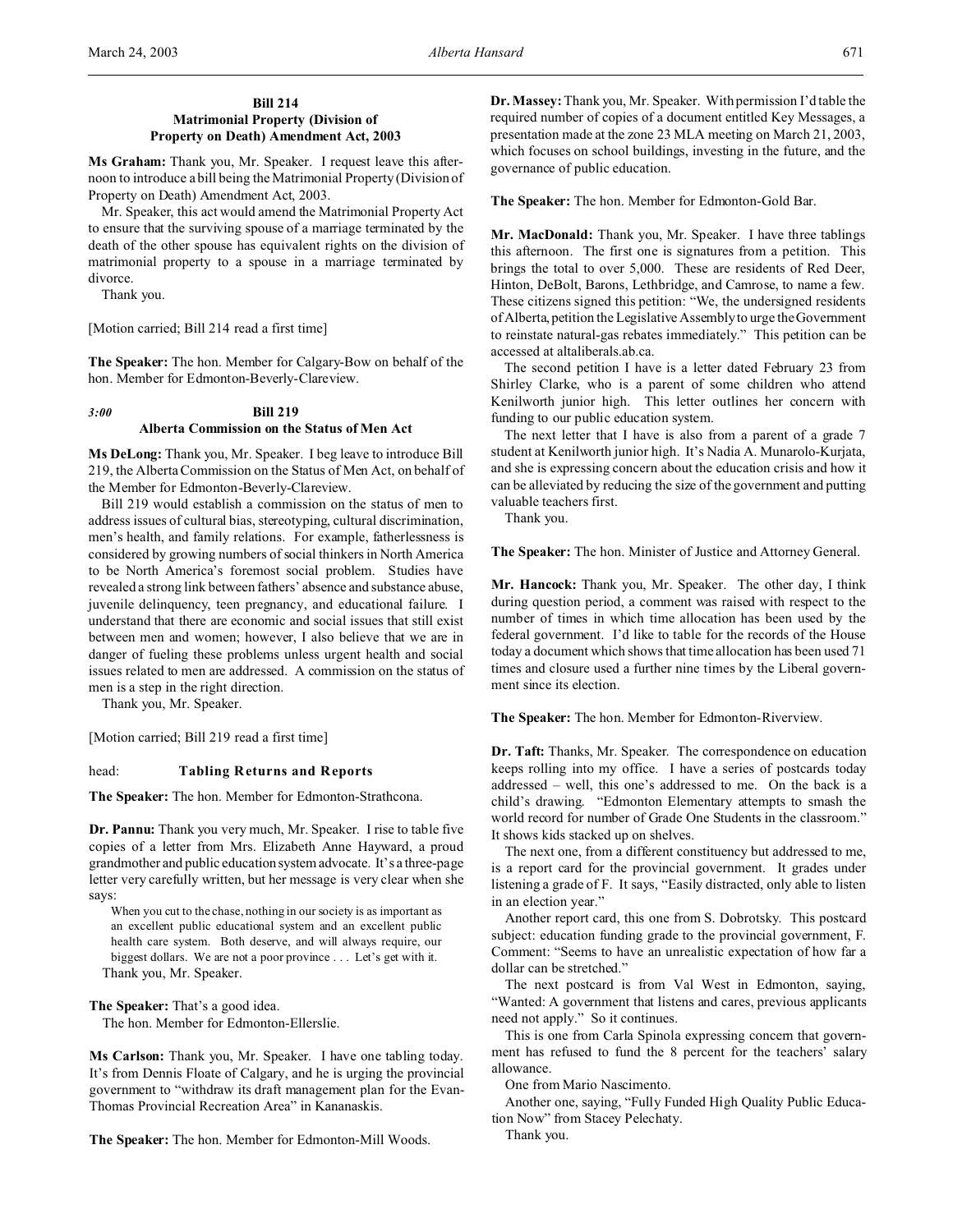**The Speaker:** The hon. Member for Edmonton-Glengarry.

**Mr. Bonner:** Thank you, Mr. Speaker. With your permission I have three tablings today. The first is from Barbara Toombs, and she goes on to say, "I heard on the news today that Ralph Klein is requesting the Alberta MLAs to . . ."

**The Speaker:** Okay, okay, okay. Please sit down. Six times last week I said that you can't use names in this Assembly. Six times at least I said it. We're going to start again this Monday. You don't use names in this Assembly.

**Mr. Bonner:** She goes on to say that on the news today she heard that the Premier is requesting "the Alberta MLA's to draft a document in the name of and on the behalf of Albertans supporting the US attack on Iraq," and she goes on to say, "I would like to make it clear that I do not want it to be in my name or on my behalf."

My second tabling, Mr. Speaker, is the appropriate number of copies of a letter to me from the mayor of Edmonton, and he goes on to say:

I am writing to share with you my disappointment with the Province's decision not to sign the Vision, Principle and Fiscal Framework developed and approved by the Minister's Council. This document represented a milestone in provincial/municipal relations and clearly establishing Alberta as leaders nationally in acknowledging the critical need to address the financial crisis facing Canadian municipalities.

The third is a document which indicates that

in a 120-page ruling issued today, Judge Allen Schwartz of the US Federal District Court, Southern District of New York, has thrown out Talisman Energy's motion to dismiss the suit brought against them on behalf of southern Sudanese plaintiffs.

Thank you.

**The Speaker:** The hon. Member for Edmonton-Highlands.

**Mr. Mason:** Thank you very much, Mr. Speaker. I'm tabling a number of letters today in connection with the situation in the Middle East. First of all, I'm tabling a letter from Mr. Charles B. Davison dated March 18 addressed to the Prime Minister and copied to the Premier of Alberta. Mr. Davison writes that the Premier does not speak for all Albertans as Albertans are clearly against the war in Iraq and Canadian involvement in this endeavour.

The second is a letter to the Premier signed by 139 individuals, Mr. Speaker, who state their objection "to your action, without even a debate in the Provincial Legislature, of sending a letter of support to the United States Ambassador."

I have an e-mail here addressed to the Premier opposing any motion in the Legislature expressing support for the policies of the Bush administration on Iraq.

I have an e-mail addressed to the Premier acknowledging his right to his opinions and his right to speak out on provincial matters while chiding him for overstepping his bounds by writing directly to the American ambassador.

I have another e-mail addressed to me expressing concern that the Premier's statement about the so-called war on terrorism and tyranny will only serve to increase terrorism and tyranny throughout the world.

I have an e-mail here, Mr. Speaker, addressed to me, pointing out that the Premier has no right to send letters to foreign officials on behalf of Albertans, particularly if such a letter supports an illegal war.

*3:10*

I only have a few more, Mr. Speaker. I have an e-mail from a

constituent who opposes the war and does not know any Albertans or Americans who do support the war.

I have an e-mail addressed to the hon. Member for Drumheller-Chinook opposing the legitimacy of any motion tabled in the Legislature supporting the war on Iraq.

An e-mail addressed to the Premier opposing any motion in the Assembly which supports the war on Iraq.

An e-mail to the Premier opposing the U.S. attack on Iraq.

I have a letter addressed to the Premier. The writer is appalled at the notion that the Alberta government would table a motion in the Legislature supporting an illegal war.

Two more, Mr. Speaker. I have an e-mail addressed to the Premier acknowledging his right as a Canadian to express his views but reprimanding him for claiming he represents all Albertans and for stepping outside his jurisdictional authority.

Lastly, I have an e-mail addressed to the Premier opposing any declaration by the Alberta government that supports the illegal military intervention in Iraq by the United States and Great Britain.

**The Speaker:** Were there any points of order today that the chair may have missed?

head: **Orders of the Day** head: **Written Questions**

**The Speaker:** The hon. Deputy Government House Leader.

**Mr. Zwozdesky:** Thank you, Mr. Speaker. Proper notice having been given on Thursday, March 20, I now move that written questions appearing on today's Order Paper do stand and retain their places.

[Motion carried]

#### head: **Motions for Returns**

**The Speaker:** The hon. Deputy Government House Leader.

**Mr. Zwozdesky:** Thank you, Mr. Speaker. Once again, proper notice having been given on Thursday, March 20, I would now move that motions for returns appearing on today's Order Paper do stand and retain their places.

[Motion carried]

# head: **Public Bills and Orders Other than Government Bills and Orders Third Reading**

# **Bill 201 Emblems of Alberta (Grass Emblem) Amendment Act, 2003**

**The Speaker:** The hon. Member for Highwood.

**Mr. Tannas:** Thank you very much, Mr. Speaker. It's with great pleasure that I rise in the Assembly this afternoon to move third reading of Bill 201, the Emblems of Alberta (Grass Emblem) Amendment Act, 2003.

Mr. Speaker, as I mentioned before, Festuca scabrella, known as rough fescue, is a long-lived perennial bunchgrass with deep fibrous roots which tap soil nutrients and bind soil particles. It's self-curing, nutritious, a native grass that is a major component of the rough fescue grasslands which makes excellent winter grazing not only for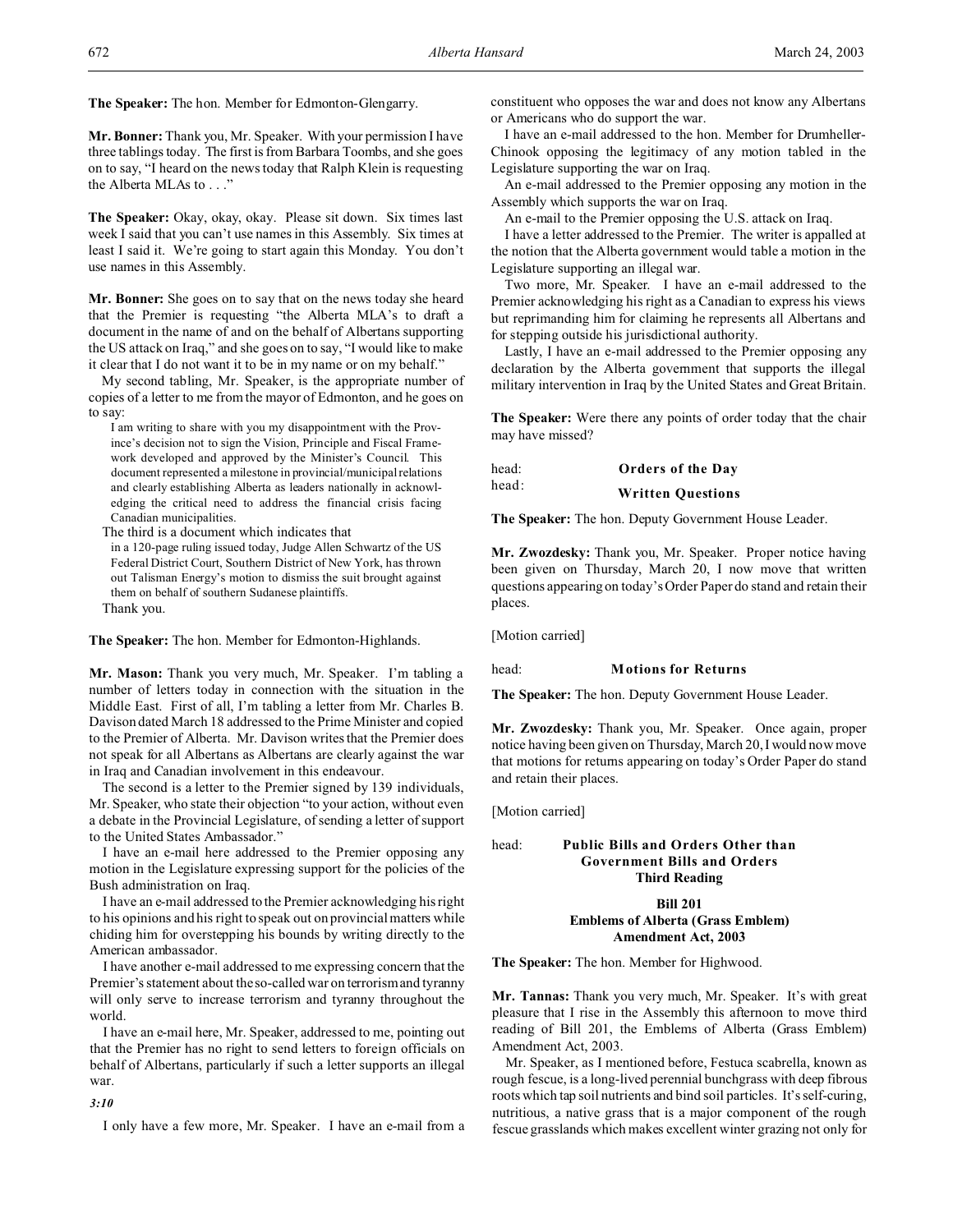livestock but, of course, for wild animals as well, like deer and elk. Its relatively high protein content provides forage, then, for livestock as well as wildlife, and the deep roots facilitate water penetration and act as a water retention factor in the watershed, particularly on the eastern slopes of the Rocky Mountains. A tussock of rough fescue has a life span of well over a hundred years, and consequently it produces only a few seeds each year with the occasional heavier seed sets every few years.

With the passage of Bill 201, the Emblems of Alberta Act would be amended further to include rough fescue, designating it as our provincial grass. Provincial emblems, Mr. Speaker, are important as they reflect a province's history, its biodiversity and nature, and the nature of this province. Emblems such as this portray who we as Albertans are. Designating rough fescue as our provincial grass would recognize it as an official symbol of our prairie heritage. Provincial emblems are selected because they are symbolic of the province's history, nature, or culture, past or present.

You know, Mr. Speaker, Alberta's provincial tree is the lodgepole pine. This tree was used extensively in the early 1900s to construct railway ties. However, today its role has expanded, and it is a significant contributor to Alberta's forestry industry as the lodgepole pine is processed into many lumber products such as poles, posts, plywood, and mine timbers.

Another official emblem is the great horned owl, which Alberta adopted as its provincial bird in May of 1977. This bird was the first choice of Alberta's schoolchildren, and it proudly reflects the concerns of Albertans for the management, conservation, and preservation of our province's wildlife.

All of Alberta's emblems, from the wild rose to the bighorn sheep to the bull trout, reflect symbolic meaning and value to our province. Amending the Emblems of Albert Act would serve to enhance the legislation through inclusion of another significant emblem.

Mr. Speaker, it has been affirmed before in this House that rough fescue is a dominant native grass on the Alberta prairie and foothills. While I acknowledge that it is only found in the southern two-thirds of the province, some other provincial emblems are not as widespread throughout the province. The lodgepole pine, for instance, does not grow in many areas of the province, nor will you find bighorn sheep or petrified wood present all across the province of Alberta. Nevertheless, they are still important emblems of Alberta. Furthermore, Alberta is the only jurisdiction in North America that contains all three species, or varieties, of the rough fescue complex. This native vegetation illustrates the biodiversity of the province from the prairies to the foothills and to the mountains.

Native grasses which have been designated by other jurisdictions have been chosen because they portray the history and culture of those regions and therefore have a specific meaning and value for each of those regions. The selection of rough fescue is consistent with Alberta's other emblems. The prairie landscape is part of our cultural history and has a significant value to our Alberta identity.

The prairie landscape may have appeared harsh to the early settlers. Many pioneers came to the west because the price of land was reasonable and there was an opportunity to fulfill their hopes of building a better life for their families in a land that promised prosperity as well as religious and political freedom. These settlers saw the Alberta prairie as a land of opportunity, a wilderness frontier to be shaped into a new home. The treeless prairies soon became dotted with farms and settlements. It took men and women of courage and perseverance to transfer this land to fertile fields. These pioneers lived off the land and depended on the native grasslands.

Before the opening of the west to settlement and after the transfer of the Hudson's Bay territory in the northwest to the Dominion of Canada, there developed a unique ranching life on prairie and foothills grasslands on the open range of Alberta. Generations of Alberta ranchers have acquired strong, emotional ties to the land and to the animals which depend on native grasslands. They feel a deep sense of stewardship of the land. Individuals who depend on the land for their livelihood inevitably recognize and acknowledge the advantages and values of living in concurrence rather than in conflict with the land and will adhere toward its preservation and its conservation.

Grasslands in general, Mr. Speaker, have a great spiritual value for our aboriginal people. Such people as the Stoney, Sarcee, Blackfoot, Blood, Peigan, and Plains Cree hold native grasses as being significant to their prairie cultural heritage, and they honour their close connection to the land.

Mr. Speaker, rough fescue along with other native grasses are of biological and scientific interest in that the prairie is one of the major ecosystems in North America. Native grasslands in our province are rich in biodiversity. Natural processes have altered the landscape over thousands of years. The prairie was influenced primarily by aridity, fire, floods, drought, and the impact of herds of large herbivores like the buffalo. The prairie ecosystem has survived despite significant pressures and change.

Alberta's native grasslands provide valuable forage for our livestock. When prairie grasslands are used as rangeland for cattle, money gets contributed to the Alberta economy. The livestock industry is an important part of our province's economy. Alberta, as you know, is the largest beef-producing province in Canada. We have over 40 percent of the national beef cattle herd. In 2001 this sector contributed an estimated \$5 billion in farm cash receipts to our economy. Native grasslands have contributed to the economic value of the province. Designating rough fescue as our official grass would acknowledge its importance to farmers and ranchers and its economic significance, and it would acknowledge the historic and cultural significance of the First Nations people of the plains.

#### *3:20*

Mr. Speaker, it is evident that native grasses are an important symbol to Albertans. The deep roots of rough fescue portray a strong, stable grass, thus reflecting our western heritage and the strong secure people that built our province along with those that support and contribute to its prosperity today.

Through the passage of Bill 201, existing legislation would be amended to include another provincial emblem. Rough fescue would be designated as our official grass and would serve as another provincial symbol reflecting our heritage, celebrating our culture, and valuing our natural history. I urge you to strongly support and encourage all of my colleagues to vote in favour of third reading of Bill 201, the Emblems of Alberta (Grass Emblem) Amendment Act, 2003.

Thank you.

**The Speaker:** The hon. Member for Cardston-Taber-Warner.

**Mr. Jacobs:** Thank you, Mr. Speaker. It's certainly a privilege to rise today to speak in support of Bill 201, the Emblems of Alberta (Grass Emblem) Amendment Act, 2003. Again in third reading I commend the Member for Highwood for bringing forth this proposed amendment. Many things have been said about this grass and its importance to Alberta, and I would just like to offer a few comments on a practical basis as one who has worked in the livestock industry for many years and has seen the benefits of this grass to the agricultural industry.

I think, Mr. Speaker, it's important to recognize history and factors that have made a difference to the diversification and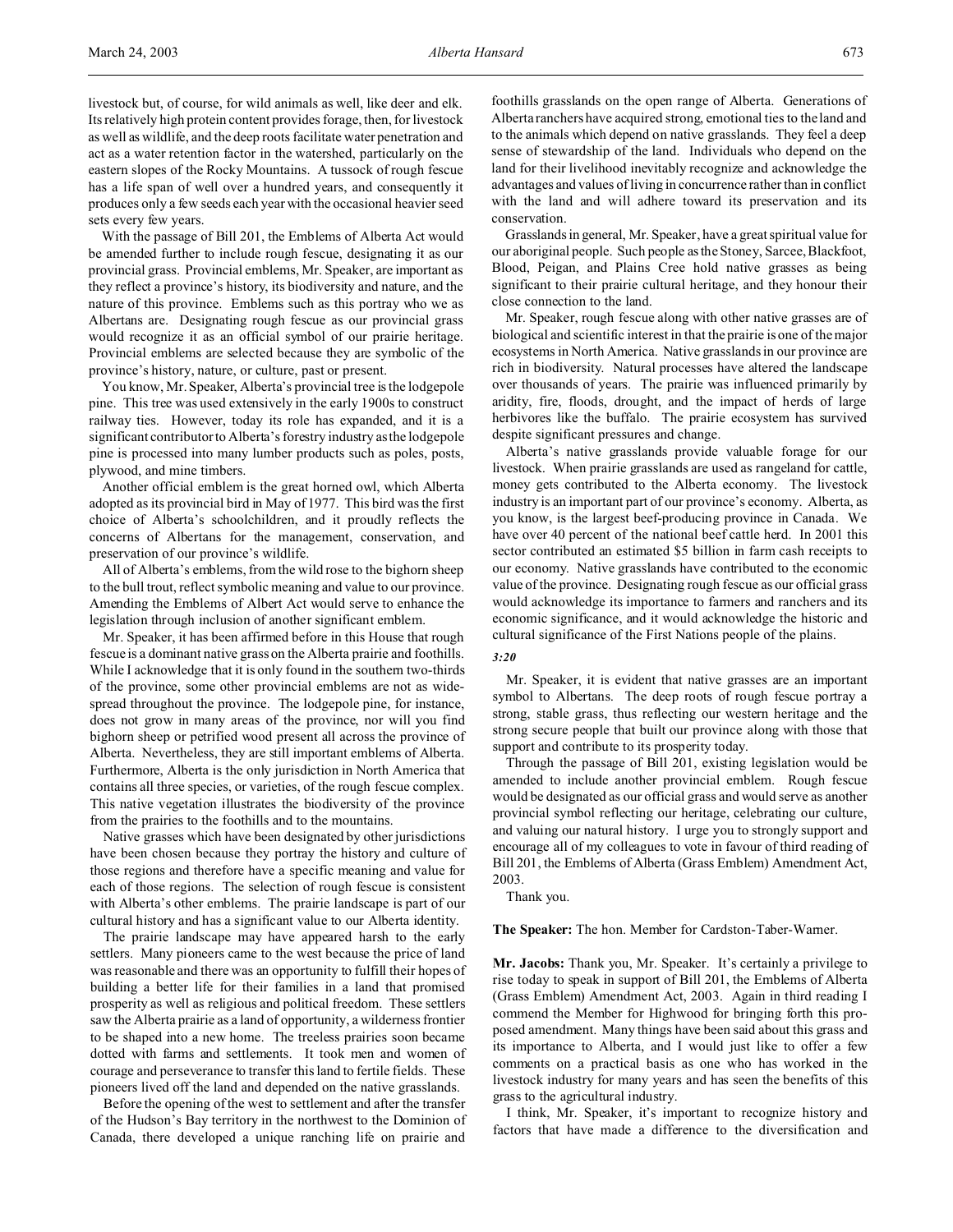progress of agriculture in Alberta. I think it's important to recognize the importance of agriculture in Alberta. Much has been said the past few days in our debate about competition, and I would like to point out to the members of the Assembly that agriculture, to my knowledge, is one of the few, if not the only, industries in the world that basically operates under what is defined by economists as perfect competition. That basically says that no one seller or buyer could affect the market. Because of this competition and because of the nature of the agricultural industry we in Canada enjoy access to the best food in the world at a very reasonable price. If you look at it, we don't work very many days as Canadians or as Albertans to buy the food that we eat. So I think agriculture has done a great job in feeding Canadians and in feeding the North American economy, really.

Rough fescue as a grass has certainly had an impact on the agricultural industry and upon its success. From the point of view of the ranching community and their use of rough fescue, one has to look at the historical benefits of this grass. Many of the early settlers were attracted to this province because of good grass and lots of good grazing. So they moved their cattle herds here from other places to take advantage of grasses such as rough fescue.

Rough fescue has the advantage of being able to cure on the stem and remain palatable and maintain its nutrition throughout the year. Some of the tame grasses such as alfalfa and timothy do not have that advantage. They lose their palatability over the winter and are not good grazing grasses, whereas rough fescue is a grass that cures on the stem, and consequently it can be utilized by ranchers throughout the year. The advantage to this, Mr. Speaker, is that it allows the ranching community to minimize their costs. It's certainly a lot more efficient to graze animals over the winter as long as possible as compared to bringing in the cattle or the livestock and feeding them hay. Rough fescue has the advantage that its protein levels are pretty well good enough to maintain the basic beef cow for most of the year with perhaps a little bit of protein and vitamin supplement during parts of the year as the mature cow approaches the calving season. But for most of the year this grass can maintain a cow and even provide hay. If ranchers choose to cut the grass for hay, it certainly will work also as hay. So when you look at the advantage of the grass with a view to minimizing costs and allowing cattle producers to survive the cattle cycles, the high prices and low prices, certainly it's important for them to be able to minimize expenses, and this grass has done a good job of allowing them to do that.

So, Mr. Speaker, when you consider the nutritional value of this grass, its ability to maintain itself throughout the year and cure on the stem, and when you consider what the livestock industry is in Alberta today and how it has developed, part of its development has been due to a grass like rough fescue, and certainly I think it deserves to be historically preserved as an emblem of Alberta. I would urge all members in this Assembly to support this bill.

Thank you very much.

**The Speaker:** The hon. Member for Olds-Didsbury-Three Hills.

**Mr. Marz:** Thank you very much, Mr. Speaker. It's a pleasure to enter into the debate again on Bill 201 in third reading. I supported this bill in second reading, and I'm pleased to do so again today. This bill will make rough fescue Alberta's provincial grass. Because the grass in its three forms covers the majority of our province and because of its special characteristics as well as its very positive environmental impact, I believe rough fescue should be named Alberta's official grass.

I'd like to make some comments on what rough fescue has done

in the past. It has played a very significant role in helping those who first began farming in our province, and it continues to do so today. Actually, it's one of the primary grasses that sustain much of our wildlife, such as deer, elk, antelope, and, in days gone by, the bison. Therefore, I believe it contributes to our hunting and our outfitting industries as well as tourism. I believe it's also responsible for future generations of farmers here in Alberta. Recognizing the benefits that rough fescue grasslands have had on our province and by naming it our provincial grass, we'll be helping preserve it for the future generations of Alberta farmers. Also, by doing so, we will be making a commitment to preserve farming as an integral part of Alberta's future. I believe it's our responsibility as members of this Assembly to protect and preserve and enhance the economic and social framework of this province. It's also our job to celebrate our province's heritage and ensure that knowledge of the history of this province is imparted to future generations and every person in this province. Given that rough fescue has a major role in sustaining our province, I believe it deserves a place among our provincial emblems.

Mr. Speaker, as a farmer myself to me farming is a way of life. However, I do understand that it's also a business. Rough fescue has helped maintain that way of life in this province, and it has also helped maintain our ability as farmers to make a successful living here in Alberta. According to the Prairie Conservation Forum, we're the only province which has all three subspecies of this grass, and they all exist in this province simultaneously today. The forum also states that it would be difficult to figure out how the parkland and the foothills regions of this province could have sustained any agricultural development in days gone by without the existence of this grass. It provided critical winter feed for our pioneers to sustain their livestock numbers and thereby helped to sustain those pioneers who plowed the land and raised livestock. It's also a very efficient retainer of nutrients, which helps to keep our soil in this province some of the most fertile soil around.

## *3:30*

Passing Bill 201 may well have the effect of promoting an increase in the amount of rough fescue in our province by raising awareness of its importance. Given the economic importance of our rangelands, which generate some \$230 million a year – and the Minister of Economic Development would be happy to hear that – this bill would ensure that there's more rough fescue on those rangelands, and that would mean more successful agriculture activities for years to come.

It's been said that farming is our heritage, our present, and our future. Our land here will always be farmed. Unlike oil, which is a limited, unrenewable resource, our land is a renewable resource. In order for that farming to continue in the future, we need to ensure that the natural nutrients are renewed. Rough fescue has been identified as one of those key ingredients to keep renewing soil, and it's up to us today to ensure that rough fescue is there for future generations and to educate those that are in the farming industry on the role that rough fescue has played in our past and what value it has for future generations. By passing Bill 201, we'll be taking one more step in protecting rough fescue for future generations, and I'd like to take this opportunity to urge all members of this Assembly to support this bill.

I will be supporting this bill, Mr. Speaker, and in closing, I'd like to ask all members to recognize the work and the foresight put into this by the hon. Member for Highwood and to support this bill as well.

Thank you very much.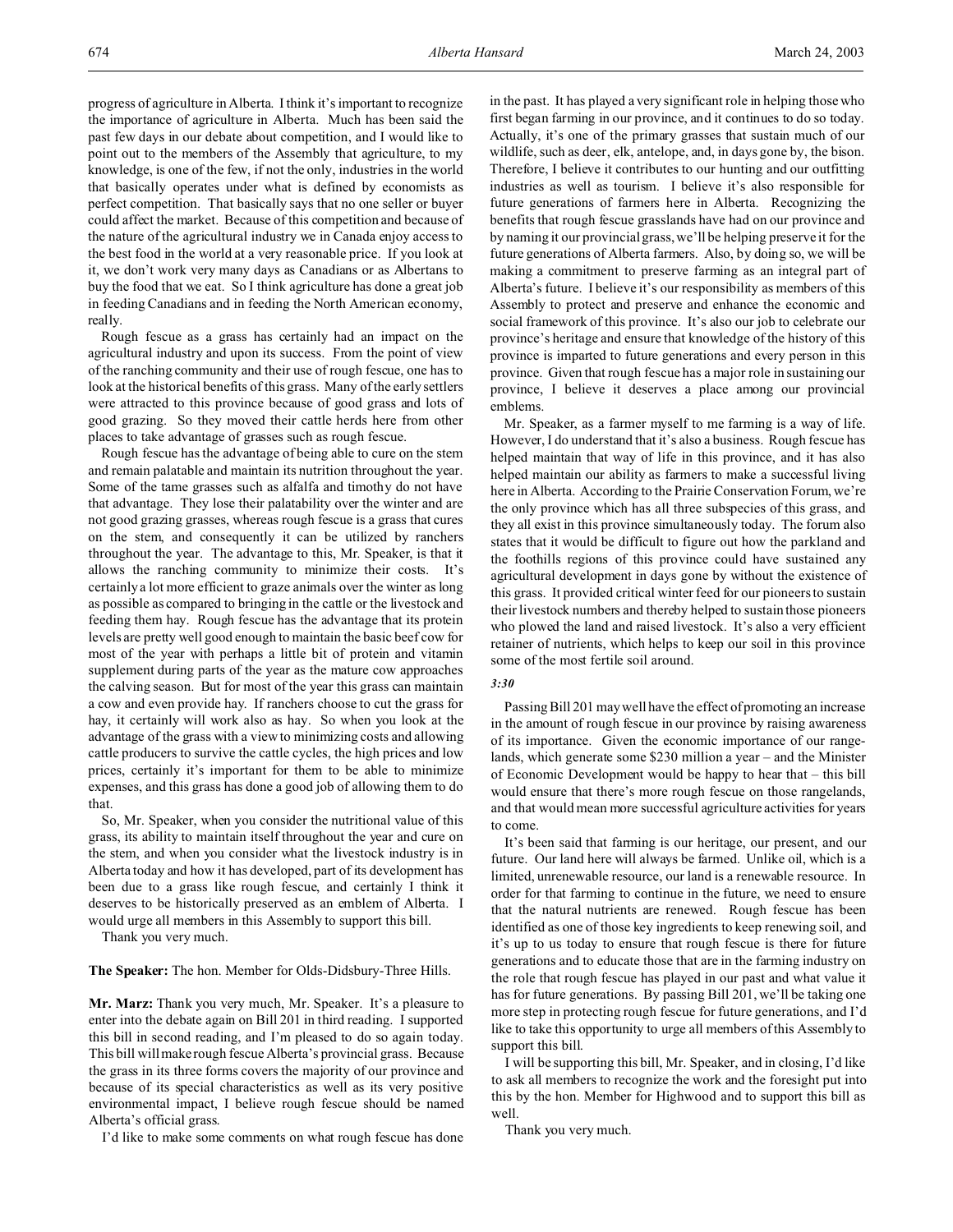**The Speaker:** The hon. Member for Redwater.

**Mr. Broda:** Thank you, Mr. Speaker. It's my pleasure to rise today to offer my comments on Bill 201, the Emblems of Alberta (Grass Emblem) Amendment Act, 2003. I would like to commend my colleague from Highwood for bringing forward this bill, that would designate rough fescue as the official grass of Alberta.

Mr. Speaker, over the past number of years a growing number of Albertans have urged this government to recognize the role that rough fescue has had and continues to have in the socioeconomic development of our province. At no time was this more apparent than in April of 2002 when the Alberta conservation forum counted the votes that Albertans had cast to select what grass species would best serve as a symbol of our unique western heritage and identity. In this election Albertans had choices. In addition to rough fescue, four other shortlisted species were identified – June grass, blue grama grass, western wheat grass, and green needlegrass – but instead they selected rough fescue, a grass famous for its resilience, beauty, and agricultural value. Today this Assembly has the opportunity to tell the people of this province that they have heard their choice and that as their representatives in this House we are going to do something about it.

Mr. Speaker, I would like to explain why so many Albertans hold rough fescue in such high regard and how this valuable grass has helped shape who we as Albertans are today. Of all the grasses that occur naturally in Alberta, rough fescue has arguably played the most significant role in the history and the development of our province.

### **An Hon. Member:** Who would argue that?

#### **Mr. Broda:** I don't know.

In the many years before European settlement rough fescue was the crucial ingredient which helped shape the identity and the traditional lifestyles of many of Alberta's native peoples. The same fescue plant that continues to carpet the grasslands and foothills of southwestern Alberta today also served as the ever important forage for herds of big game species including bighorn sheep, mule deer, elk, bison, and buffalo. Due to its ability to thrive and survive the cold winter conditions, rough fescue was the primary source of food for these animals throughout the year. Moreover, the various tribes of native people developed a very close relationship with this rich and seemingly inexhaustible source of forage as it ensured that the herds of game would remain sufficiently plentiful to allow hunting. It can be said that for the tribes that inhabited and hunted on the plains of southwestern Alberta, rough fescue was an essential agent of life which enabled their culture and society to thrive.

However, Mr. Speaker, not just native people recognized the value of rough fescue. Early European settlers, many of whom fled their former homelands as a result of war, instability, impoverishment, and persecution, came to the prairies in search of a better life. The vast majority of them saw farming as a way to earn money, rebuild their lives, and achieve prosperity, just as the native people before them had done. In time they, too, came to appreciate the significant role that rough fescue played in the life cycle of the prairies.

Just as wildlife appreciated rough fescue, the grass also proved to be an ideal source of forage for livestock. High in nutrients and resilient to erratic weather conditions, rough fescue became a mainstay in the diet of a number of our domesticated animals. The native peoples of Alberta and the early settlers both owe their experience of survival and welfare to this tall, exquisite, and abundant grass.

In a way, Mr. Speaker, it can be said that rough fescue was a factor

that contributed indirectly to the opening of the western frontier. Like the grass that they came to depend upon, these early Albertans were people of true grit and determination. As rough fescue had to adapt in order to survive in a tough prairie environment, these early pioneers also had to adapt to life in a new and vastly different land. However, they did not only adapt to life on the prairie, but through hard work and perseverance they laid down the foundation for the future economic success and prosperity which we are able to enjoy today. As it did in the past, rough fescue continues to play a significant role in Alberta's agricultural production. It remains a reliable source of high nutritional value for a number of domesticated animals.

Mr. Speaker, if Bill 201 is not passed, we will lose a terrific opportunity to increase awareness and understanding of the significance that rough fescue and other native grasses have had in shaping the Alberta we have today.

When the issue of the Kyoto protocol came up last year, this government argued that Alberta would be unfairly affected by the accord's carbon credit clauses. We felt that it was unfair to impose such a plan on our province, considering that Alberta has a very large number of naturally occurring carbon sinks. Rough fescue serves as one of our province's biggest carbon sinks. These grasslands are some of Alberta's leading conductors of carbon dioxide, a cycle in which plants take in carbon dioxide and in turn produce oxygen. Rough fescue, it has been proven, is particularly good in accomplishing this task and as a result has contributed greatly to keeping our environment clean. Mr. Speaker, if this province is serious about reducing the amount of the deadly greenhouse gases within our atmosphere, then we must take steps to protect rough fescue and Alberta's native grasslands. If we lost the prairies, we would not only compromise our ability to improve the state of our environment, but we would also compromise the quality of life for future generations of Albertans.

#### *3:40*

Apart from this environmental quality, rough fescue also remains the main food source for much of our wildlife, as indicated earlier. Unfortunately, many of these species are currently at risk of becoming endangered or, worse, extinct as a result of the loss of their natural habitat. According to the Prairie Conservation Forum 73 percent of the endangered animal species that live in Alberta currently depend on the Alberta grasslands for food. When combined with the fact that their natural habitat is shrinking, the survival of these species looks very grim. Mr. Speaker, if this province has any hope of replenishing the already depleting stocks of our endangered wildlife, we need to start protecting their natural habitat. This means protecting rough fescue.

I am convinced, Mr. Speaker, that designating rough fescue as Alberta's provincial grass will not only help educate Albertans about the importance of native grasses to our wildlife and environment, but it will also raise awareness of the need to sustain and preserve Alberta's native grasslands. Rough fescue has played and will continue to play a significant role in the development of our province if only we will let it do so. It is part of our identity, our culture, and our heritage. I urge all my colleagues to give it the recognition that it deserves by supporting Bill 201.

Thank you very much.

#### **The Speaker:** The hon. Member for Medicine Hat.

**Mr. Renner:** Well, thank you very much, Mr. Speaker. It's a pleasure for me to have an opportunity to discuss Bill 201 at this time. I'd like to use the time that's available to me this afternoon to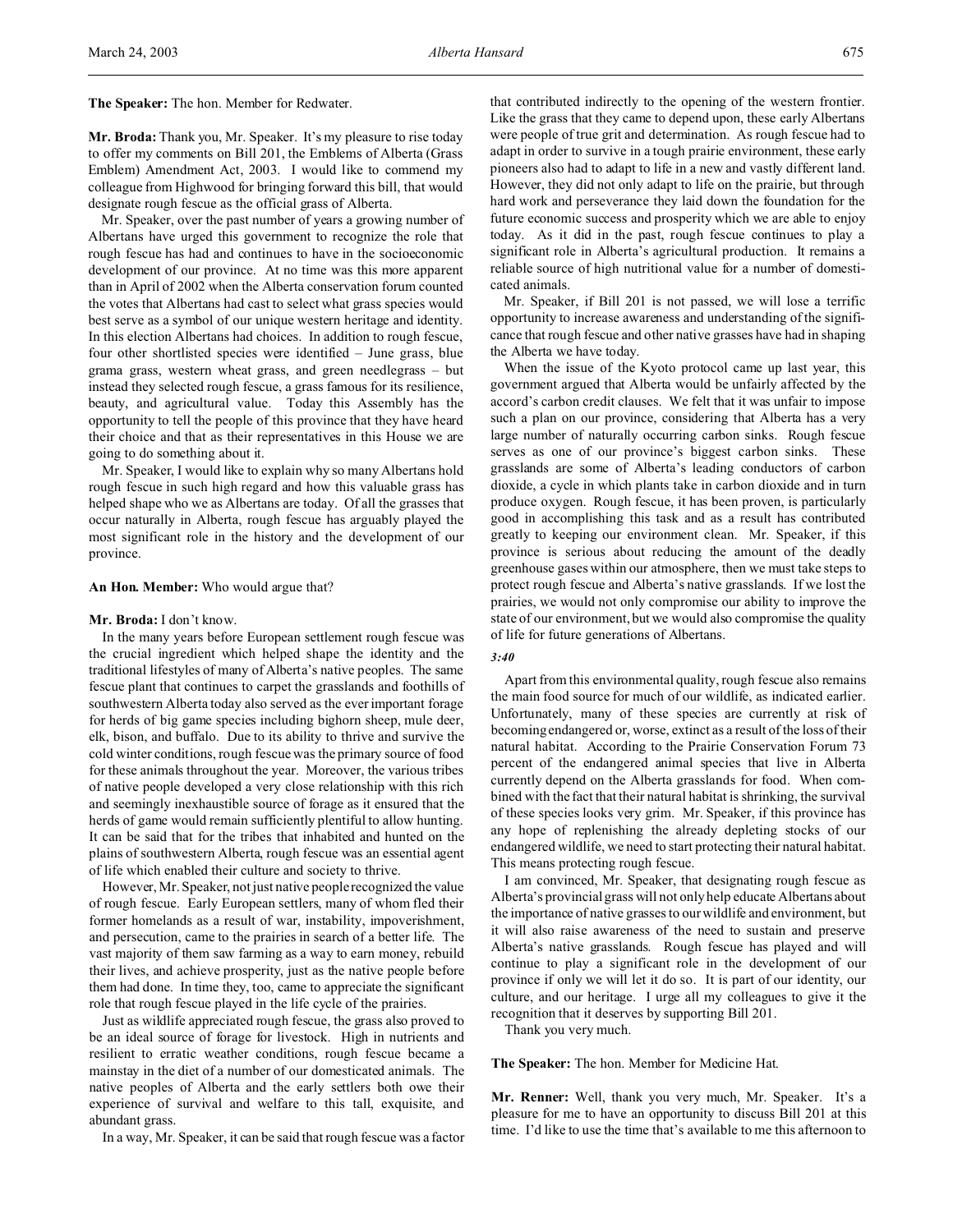First of all, provincial emblems, I think, are something that we do with some reticence from the perspective that once we recognize something as a provincial emblem, we want to ensure that it represents the province and the people of Alberta in a significant way, and we don't think it would be appropriate for us to be dealing with 20 different bills recognizing provincial emblems at every session of the Legislature. So it is of some importance, and we recognize as a Legislature that from time to time members come forward and ask their colleagues in the Legislature to recognize and designate something as a provincial emblem. We do that for a number of reasons. Probably the most important reason, Mr. Speaker, is because we have pride in Alberta. We are very proud of the fact that Alberta is a unique place, and as such we want to have something that we can show as something that we have a lot of pride in.

For that reason one of the first provincial emblems that was designated, as you know, was a flag, and like all groups of people we have a lot of respect for that flag. From time to time there were other things added to that repertoire, so over the years we've added emblems such as an official tree. We've talked about an official trout. We've talked about a myriad of different things but always keeping in mind that they should be significant and that they should reflect Alberta's pride.

The second thing – and I think it probably is as important, particularly when we talk about the designation of natural wildlife and flora and fauna – is the issue of conservation and preservation. I think that it is absolutely critical that as we recognize something such as rough fescue, we keep in mind the natural habitat in this province. As we have a tremendous amount of economic activity and we have an explosion in population, an explosion in agriculture, an explosion in a number of areas, it has the tendency to put some stress on some of the natural ecosystems. By designating rough fescue as a provincial emblem, I think that that encourages an opportunity for us as legislators to keep in mind the importance of our natural spaces and also I think, probably, for Albertans to keep in mind the importance of natural space.

Finally, probably another reason why we choose to implement a provincial emblem program is from an educational perspective, and, Mr. Speaker, I know that you've had some experience in the classroom, and you know that oftentimes hands-on experience is the easiest way to teach someone and for people to remember. So whether we're talking about tourists or talking about children in our classrooms, if we want them to remember what Alberta is about, what things there are that we should be thinking about in Alberta, one of the most obvious things is to teach people about the provincial emblems. If you look at a jurisdiction and you look at their provincial emblems or their state emblems, you get a bit of an idea in sort of a microscopic form how the people in that jurisdiction and that vicinity think.

So for all of those reasons, Mr. Speaker, I think it's absolutely appropriate and probably of some urgency that we maintain a program of dealing with and approving provincial emblems here in the Legislature of Alberta.

The next thing I said that I would talk about, Mr. Speaker, is: why grass? Why would we choose to have as a provincial emblem grass? We talked about trees. We talked about fish. We talked about a

whole number of other areas that have already been designated, and the hon. member now is proposing that we designate a grass. Well, I'll tell you. It again gets back to what some other members have discussed in this Legislature, the fact that we, particularly in the non northern areas of the province, let's say, live the lifestyle and the history of a prairie people. Nothing can be more emblematic of what life on the prairies is than the waving grass.

I had an opportunity a couple of years ago – as a matter of fact, I'm hoping to have another opportunity this summer – to participate in a trail ride across Canadian Forces Base Suffield, which is one of the last areas where anyone can go and actually experience what it was like to be a pioneer at the turn of the century, because that's one of the few areas left in this province where you can literally stand on the prairie and for 360 degrees in every direction see nothing but waving grass, no fences, no telephone poles. There's nothing but the natural environment the way our pioneers saw it when they came here. As a matter of fact, as an aside, to say the least, I'm hoping to encourage other members to come with me on a trail ride across the base this summer, and other members will have a chance to experience that. But, Mr. Speaker, if you have had a chance to experience that, you can understand the importance of grass, particularly as it was in the early days in our history and as it is today, as the mainstay in our livestock industry in southern Alberta.

The other thing that I'd like to mention from a local geographic perspective. The area where I live is known as the Palliser Triangle, and it was an area that when the CPR was developing the land and bringing pioneers forward was designated as an area where you needn't worry about doing much development. No one could live there. Nothing grows there. Well, Mr. Speaker, nothing could be further from the truth, because as the first ranchers found out when they arrived in southeastern Alberta and southern Alberta, there is nothing better than the natural grasses in this area to raise livestock on. Literally millions and millions of cattle and other forms of livestock have subsisted almost exclusively on the natural grasses in the area.

So, Mr. Speaker, why name a grass? Well, obviously, we name a grass as a provincial emblem because of its tremendous historic significance in this province and its significance today as an economic driver within our economy

#### *3:50*

Finally, Mr. Speaker, I come to the final point in my presentation in the debate this afternoon, and that is: why do we name rough fescue of all the myriad of grasses? One just has to walk out onto that prairie and realize that this is not a monolithic type of an experience. There are literally hundreds of different grasses that are growing on the prairie, but rough fescue, as others have talked about in this House, has some significance that I think should be mentioned if we're going to talk about grasses in the Legislature. It has high nutritional value. It has the ability to sustain that nutritional value during the winter and has remained the most important forage on the prairies and in the parkland. Rough fescue has the almost unique ability because of its deep, deep roots to survive in that notorious Palliser Triangle that I talked about. It survives in many other parts of the province, but it does particularly well in the dryer areas in southeastern Alberta because it has such deep roots. In fact, in preparing my notes for this afternoon, I was reading that in many cases the rough fescue root system is actually more extensive below the ground than what you would see above the ground.

Mr. Speaker, I was just getting started, and unfortunately I've run out of time, so I will resume my seat and encourage all members to support this important legislation.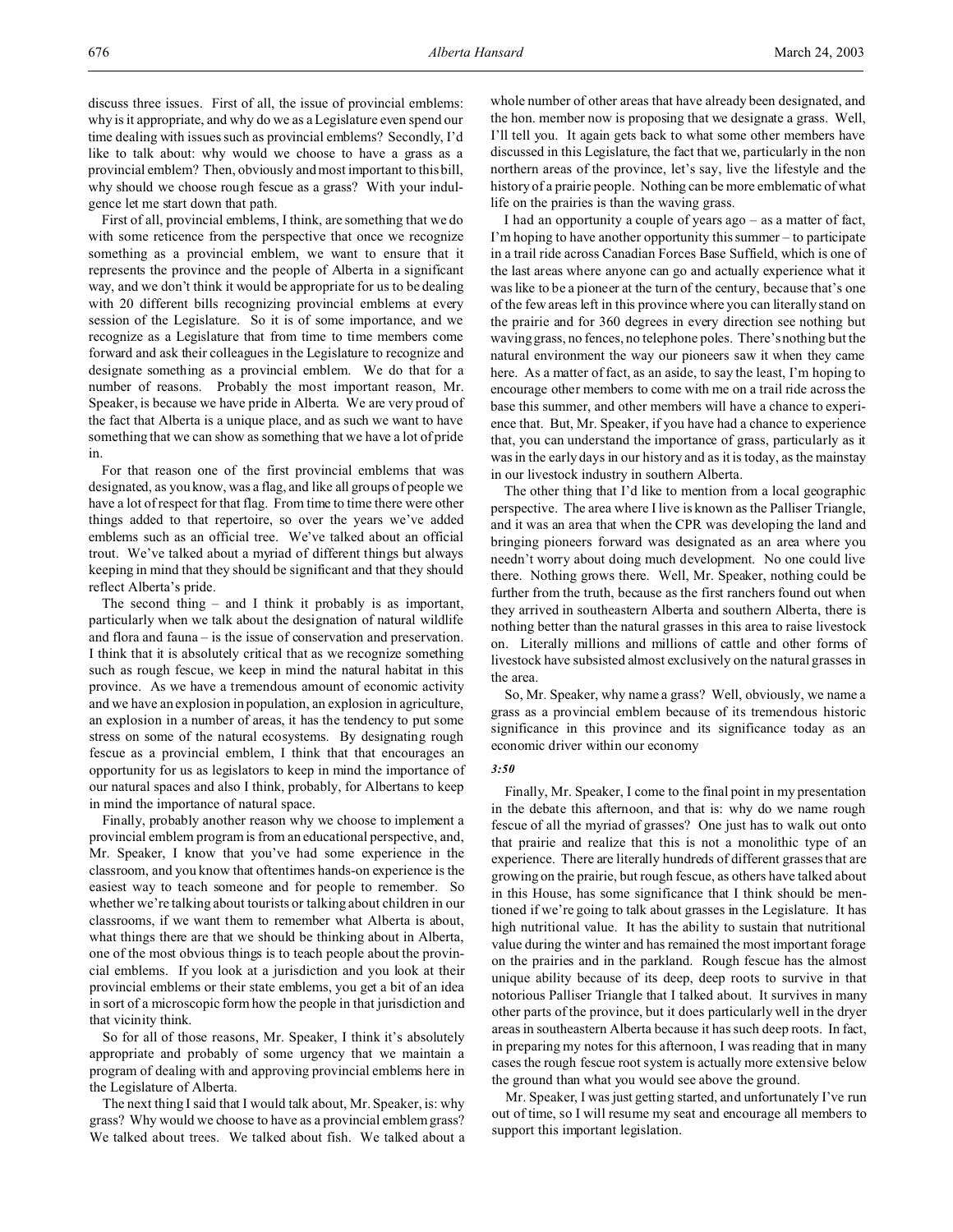**The Speaker:** The hon. Member for Spruce Grove-Sturgeon-St. Albert.

**Mr. Horner:** Thank you, Mr. Speaker. It is my pleasure to rise today and speak in third reading to Bill 201, the Emblems of Alberta (Grass Emblem) Amendment Act, 2003, sponsored by the Member for Highwood.

In Alberta we have many different emblems and official symbols, everything from colours to rocks to fish, and I believe that making rough fescue the official grass of Alberta enhances the emblems we already have. Rough fescue is extremely important to the agricultural growing process in the southern part of this province, and it has many different benefits and is a big reason why agriculture has flourished here in Alberta.

As the Member for Redwater has pointed out as well, there can be little doubt that rough fescue possesses a tremendous ability to hold carbon and return nutrients to the soil. The best carbon sinks in the world are found on Alberta's grasslands. The fescue takes  $CO<sub>2</sub>$  out of the atmosphere and stores the carbon in its root system, putting carbon nutrients into the soil, which, in turn, benefit our agriculture. Through millennia the grasslands built the organic base and fertility that the major bread baskets of the world, such as Alberta, enjoy today. The soil that is so rich for growing here took many hundreds of years to develop, and our agricultural base could arguably be attributed in part to rough fescue.

When the pioneers arrived in this area and felt the ice and snow of a prairie winter and the hot dry air of a prairie summer, they may have thought of going back to wherever they came from, where there weren't quite the weather extremes as here, but as they began to cultivate the land and grow crops, they found that this land was among the best places to grow food anywhere. So the pioneers stayed and braved the extreme prairie weather, and as agriculture continued to grow so did the territory, and eventually the province of Alberta was born. As the years went by and studies were done on the land, it was discovered that the rough fescue was the main reason for the nutrient-rich soil. This is not to say that rough fescue is the sole reason for the birth of our province, but it surely didn't hinder the progress.

I think the most important point to take from this is that rough fescue has played a significant albeit uncredited role in the lives of Albertans. Rough fescue is an important part of Alberta and lends itself to many qualities that Albertans themselves have. As the Member for Medicine Hat was starting to get into, rough fescue has an extremely large root system. The deep, fibrous roots tap into the underlying soils, drawing nutrients and water while binding soil particles, improving water penetration, and acting as a stabilizing force in watershed quality. The grass keeps surrounding soil moist and healthy and provides stability for growing. The root system is a stabilizer. The fescue could be over 100 years old and have a root system that goes deep into the earth, a system that stabilizes the land.

This is just like an Albertan, Mr. Speaker. An Albertan has deep roots in this province. These roots have been here sometimes for more than a hundred years. The roots of the Albertans stabilized the province. The stronger the roots, the stronger the province. Just like the rough fescue stabilizes the land, the rough Albertan stabilizes the province. This is why I feel that we should make rough fescue an official emblem of the province. The benefits and the symbolism that are found in this grass are much better than in any other grass in Alberta, and since the fescue is so important to our land, it's time we recognized that fact.

There are other benefits that rough fescue has, Mr. Speaker. As I mentioned, the grass is extremely good at removing  $CO<sub>2</sub>$  from the atmosphere. Over the past couple of years there has been an

immense debate raging over the effects of  $CO<sub>2</sub>$  in our atmosphere. Many argue that carbon dioxide is the cause of the Earth's temperature warming up. Some argue that there is far too much  $CO<sub>2</sub>$  in our atmosphere and that we must change our lifestyles in order to save everything from our ice caps to our forests to our families. Rough fescue has been shown in a number of studies to be an excellent  $CO<sub>2</sub>$ eliminator. This is because those deep roots of the fescue store more carbon than any other type of plant, therefore reducing the amount in our atmosphere. We should consider policies that include growing rough fescue as a  $CO_2$  reduction strategy. It could be one way of getting rid of all that nasty  $CO<sub>2</sub>$ .

Mr. Speaker, the benefits of the rough fescue are immense. It is an important part of our province, and I believe it may have an important role to play in our future. Of course, more studies should be undertaken to show all the benefits that rough fescue holds for mankind, but if we can find a way to use rough fescue to our benefit in fighting greenhouse gases, we should pursue it. I think a first step would be to recognize rough fescue as the official grass of Alberta. It's a small step but one that will be appreciated by Albertans. Hopefully, once this government adopts rough fescue as Alberta's official grass, the benefits will be realized and its importance recognized.

I urge all hon. members to vote in favour of Bill 201. Thank you, Mr. Speaker.

### **The Speaker:** The hon. Member for Wainwright.

**Mr. Griffiths:** Thank you, Mr. Speaker. It is with great pleasure that I rise in this Assembly today and speak in support of Bill 201, the Emblems of Alberta (Grass Emblem) Amendment Act, 2003. I'd like to commend the MLA for Highwood for bringing this legislation forward for discussion and debate. But I would like to add an interesting perspective, that being that I'm the youngest member in this House, and I'd like to speak a bit on why this bill is important to me.

**Dr. Taylor:** Do you even know what rough fescue is?

**Mr. Griffiths:** I know what rough rescue is.

Mr. Speaker, being the youngest person in this House, I have a great fascination with the history of this province. We have a very proud history, a very distinguished history, and I often sat reading books about the history of this province and imagined the settlers coming across the prairie and seeing the open plains and the wide grasslands . . .

### **An Hon. Member:** The rough fescue.

## **Mr. Griffiths:** The rough fescue. That's exactly right.

. . . the open opportunity that was there and presented itself to the entrepreneurs, to the young people who traveled thousands of miles to start new lives. When you read the history of this province, it was not formed and founded by just farmers. It was agriculture. Primarily Alberta was founded by ranchers, people who didn't want to break up the land, but they wanted to leave the grass the way it was, the rough fescue, and run cattle across those open prairies. That's the history of this province, Mr. Speaker. So rough fescue symbolizes our past, a strong past that this province was built on before oil and gas was discovered, before any other investment came.

Rough fescue also symbolizes our future, however. As we tour around this province and look at the wide open grasslands and the opportunities that are there, we see tourism growing in ecotourism and agritourism as people from around the world want to come to Alberta to not only see its great mountains but its vast prairies and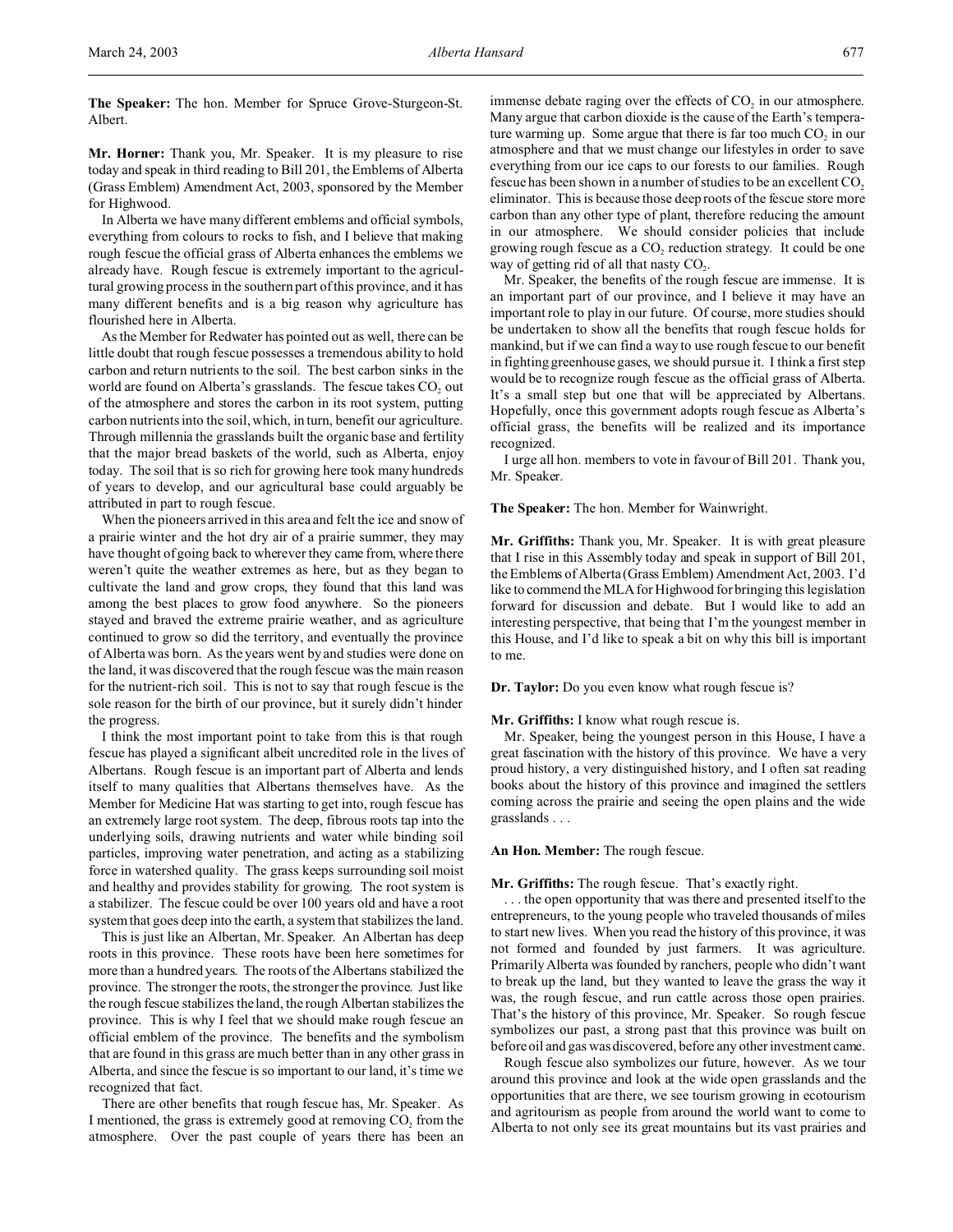open plains. Mr. Speaker, there are even some cultures around the world where people who get off the bus and see those open plains actually have panic attacks. They've never seen so much open space. The first thing that they see is the blue sky and the rough fescue, the grass that spreads across this province. So the rough fescue symbolizes the tourism potential of this province.

**An Hon. Member:** It symbolizes panic.

**Mr. Griffiths:** No. It doesn't symbolize panic. It symbolizes the open, beautiful opportunities that this province has afforded us from the beginning of time.

Finally, it's a symbol of freedom because, once again, Mr. Speaker, not only did our forefathers, our ancestors who walked into this province, see the open and wide opportunities and realize that anything was possible, but we see that today. We see that as our farmers struggle through drought, struggle through government intervention sometimes, struggle through a lot of things, but rough fescue is always there. It survives drought, keeps the cattle going . . .

*4:00*

**An Hon. Member:** My vision is blurring.

**Mr. Griffiths:** Don't get too teared up.

Mr. Speaker, rough fescue symbolizes our history, the nobility of our past, our failures and our successes, our tragedies and our triumphs. It's a symbol of a strong past, and it's a symbol of a strong future to come.

I would ask, Mr. Speaker, all members of this Assembly to support this bill. Thank you.

**The Speaker:** The hon. Member for Highwood to close the debate.

**Mr. Tannas:** Thank you, Mr. Speaker. It's an emotional afternoon. I'd like to now close third reading on Bill 201, but first I must express my appreciation to all the members who spoke at length in support of naming rough fescue as Alberta's grass emblem.

I also wish to acknowledge the work of our research assistants, in particular Frank Ostlinger, and to pay tribute to Cheryl Bradley of the Alberta Native Plant Council for her support, encouragement, and assistance.

Finally, I wish to recognize the fine work of the Alberta Prairie Conservation Forum, who made this bill possible.

Mr. Speaker, I would now ask all hon. members who feel so inclined to support rough fescue as our newest emblem and request that the question be now called on Bill 201.

**The Speaker:** Well, it certainly has been an emotional past hour.

[Motion carried; Bill 201 read a third time]

# head: **Public Bills and Orders Other than Government Bills and Orders Committee of the Whole**

[Mr. Tannas in the chair]

**The Chair:** I'd like to call the Committee of the Whole to order.

## **Bill 203**

# **School (Compulsory Attendance) Amendment Act, 2003**

**The Chair:** Are there any comments, questions, or amendments to be offered with respect to this bill?

The hon. Member for Little Bow.

**Mr. McFarland:** Thank you, Mr. Chairman. I am delighted today to again have the opportunity to make further comment at committee stage on Bill 203, the School (Compulsory Attendance) Amendment Act, 2003. As I had indicated at a previous time, the bill speaks to a topic that is and should be a top priority for this government and a major concern for citizens of Alberta, and that topic is educating our youth and keeping our children in school.

As we move into the new millennium, it will be intellectual capital that will be the measuring stick for success. How well a country, region, or province maintains high levels of educated individuals in its labour force will determine its future course in this new economy and not necessarily how many resources it has in the ground. It is well acknowledged within the private energy sector that our province's energy basins are mature, meaning that they're here in Alberta but they've reached the height of oil and natural gas supply, a nonrenewable resource.

One resource that has not matured, Mr. Chairman, in a literal and figurative sense, is Alberta's youth, our most prized asset. In light of this, one should consider education to be a completely renewable resource. We in Alberta have moved well beyond the past conventional means of extracting value from the land. We must also strive to improve the value and efficiency of our education system.

# [Mr. Shariff in the chair]

The introduction of Bill 203 will hopefully continue this process of streamlining and improving that system. The ramifications of this type of legislation will run deep, Mr. Chairman, and for many years to follow. It's reasonable to believe that a parent who has and was encouraged to finish high school and perhaps even continued on to postsecondary training will in turn encourage their children to do the same thing. This multiplier effect, if you will, creates an exponential increase in educated individuals in generations to come. We have slowly evolved in this direction, and we must continue on this path.

One of the areas that has been identified as a problem area is those who are brought up in an environment where education is not emphasized. Mr. Chairman, I would like to take this opportunity to relay some of my own experiences on the subject and maybe enlighten those in this Assembly on real-life tragedies involving individuals who struggle to survive in this world without the necessary skills of a basic education.

A few weeks ago, just after the introduction of Bill 203 in this Assembly, I had the opportunity to meet and talk with a man who had a very interesting story about life and education. He described to me in heartwrenching detail what life was like for him, a man of limited education. This fellow approached me after he found out that I was sponsoring the bill seeking to increase the mandatory age of school attendance. He had been living in an environment where education was not the top priority for him or of any of the young acquaintances in his area. He worked mainly as a farm labourer, putting in long hours doing heavy manual work such as roguing fields, feeding livestock, or fixing the fence.

Life was not full of much leisure, Mr. Chairman, but he was learning the value of hard work and developing a solid work ethic. While these are very noble and in many ways diminishing traits among our younger generation today, there was one very important aspect of his upbringing that was lacking: a formal education.

At the tender age of 14 years old he decided that he was going to strike out on his own, test the waters outside the circle he grew up in, and move away to the city. He found a job as a mechanic for a small businessman here in Edmonton. Although only 14 he had worked around machinery for quite some time and had taught himself about the trade. Over the years he took on many different jobs involving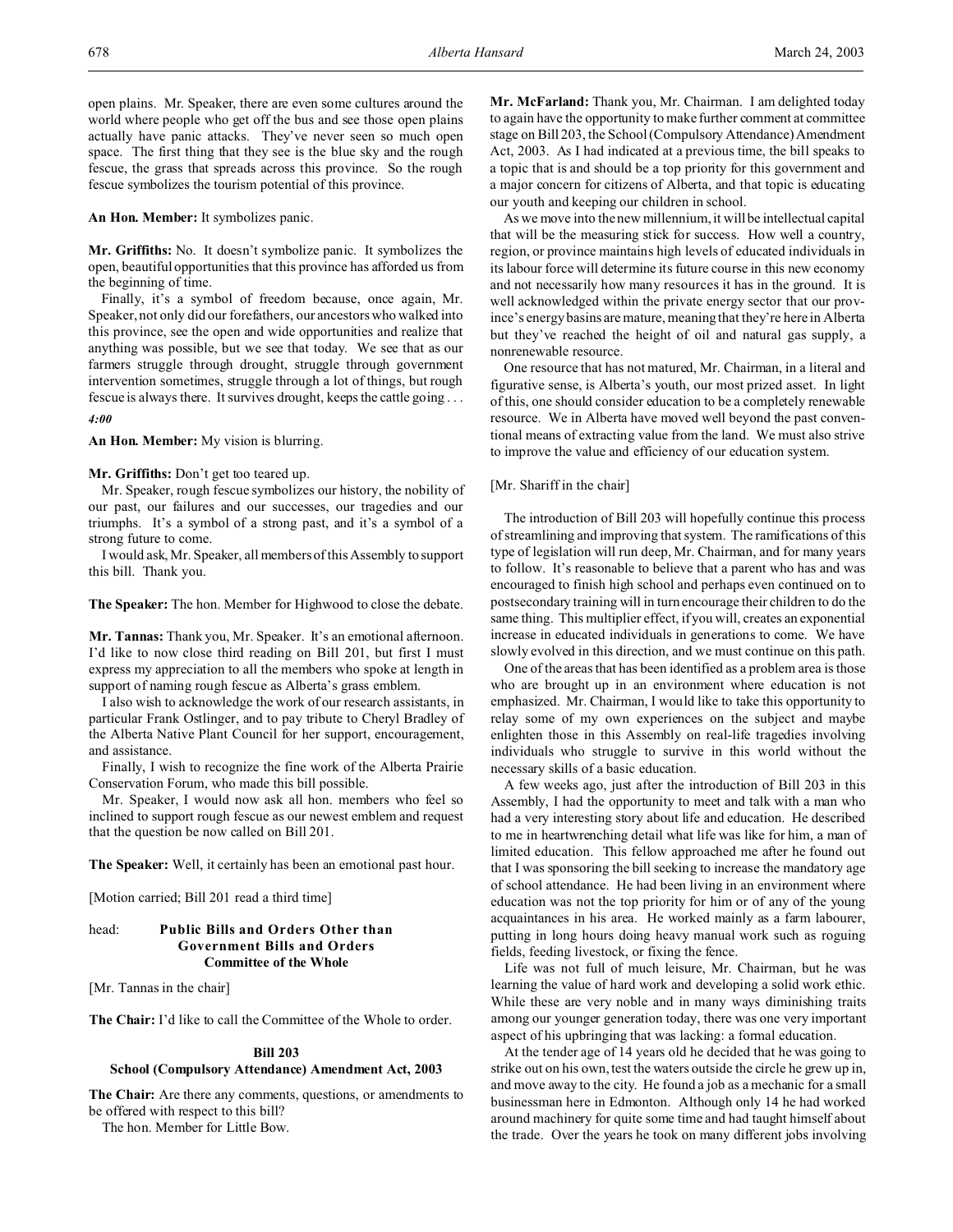Well, as he soon discovered, his lack of literacy proved to be a very severe handicap. He was ridiculed at work, taken advantage of by his superiors, and left confused by the everyday responsibilities we all might take for granted. He had no clue what a T-4 was, and only after a warning from the tax department did he even discover that he had a much bigger problem. While all along he had assumed he had agreed to a job that would pay him \$14 an hour, he discovered not too long after finally filing his tax return that his boss had only been paying him \$9 an hour. Because of his lack of education he was convinced into believing that whatever people told him had to be true. He was unable to properly verify facts because he did not have the proper training, the know-how, or the knowledge. He was determined, though, and after a consultation at a career counseling school here in Edmonton, it was discovered that this man was managing in the city at approximately a grade 3 level of education.

There are several points in this man's tale where one wishes he might be able to go back and do things differently, but as he so adamantly stressed to me, he wished above all else that he could have had the opportunity to finish his schooling and obtain his high school diploma. The difference between this man's story and the story of so many of our youth who leave school before graduation is that they have the opportunity to get a formal education. This young man was never afforded that luxury.

#### *4:10*

Mr. Chairman, I would like to switch gears just a bit and address the purpose of the school board and to clarify the enforcement required under this Bill 203 amendment to the School Act by the individual school boards. As has been stated, currently under section 15(1) of the School Act attendance boards represent the ultimate authority in resolving truancy issues. Bill 203 proposes that sufficient powers currently exist for school boards to effectively enforce attendance, thereby making attendance boards redundant and obsolete.

Attendance boards were established to provide an alternative to the immediate use of the courts for enforcement of compulsory attendance. It was argued that a judicial approach would be not as effective or appropriate because it focused on sanctions rather than remedies. Well, Mr. Chairman, a school board superintendent or another individual designated by the school board has the power to locate a truant student during school hours, send the student home, and employ judicial backing if needed. When the board believes that all reasonable efforts to enforce the student's attendance have failed, the case can be brought to the attendance board.

As such, in its current form the School Act places only initial enforcement of school attendance with the school boards. Subsequent attendance board involvement represents the ultimate authority. Bill 203 proposes that sufficient powers currently exist for school boards to be effectively able to enforce attendance. Therefore, it's quite logical to surmise that attendance boards will only confuse the responsibility for attendance enforcement by adding another layer of bureaucracy to the problem.

Through this proposal of eliminating attendance boards, Bill 203 will make attendance enforcement more efficient. Truancy is a local problem and if given sufficient authority and responsibility can be solved from a local perspective. As both my rural and urban colleagues here can certainly attest to, this problem with noncompletion of students from high school stretches from the inner cities to

the far-out reaches of prairie towns throughout Alberta. Mr. Chairman, I only have to look back at that man in my office who did not have the education to see him through his life, a life that frankly took every bit of courage and perseverance just to survive.

Although this bill, Mr. Chairman, may not be the total answer to solving our high noncompletion rates here in Alberta, it certainly is the correct first step. Although we cannot change the past, we can surely make an impression on the future. I want to thank you and urge all my colleagues to support Bill 203.

## **The Deputy Chair:** The hon. Member for Calgary-East.

**Mr. Amery:** Thank you, Mr. Chairman. It's a great pleasure for me to rise and speak to Bill 203, the School (Compulsory Attendance) Amendment Act, 2003. I would like to take this opportunity to express my sincere thanks and gratitude to the hon. Member for Little Bow for all the hard work that he has done in order to bring forward such an important piece of legislation.

Mr. Chairman, over the past 10 years this government has worked extremely hard in providing the best possible education system that our taxpayers' money can buy. Currently our children and our young people are provided with some of the best teaching facilities and techniques in Canada, and they are taught by some of the most committed and dedicated members of our province's communities. Alberta's high schools and postsecondary institutions, such as the University of Alberta and the University of Calgary, are renowned worldwide for their teaching excellence. As a result, our young people have continued to enjoy great success in their endeavours and are currently considered to be some of the most educated and brightest in the world. This noble feat was accomplished by giving Alberta's youth the opportunity to take advantage of all of the components of our superior education system. This system has time and time again continued to equip them with what is possibly the most important tool one can learn in life: the ability to think critically.

By having the opportunity to acquire this ability, Mr. Chairman, future generations of Albertans will be prepared to face all of the challenges and obstacles that come their way. By giving our children the opportunity to think, we have also not only ensured that they will lead our province and our country into a bright and prosperous future; we have given them the chance to guide the world into a global society which would promote tolerance and democracy.

As good as it may be, Mr. Chairman, our educational system does have a few faults which must be corrected. As my colleagues have mentioned before, section 13(1)(c) of the School Act currently stipulates that Alberta students can drop out of school once they reach the age of 16. Furthermore, section  $13(5)(e)$  stipulates that certain students can be excused from attending school due to various factors including social or religious beliefs.

#### **An Hon. Member:** How about laziness?

#### **Mr. Amery:** That too.

I believe, Mr. Chairman, that in their current form these two clauses of section 13 impede our youth's ability to take advantage of all the wonderful opportunities that our education system has to offer. Allowing Alberta's youth to opt out of school at age 16 or giving their parents the right to take them out of school for whatever social or religious reason compromises their future success. At age 16 Alberta students are in no position to face the modern world. Many of them are not mature enough to make some of life's biggest decisions, let alone the decision to leave school. At age 16 it is their teachers who are in the perfect position to provide them with the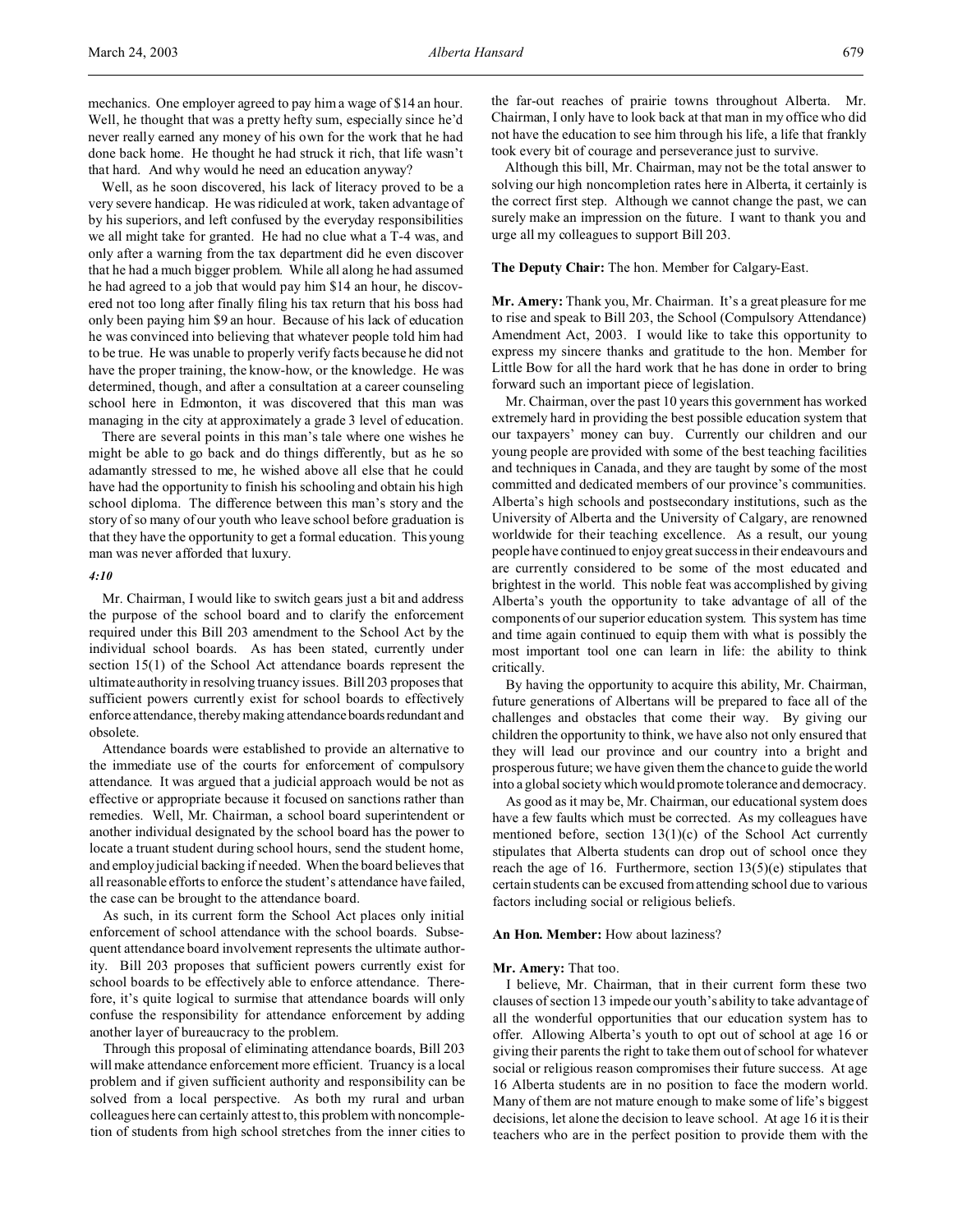necessary knowledge and the understanding of what it takes to succeed in present-day Alberta and the modern world.

The world in which we find ourselves today demands an educated workforce, a workforce that can think, take initiative, and find innovative new solutions to the problems that we face, a workforce that is aware of and is willing to take advantage of the opportunities that are available to them. Mr. Chairman, the days when a person can drop out of school at the age of 16 and still have a bright future are gone. As we all know, a high school diploma today does not hold the same value that it held 20 years ago. Increasingly, our present-day economy demands that our youth pursue a postsecondary education before they can acquire decent jobs.

Mr. Chairman, studies conducted across Canada and the United States over the past decade have continued to show that students who drop out of school at the age of 16 face not only an uncertain academic future but are likely to turn to crime in order to make ends meet. According to one study conducted in the state of Nebraska, a common trait among 82 percent of the prison population was that they were all high school dropouts. The same study showed that if all of the high school dropouts had actually graduated, the state would be spending \$130 million less in social programs and that 35,000 fewer Nebraskans would be receiving public assistance. A study conducted in Canada showed that the annual dropout rate among high school students in our country was 18 percent, which costs the federal government approximately \$2 billion. In our province, according to a study conducted in 2001 by Alberta Learning, close to a quarter of our youth dropped out of high school before completion.

Mr. Chairman, I believe that we can do better than this. This province is capable of producing far better numbers. However, if we are prepared to do this, we have to take appropriate steps which would help minimize the terrible dropout rate that we are experiencing today. One sure way of accomplishing this task is for this Assembly to pass Bill 203 and amend the School Act, which presently permits students to drop out of school once they reach the age of 16. By amending section  $13(1)(c)$ , Bill 203 will extend that age to 17, which will bring the majority of high school students within one year of completing their secondary education. I believe that this one extra year will give our youth the time to mature and consider all of the opportunities and possibilities that education will open up for them. It will give them the necessary time to realize that by not completing at least their high school diploma, they may not only be shortchanging the chance to further their studies, but they may be shortchanging their goals and dreams in life.

#### *4:20*

Mr. Chairman, apart from increasing the mandatory attendance age from 16 to 17, Bill 203 also serves to amend section 13(5)(e) of the School Act, which permits our young people to be excused from attending school due to various family, social, or religious beliefs. Bill 203 will help alleviate this problem by repealing section  $13(5)$ (e), and this bill will in turn allow the school boards to enforce the attendance rules and regulations on a consistent and fair basis. This means that the school boards will still permit students to be excused from attending classes due to particular holidays, sickness, suspensions, or expulsions, but they would not permit parents to neglect their children by not allowing them to pursue a proper education.

Mr. Chairman, our youth are the future of this province. Among them are the potential leaders of our province, our country, and our world. If we are going to entrust them with this momentous task, we had better make sure that all of them have the opportunity to receive the best possible education that we can provide. With this in mind,

I urge all of my colleagues to support our youth by voting in favour of Bill 203.

Thank you.

**The Deputy Chair:** The hon. Member for Airdrie-Rocky View.

**Ms Haley:** Thank you so much, Mr. Chairman. Thank you very much for the opportunity to speak to Bill 203, the School (Compulsory Attendance) Amendment Act, 2003. With respect – and I mean that sincerely – for my colleague for Little Bow, I must rise and speak against this bill today. I'm always sorry to speak against his bills as I know that he brings them forward with nothing but the very best of intentions, and besides that, he's a very good friend. I feel very strongly on the opposite side of this issue, and I'd like to share with you the reasons why I'm not supporting Bill 203.

At the outset I would like to say that in spirit I stand alongside my colleagues in the Assembly who do support this bill. As a parent I am proud to say that both my sons have completed high school and have attained some postsecondary education. My son Jeff has a political science degree from the University of Calgary, and my son Jason is currently in a golf management program. I know that education has opened many doors for them and will continue to do so throughout their entire lives. However, the reason behind their educational success was not legislation that made them stay in school. It was their willingness to be in school as well as their willingness to learn and family encouragement. Like everyone else in this Assembly I realize that staying in school increases a student's likelihood of prosperity and that lifelong learning will in fact become the norm for them, not the unusual.

Like all of my colleagues, I am acutely aware of the fact that the more educated a population becomes, the better a province or a state government would do. Simply put, the smarter we are, the brighter our future for everyone, for students as well as the society. But I believe that a strong education system works best when it is serving the needs of the ready and the willing students. We are not a successful province because we have forced students to be educated. We are successful because we have given people options for various courses of learning, and they have chosen the ones that are the best suited to their interests and their goals. As well, I also believe that in many cases forcing a student to remain in high school for an extra year, from the age of 16 to 17, will not necessarily accomplish anything. Young Albertans who want to get a high school diploma after the age of 17 will in fact get a high school diploma, and those who do not simply will drop out. Sometimes when we are struggling with something, we need to be able to step back from it, and many of those who do drop out eventually come back to learning, some through distance learning or Bow Valley College or a virtual school like we have at the Rocky View Virtual School in my area. Mr. Chairman, not all students wish to be inside a classroom, and some function better at home.

Furthermore, I think the bill skirts around the more important issue, which is that everyone would like to see all children finish high school, and if that's the case, then the bill should come right out and say it. If we measure success by whether or not students graduate from high school, then shouldn't we legislate that students must graduate from high school? Wouldn't that get us closer to the point? Related to this is the fact that in order to increase the chances of becoming economically successful, a young person today will almost certainly require some postsecondary education, and given that this bill is premised upon success, are we going to start forcing young Albertans to take postsecondary education whether they want to or not? That isn't our job, Mr. Chairman. These are decisions to be made by every Albertan as an individual and their families, not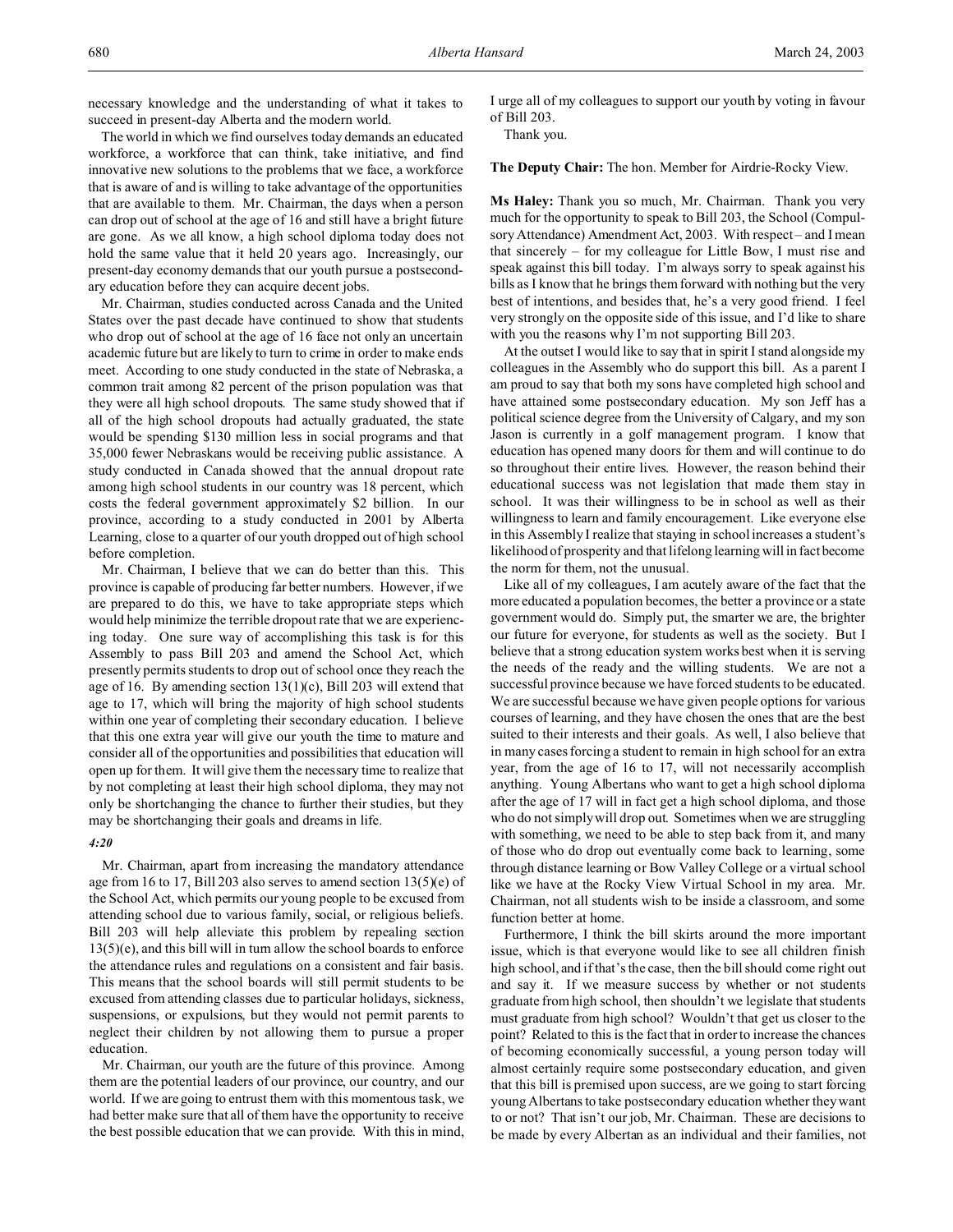their government. All we can do as a government is to try and provide the tools.

Secondly, Mr. Chairman, this bill speaks indirectly to the purpose of schools in this province. Are Alberta schools to be forced to provide a service to near-adult individuals who do not want to be there? Can you imagine the disruptive effect on some classrooms if that becomes the case? As all members here know, Alberta students consistently rank amongst the best in the world on standardized testing. This is the testimony to our education system, the one that we do have, one that stresses education above all else. Our schools are truly places to learn, not to coast. I believe that forcing someone to be in a school system against their will is bound to increase the number of problems in that system. This will hamper the ability of all students to learn, and if these students are not there to learn, then why are we trying to force them to be there?

As my third and final point, Mr. Chairman, I would like to state that during my 10 years as an MLA for Airdrie-Rocky View and, prior to that, Three Hills-Airdrie, not one parent, not one school board official, not one student, not one teacher has come to me with a request or a suggestion to increase the age limit for staying in school. I have over 50,000 people in my constituency, and none of them has ever asked me to do this. My larger point is that people learn best in places and in settings where they actually want to be. Possibly we ought to have the humility to realize that in the case of some of our older teenagers, school sometimes is not that place, at least not at that time in their lives.

This bill is based upon good sentiment and a noble goal, the education of all Albertans. However, due to the fact that the School (Compulsory Attendance) Amendment Act, 2003, attempts to keep people in a place where they clearly do not want to be, it will not be effective in ensuring that more Albertans graduate with a high school diploma, and that is why I will not be supporting Bill 203.

Thank you very much, Mr. Chairman, once again for the opportunity to be able to speak and put my point of view on the record.

**The Deputy Chair:** The hon. Member for Olds-Didsbury-Three Hills.

**Mr. Marz:** Thank you very much, Mr. Chairman. It's a pleasure for me to rise today and speak in support of Bill 203, the School (Compulsory Attendance) Amendment Act, 2003. Bill 203 is an important piece of legislation, because I believe that young Albertans need to be encouraged to finish high school. This will lay the foundation for their future in an increasingly competitive and demanding global economy.

Raising the mandatory age from 16 to 17 will bring young Albertans one year closer to graduation, which has become a basic necessity in today's world. A highly educated labour force that possesses the knowledge and skills needed for innovation and productivity growth and one that is flexible and adaptable in the face of ongoing change is a cornerstone of success for societies living and working in today's knowledge-based, globalized environment.

Mr. Chairman, in my opinion there are two important aspects in raising the mandatory school attendance age from 16 to 17. First, there are the individual or human benefits to achieving more education. Second, there are the societal and economic spillover effects of having a better educated province. A March 2001 study called Literacy, Numeracy, and Labour Market Outcomes in Canada discovered that each additional year of education raises annual earnings by about 8.3 percent. This statistic is astounding. In another study done by Statistics Canada there was a clear linkage between higher levels of education and higher rates of employment and lower rates of unemployment. With evidence like this, which

directly links education levels and income, Bill 203 should be seen as an investment plan for Alberta's future generations.

I do not believe, Mr. Chairman, that everyone is made for university education, but I do believe that everyone has a talent. To pursue this talent, training is needed, whether it be trade school or graphic design school, and while not a lot of these programs require a high school diploma, they most certainly demand specific higher levels of high school courses. Extending the mandatory age to 17 will give students thinking of dropping out at 16 an opportunity to achieve these specific courses so that they have a chance to realize their full potential.

Mr. Chairman, the basic issue that Bill 203 is addressing is that our society along with our economy has changed over the generations. Today almost any job that pays enough for an independent lifestyle requires some postsecondary education, training. Tradesmen need high school courses to get into apprenticeship programs, as do office management students. As you can see, there are very few professions left that are open to young adults without some kind of postsecondary training. This is why Bill 203 is so timely in our province's history.

#### *4:30*

Global economic fluctuations typically have a large impact on youth employment. Business leaders and social analysts believe that to succeed, Alberta's young people need to be adaptable and innovative and to have sophisticated communication and technological skills. Albertans who have not finished high school are disadvantaged when it comes to job security. When the economy takes a downward spiral, employees with low levels of education are more susceptible to losing their jobs. This stress places more burden on government social and economic programs. A report by the National Center for Education Statistics in the United States found that high school dropouts were three times more likely to receive public assistance than high school graduates who did not go to college. Once again, raising the mandatory attendance to 17 should be seen as an investment in the province's economy and its future.

One statistic published in a study called Youth in Transition Survey brought to my attention the cyclical effects that lower levels of education have on our society. The study found that high school graduates were more likely to have parents who had completed a postsecondary diploma or university degree, and the proportion of high school dropouts who had parents who had not completed high school were three times that of graduates. Mr. Chairman, this statistic makes it painfully obvious that high school dropout levels do not only affect the individual and his or her economic future, but they also affect the future of their children. The same study, which surveyed 22,000 Canadian youths between 18 and 20 years of age in the year 2000, found more evidence that the jobless rate was highest for high school dropouts with no postsecondary education.

There's some good news when discussing high school dropout rates among 20 year olds in Alberta over the past decade. In 1991 the dropout rate amongst 20 year olds was 14 percent, and in 1999 it was lowered to 12.5 percent. However, this still means that over one in 10 high school students are dropping out, and this is unacceptable. Another finding in the Youth in Transition Survey was that three-quarters of those who had dropped out later expressed regret over their decision. On a personal level, Mr. Chairman, in all my years I've not met one person who told me that they wished to have less education.

It should be noted that dropouts have a very difficult time reentering the education system. The support network of the family is usually not there to provide financial and moral support for young Albertans looking to go back to school. Many in this segment of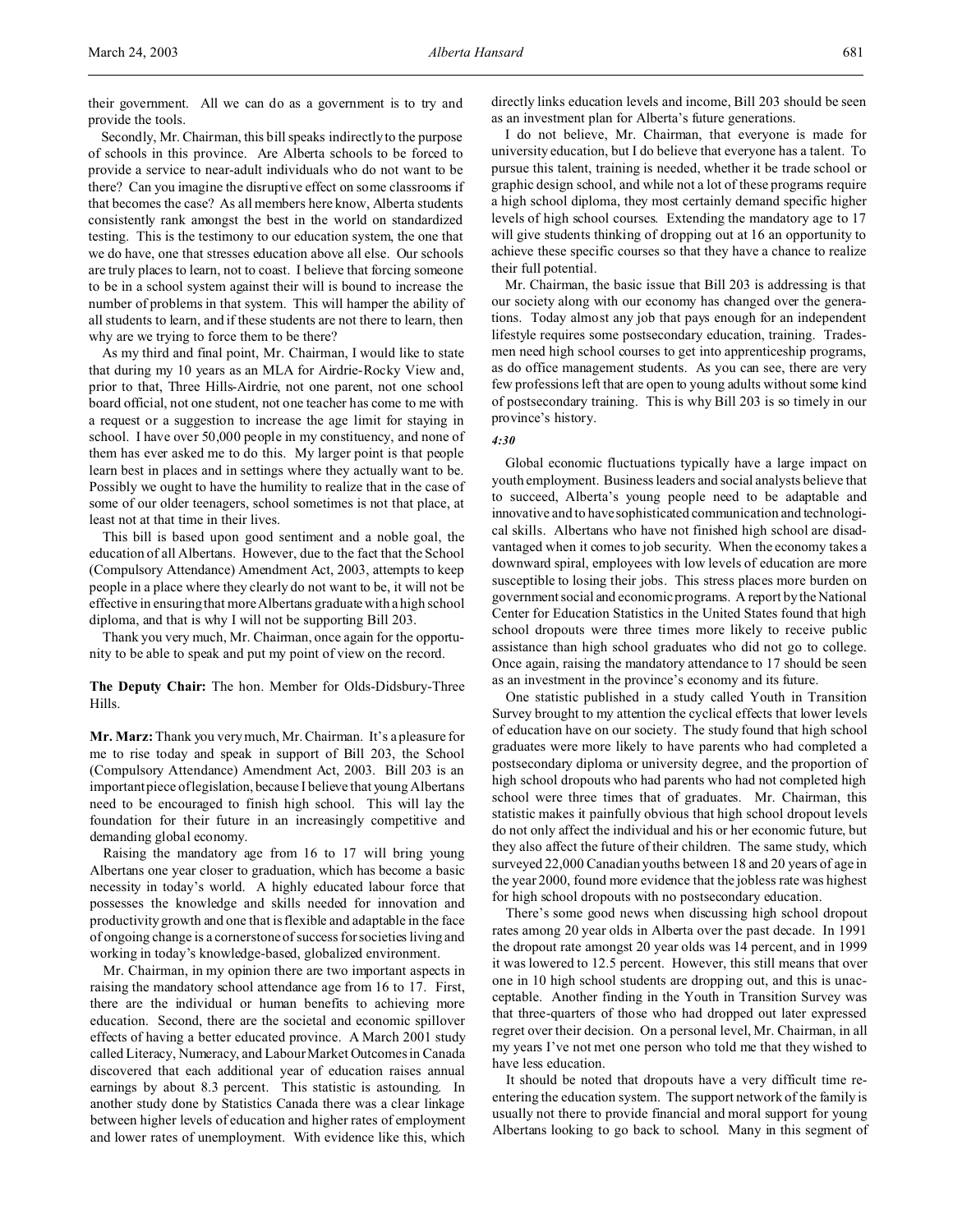society are living outside the home and are financially unable to go back to school. I can only imagine how difficult a decision it is for young people, once they're out of the home, to go back to their parents and say that they would like to be supported again to go back to school. Therefore, it's very important to pass this bill so that young Albertans are forced to attend school while they do have that support of their families. We have an opportunity to reduce the amount of regret and disappointment in the lives of these young Albertans. Raising the mandatory age from 16 to 17 will bring these disenchanted youth one year closer to graduation. After spending this extra year in school, perhaps they will see the light at the end of the tunnel and go on and finish high school. Bill 203 is an extra push for Alberta's youth who for whatever reason are disengaged from the education system.

Building the requisite human capital for skills and knowledge begins with a strong educational foundation. The completion of high school is widely recognized in Canada and in other countries as the minimum education requirement. However, the labour market demand for skills and knowledge suggests that postsecondary education is fast becoming the new educational standard. Certainly, those youths who fail to complete high school will have particular problems integrating into the new economic society. Raising the mandatory age from 16 to 17 should be seen as an economic investment for this great province. It certainly is for the individual. The evidence is clear and blunt: education and income capacity are directly linked.

Some people are wary of this bill because of the costs attached to raising the mandatory age. However, the approximately \$43 million that it would cost this government to keep young Albertans in school for an extra year is a small price to pay. The long-term economic benefits far outweigh the short-term costs.

Mr. Chairman, people have raised the question of how this bill would be enforced. Well, Bill 203, by eliminating attendance boards, would place full and clear responsibility for attendance enforcement with school boards. It's my belief that people generally tend to obey the law, and by raising the mandatory age to 17, the mind-set of young Albertans would be changed, and 17 would become the new, accepted mandatory age. With more of the population having higher education, stresses on government services will decline, increasing the amount of money available for the province to reinvest in education and remain competitive in an increasingly demanding global economy.

Because Bill 203 makes plain economic sense for this province, I urge all my colleagues here to support this innovative piece of legislation and thank the Member for Little Bow for bringing it forward.

Thank you, Mr. Chairman.

**The Deputy Chair:** The hon. Member for Edmonton-Norwood.

**Mr. Masyk:** Thank you, Mr. Chairman. It's my pleasure to speak on behalf of Bill 203. I believe it's the right step for our education system, and I believe that our province will receive some benefit from this small but not insignificant change to the School Act. I'd like to speak on section 2 of Bill 203 with special reference to the constituency I represent, Edmonton-Norwood. I'd also like to pay special attention to the comments made in second reading debate by the members for Vermilion-Lloydminster and Edmonton-Rutherford. While these two members found themselves on opposite sides of the debate, I believe they both made important comments regarding the larger aims of our education system that we ought to look at more closely.

The Member for Edmonton-Rutherford talked about the impor-

tance of getting students ready for a different sort of economy that we would enter. In this new economy knowledge becomes an important tool, especially when we consider the specialization of every sort of job that is out there as well as the explosion of technical achievements that we've seen over the past 20 years or so. It isn't just a particular segment of our economy and particular careers that are subject to this change.

I think back to the '70s and '80s when, if you wanted to become a mechanic, you just helped your dad or went down the street to the local gas station or service garage; hopefully, the guy took you in, saw what you could do, and hired you. Nowadays, however, that doesn't happen. When you go walking into a mechanic's garage, it doesn't look like a service station did back then. One of the things you notice is a computer and diagnostic machines. Then you might see a wrench or a tool set. But if you want to be a mechanic or if you want to operate these machines, you have to know how to read and how to determine and interpret their outputs so you can make the right decisions. You also have to know what the machine is giving you so you know how to fix the problem. In order to do all this, you have to finish high school, and then you have to take one or two years of tech school or community college. All this shows that while the essence of being a good mechanic always involves getting your hands dirty to fix a car, the mode by which mechanics operate has been radically altered.

A larger point is the knowledge that the economy is touching every career in sight, and our students have to be ready for that change, Mr. Chairman. The Member for Vermilion-Lloydminster made an interesting comment on this point. He suggested that perhaps our focus ought to be in looking at the whole school system. Perhaps as MLAs we ought to be asking ourselves the greater question of how our schools should be preparing students for the economy that we're facing.

Finally, the member suggested that we should be looking at all the other sorts of classes we're offering in our schools to ensure that we offer a variety of courses that teach students a whole roster of skills that may be used by them. This is a point that ought to be taken by every member, by the province's learning commission. I know that Alberta's larger centres' apprenticeship programs are helping many students who have thought about dropping out or staying in school, and they may give it another shot. As well, the school system here in Edmonton is the one that caters to different reasons for kids that are in school. Of particular personal interest to me, Mr. Chairman, is Edmonton-Norwood, but this isn't the case for all the other areas of the province. There are those where initiatives and incentives to stay in school are not for all the kids without an aptitude for quote, unquote, learning from books. As well, aside from looking at the environment inside the schools, we've got to look at the environment outside our schools. We can't consider our schools in a vacuum. Rather, we've got to see our schools as connected to the larger community they serve.

#### *4:40*

In this light, Mr. Chairman, I would like to talk a bit about Edmonton-Norwood and say that for many students in my constituency a school is the best place they can be. I know that many kids in Edmonton-Norwood have big dreams, big plans, and I know that their parents like any other parents across the province have the highest hopes for the future success of their kids. However, Edmonton-Norwood has many challenges. There are pockets in the constituency of different levels of crime. It's on the news: on 118th, the prostitution; the break and enters. These are coming from young kids. You talk to the beat police, and they'll tell you that the youth are getting more and more wise about the law, what they can and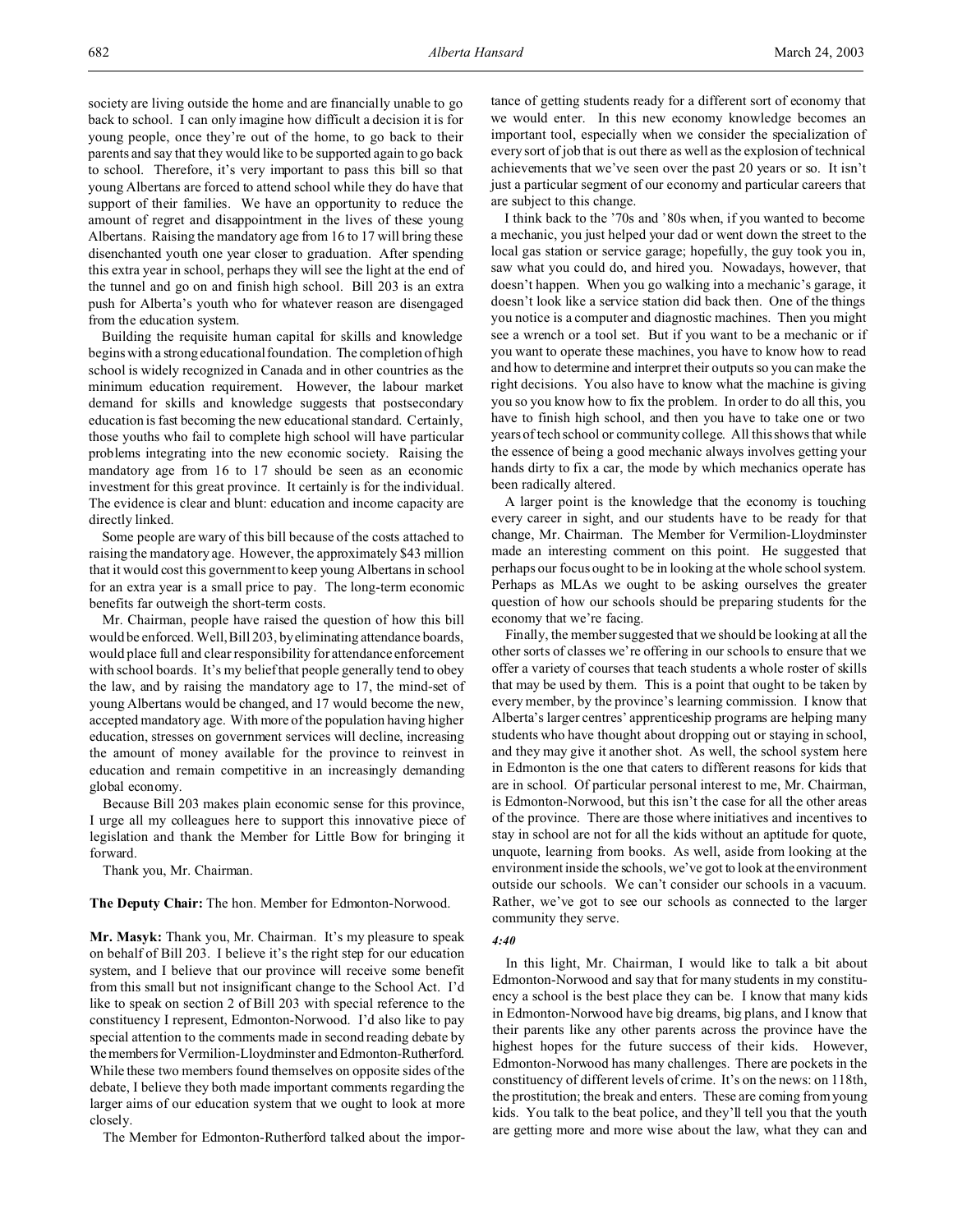can't get away with. If it keeps them in school for one year, there is a likelihood that they might change their course or their pattern of thinking. One of my principals had told me that sometimes one year makes a drastic change in their attitude, from being a young, foolish child to becoming a young adult, and with that comes a different outlook on life.

It's sad in some areas of the inner city where a hot lunch program means learning. Does that reflect on the parents' ability to be a parent, or does that reflect on just the neediness of a community? You look at some of the kids that vandalize the school and are in lower grades. You know, what would possess them to do such things? If they could stay in school one more year, I think we could probably curb a lot of those things. And that's in just one area of the city. What if it made a difference? What if one year made a significant difference? You know, it's definitely not going to hurt, and I think we have a perfect opportunity here, being MLAs and receiving money from the taxpayers, to make a contribution in this segment of our jobs.

I would ask the members of the Assembly to really have a good look at section 2 of Bill 203. I would ask them to really think of the unfortunate kids who might, if they would stay in school one more year, not go on the street, who would not have to take a lesser job, who would have their horizons broadened. Mr. Chairman, I think we owe that to young people. I think we owe that to less-thanfortunate people and young kids that wouldn't otherwise have a chance. It's only one year, and I would encourage everybody to have a deeper look at it.

Thank you so much.

**The Deputy Chair:** The hon. Member for Edmonton-Strathcona.

**Dr. Pannu:** Thank you very much, Mr. Chairman. I'd like to take this opportunity to make a few observations on Bill 203 while we are studying it in committee, the bill with the title of School (Compulsory Attendance) Amendment Act, 2003. The bill obviously calls on the Assembly to amend the compulsory attendance portion of the School Act so that high school students would be required to stay in school a year longer than they presently do.

I've been listening to the debate with considerable interest, as I'm sure high school students themselves, teachers, school boards, parent organizations, and the government itself are looking at this bill. There are some good assumptions on which this extension in compulsory attendance that's sought by way of this bill is based. Those assumptions are about the fact that an additional year of staying in school will improve high school completion rates, would assist young Albertans to take more seriously their commitment to complete high school. So that's a laudable assumption. That's a very good starting point.

In this day and age high school completion is a minimum. You know, you have to go beyond that to be able to survive and succeed in the work world that we find ourselves in given the complexity and the high-tech nature of the economy that we live in and the rapid changes that are required in learning our skills so many times over during a career, the fact that most Albertans and Canadians do have to in fact retool themselves every five, ten years given the rapid changes in the work world and the changing requirements of skills accompanying this technological change as well as change in the structure of occupations and job skills required. So the more education one has, the better it is. In that sense I congratulate the member for bringing this bill forward so that we can look at this one element that might help improve high school completion rates for our young people.

At this stage I'm simply looking as someone who's interested in

having some questions that come to mind addressed. The compulsory attendance will obviously have ramifications for school boards, schools, school superintendents, teachers, parents, and perhaps other groups. All of these stakeholders are, I'm sure, watching and listening, and what I would hope will happen in turn is that we have their input in some systematic way with respect to how they approach this extension of the compulsory attendance from 16 to 17 years, this increase in the number of years that we require by law of our students to attend.

So I wonder if the hon. member, the sponsor of the bill, has some information on whether or not school boards have been consulted, and, if so, have all of them been consulted? Has the Alberta School Boards Association perhaps been a partner in the development of this bill? The same pertains to, of course, the Alberta Teachers' Association as Alberta Teachers' Association represents all those high school teachers who are doing a wonderful job of helping our students who'll be affected by this extension. If so, what position has ATA taken on it? What input did the hon. member have from the ATA on the development of this bill?

#### *4:50*

Similarly, school superintendents and their association is another stakeholder that comes to mind. Certainly, I'll find it most instructive and reassuring to know that we have heard from them. The hon. member responsible for the bill will, I'm sure, have that information, and he'll share it with me and with the members of this House.

There are many parent associations, parent advocacy groups who are vitally interested in making our schools more successful, more effective in helping young people of Alberta to do better in school, to stay longer in school, to complete high school at a higher percentage of the student body. So what's their position? Any consultation that has taken place with parent advocacy groups would be another question that I would have that I hope the hon. member would have some answers for.

High school completion rates are also one of the many questions that are receiving extensive and detailed and expert attention from the learning commission. Since the terms of reference of the learning commission include specifically this particular item – that is, how we can improve the rate of completion of Alberta students through high school – I wonder if it wouldn't be, in fact, wise for us to hear from the learning commission. I'm sure everyone perhaps agrees that if we are to improve the high school completion rates, more than one measure will have to be taken, more than one change may need to be made. It's the interactive effect of those multiple changes that we may make as a result of the deliberations and recommendations of the learning commission that are likely effective in not only identifying increasing high school completion rates as our goal but in achieving that goal in order to be sure that the measures that we take will have a desired impact. Might it not be wise for us to wait, therefore, for a comprehensive look that the learning commission has been busy taking on the issue of how to improve these completion rates?

With those remarks, Mr. Chairman, I'll take my seat. Thank you.

#### **The Deputy Chair:** The hon. Member for Edmonton-Meadowlark.

**Mr. Maskell:** Thank you very much, Mr. Chairman. It is my great pleasure to rise today in support of Bill 203, the School (Compulsory Attendance) Amendment Act, 2003. I'm very pleased to be able to join the debate on Bill 203, and I'd like to commend the hon. Member for Little Bow for bringing forth this initiative.

You know, initially I wasn't sure whether or not I could support this bill and in fact shared many of the views of the hon. Member for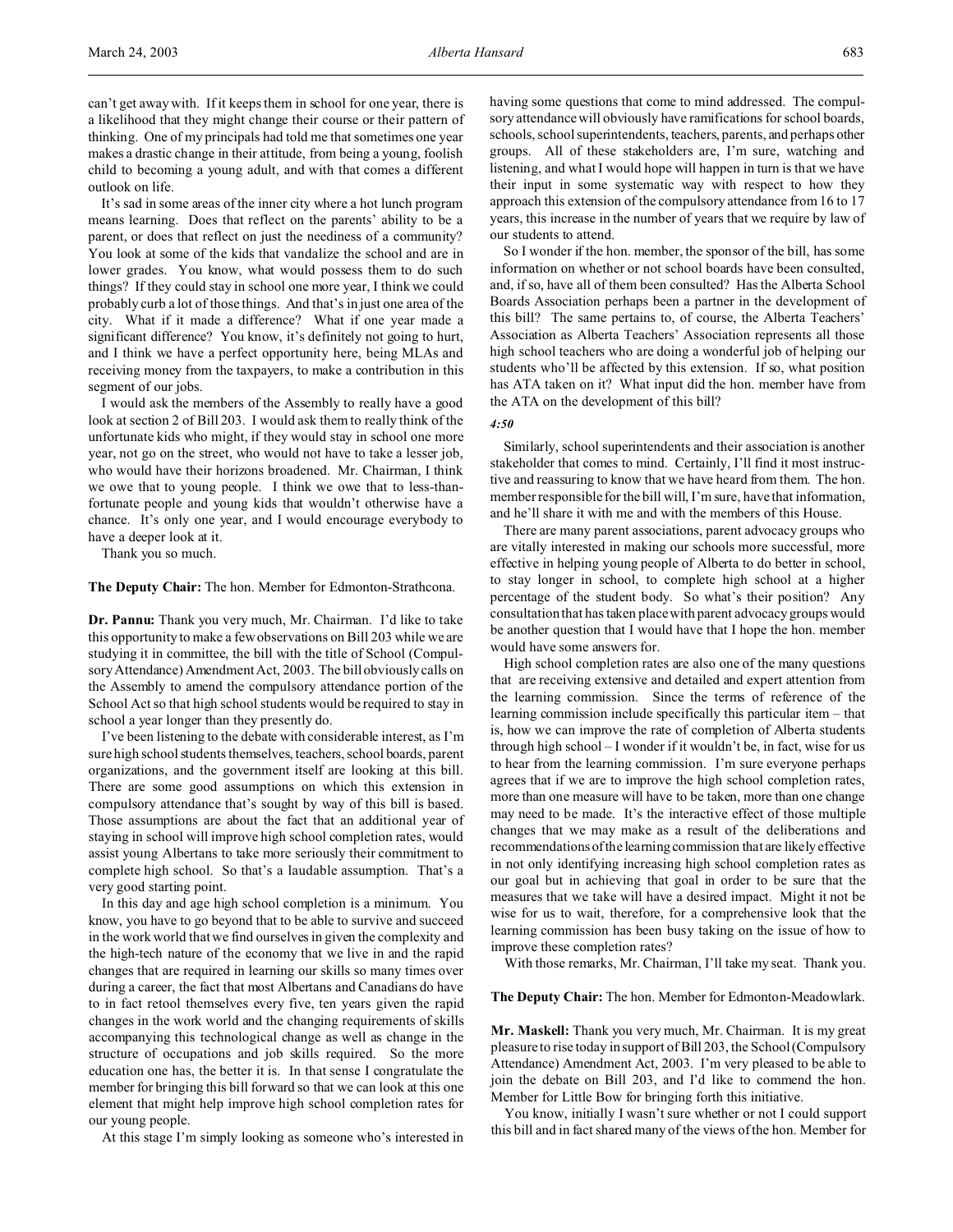Airdrie-Rocky View. Then the faces of students past appeared before me and all of those students who said to me, "Mr. Maskell, why didn't you make me stay in school?" I know this business of legislating students to stay in school is a challenge and is a difficult one.

I need to share a little story with you. In my first year as an assistant principal one morning at about, oh, 9:30, 10 in the morning a father and a brother came to my door at the school and wanted to speak with me, and they told me: you know, my son was killed this morning in a motorcycle accident on the James McDonald Bridge, and we're here to clear out his locker and finish his school time. So I went to our records – and thank goodness he wasn't one of my students – and we discovered that he wasn't registered at school. He had dropped out some time ago, quite a long time before that. But this young man was getting up every morning with his lunch and his books and getting on his motorcycle, leaving the house, and heading off to school. The parents believed for all those months – and this was in the early spring of that school year – that their son was going to school every day.

I'll never forget the look on the father's face when he said to me: Mr. Maskell, I can never tell his mother about this, because she just couldn't handle the fact that he was living this false life for all of that time. Nobody from the school had ever let the parents know that this youngster was not attending school. Nobody had phoned and nobody had checked. We were supposed to be sending out attendance records and all of this kind of thing, and it hadn't happened at all.

I made a vow from that day forward and for the rest of my career that I would work very hard at keeping students in school. So any strategy that we can come up with that will help students stay in school is important, and I believe that if this is another way that we can retain a few more students in school, it's worth all of the effort.

Mr. Chairman, the purpose of this bill is rather simple and straightforward: it's a means by which we would ensure that more of our children stay in school and, I hope, graduate. You know, according to a recent study by Alberta Learning 72 percent of Alberta students graduate from high school, and, members of this Legislature, that's not good enough. We have to improve that result. We have to increase that. It's got to be at least 80 percent or more. We can't be satisfied with 72 percent of our students graduating. In fact, although we have wonderful results in this province, this result isn't our finest.

Since July 1, 1999, New Brunswick is the only province where the minimum mandatory school age is 18 years of age, and prior to that date it was 16 in that province just like it is throughout the rest of our country. To my way of thinking our colleagues in New Brunswick should be commended for passing the amendment to raise the mandatory minimum school age there.

So, Mr. Chairman, it was recognized long ago that all children should have access to education, be it in a public or a private setting. It seems fair to assume that by making schools universally accessible to all children in Canada, the implied message is that going to school, that getting an education, is important. That our own provincial Ministry of Learning shares this belief is made clear in its 2001 report, Removing Barriers to High School Completion. At the very beginning it is explicitly stated that

Alberta Learning is committed to ensuring Albertans have the knowledge and skills they need to be successful and to learn quickly and flexibly throughout their lives. This process begins at an early age and reaches a key milestone when students complete high school and begin their adult lives by moving on to further education or employment. As such, the ability of every student to successfully complete high school is fundamental to continued success and quality of life.

Mr. Chairman, as the ministry's own report considers completing

high school a key milestone and states unequivocally that completing high school is fundamental to continued success and quality of life, I was surprised to learn that the ministry opposes Bill 203. Why? Has the importance of completing high school ceased to be of fundamental importance? I do not believe that to be the case, and here's why: look around and see what's driving our economy. To be sure, our province has a highly resource-driven economy, but it does not exist in a vacuum. We cannot, nor should we, rely exclusively on what our resources can bring us. As much as any other jurisdiction Alberta also needs to have a qualified workforce in today's burgeoning information and knowledge-based industries. Indeed, in today's competitive economy advanced technology skills and competence dominate. Completing high school is more than a key milestone in an individual's educational process; it has in many cases also become the minimum level of education needed to have an opportunity to compete in the labour market, obtain an entry-level job, and to secure a basic standard of living. Much more education and training is required for decent jobs, incomes, and life chances. Anything less than the minimum may restrict you to long hours, tedious jobs with little opportunity for advancement, and a low quality of life.

#### *5:00*

Mr. Chairman, we talk a lot about making sure that our children do not get saddled with debts incurred long before they reach adulthood. This concern has been and remains a key factor in this government's vow to pay off Alberta's provincial debt, and rightly so. Another issue of great concern is that we do what we can to make sure future generations are not restricted in their opportunities. It's our duty as legislators, as students, and as parents and grandparents to make sure that we do not place unnecessary hurdles to prevent our children and our children's children from being able to realize their goals, dreams, and ambitions.

A moment ago I said that high school dropouts are at a disadvantage in seeking meaningful employment. What they face are, if not unemployment, long work hours and low income levels. As the disadvantages they face accumulate, they will face increasing difficulty furthering their education, training, or skill development. This to me reads like a recipe for disaster. I want to make sure that all of our children have opportunities to succeed. Bill 203 won't ensure success on its own, but it is a step in the right direction.

Another argument I've heard against Bill 203 is that it could be seen as infringing on the freedom of young adults to choose when to leave school. I must say that I find this to be one of the most confounding and troubling arguments I've heard in opposition to Bill 203. I say this because when you think about it, there are a lot of things we don't let 16 year olds do and, I might add, with good reason. For instance, we don't let 16 year olds purchase alcohol, and in but a few weeks it will be illegal for anyone under 18 to buy and smoke cigarettes in public places. There's more. Those not yet 18 cannot purchase and register a gun of any kind. Starting this year, significant limitations have been placed on the circumstances and manner in which 16 year olds are allowed to operate motor vehicles.

The list, Mr. Chairman, goes on, but I think I've made my point. We have placed restrictions on certain kinds of activities, rights, and duties for certain age groups. We've done so because we and those who came before us felt it necessary in the ever present tug-of-war between individual rights and social responsibilities that there be some areas in which responsibility must take precedence over rights.

Quite frankly, I would also like to add that I think there are many issues about which 16 year olds cannot and should not make decisions whose impact may be felt throughout the rest of their lives. One such issue is whether or not they must attend school. Mr.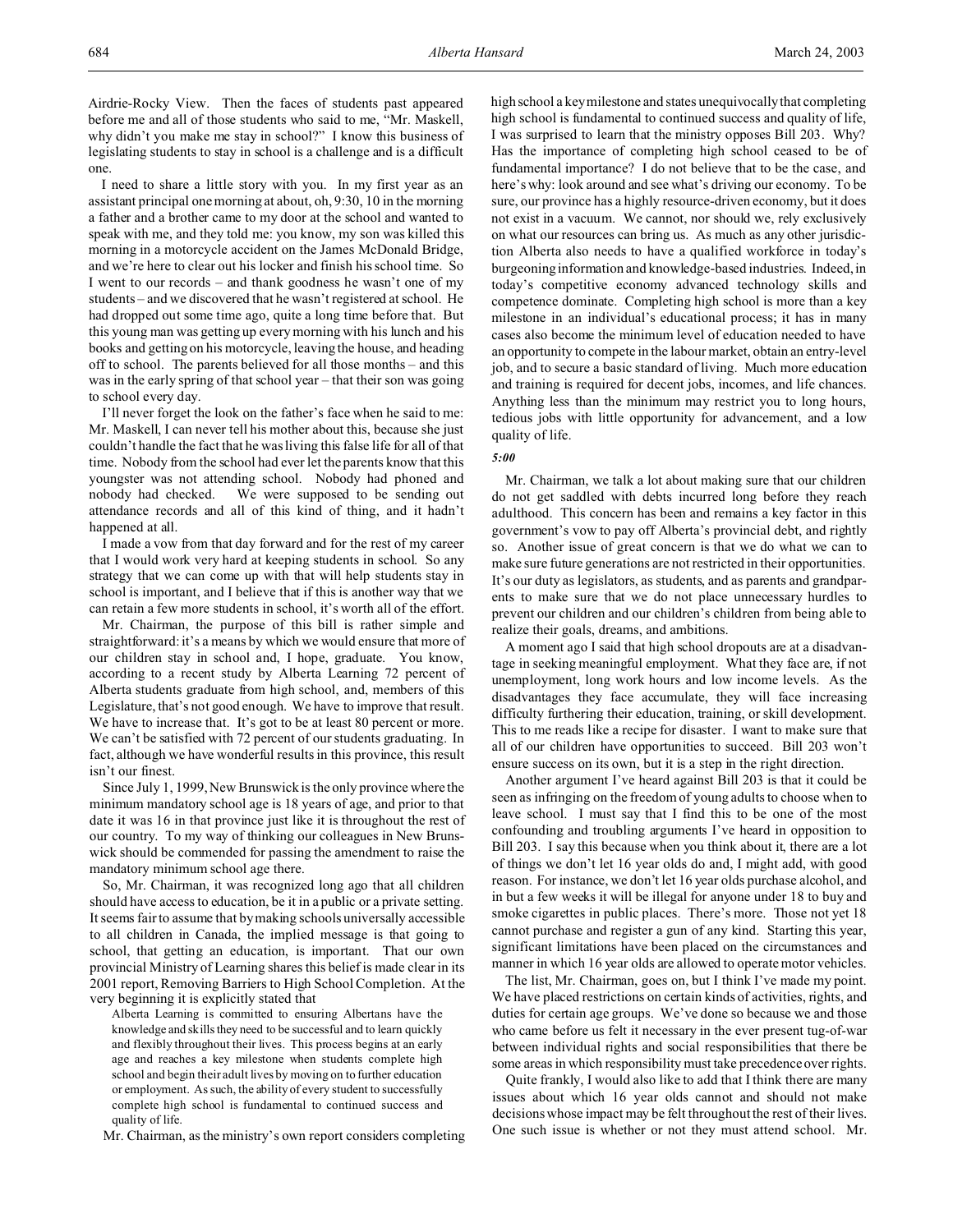Chairman, I think we need only recall our own adolescence and teenage years to know that teenagers do not always fully appreciate the scope or impact of the decisions they make, let alone the decisions others make. Adolescents are much more likely to give greater consideration to what they like rather than what is good for them. I realize this is a generalization, but I think that with time we gain the maturity and experience necessary to make informed decisions that aren't guided solely by what we enjoy doing but also by what we have to do whether we like it or not.

As children grow up and are expected to take on more and more responsibility for their own lives and their decisions, they tend to realize . . . [Mr. Maskell's speaking time expired] Well, I'm out of time.

Mr. Chairman, I urge all those in this Legislature to support this bill. Thank you.

**The Deputy Chair:** The hon. Member for Calgary-Fort.

**Mr. Cao:** Thank you, Mr. Chairman. It is an honour for me to join the debate in the Committee of the Whole on Bill 203, the School (Compulsory Attendance) Amendment Act, 2003, sponsored by the hon. Member for Little Bow. I would like to address what the drawbacks in section 2(a) may pose to Alberta high schools and explain why these risks are worth the rewards.

Mr. Chairman, I accept the fact that there are issues with Bill 203. First of all, there's a risk of students simply riding out an extra year. There is an assumption that 16 year olds who don't want to be in school are no different than the 17 year olds who miss their classes. It may also be possible that these students may do more harm than good to the atmosphere in a classroom. I think it's safe to say that students who don't care about their own education care even less about the education of their classmates. Finally, it may also be true that the students who cause disruptions will only cost money because schools finance their programs based on the government's per student funding formula.

We must acknowledge that there may be drawbacks to this bill. Increasing the mandatory age of attendance could be problematic, but we should also make sure that we do not abandon those students who may only need a stronger push to stay in school. I know from firsthand experience the importance of promoting education through whatever means necessary. Mr. Chairman, I had the pleasure of chairing the Athabasca Tribal Council's school review committee. I traveled to northern Alberta and heard about the significant barriers to learners in northern Alberta. The committee heard about the need for more parent involvement and more collaboration between parents and teachers to help improve the learning programs required for students, but the most common concern among all of the schools in the region was the need to improve student attendance.

Now, one could argue that funding education in the far north is expensive in the first place. The schools are located far away from any major centre, students are scattered throughout the region, and facilities are in need of improvement. But it is not our place to decide who qualifies for education funding. The goal of Alberta's learning system is to educate all of Alberta's youth regardless of where they live, their ethnic background, or their current level of education. The best way to address all of these issues was to ask them what they wanted. What did the student want to achieve? What does the school board want to achieve? Mr. Chairman, these same questions need to be answered by those students who have not bought into the importance of basic education. This bill helps families, schools, communities encourage students to stay in school. Most Albertans realize the importance of education and work hard to ensure that students reach their full potential.

Mr. Chairman, Bill 203 plays an important role in the push and pull of education. Government, parents, schools, and society push students to succeed and reach their goals. Students are pushed to go to school and get their high school diploma. Students are pushed to earn high marks and think seriously about postsecondary education. Many students are pushed to be eager, disciplined, and hardworking. Finally, students are pushed to balance life, work, and school pressures. On the other side of this schools pull students into classrooms by making education more attractive. Students are pulled into the world of work to attain independence. Students are also pulled into education with the thought of doors opening as a result of their commitment to education.

This Assembly heard members speak about the need to make education more appealing to students. I agree that the Department of Learning should always be on the lookout for new learning strategies and programs. Updating and tweaking the curriculum is the best way to keep students' interest, but there are others. There are other factors such as programs designed for specific students and proper facilities that contribute a great deal to help attract and retain students who have not fully bought into the importance of education. Learning opportunities that encourage meaningful employment such as job shadowing and more connections to work would help pull students into the classroom.

### *5:10*

I believe that Bill 203 also reflects the importance society places on education. The days of working a whole life with anything less than a high school diploma are gone. Sure; there may be certain professions that allow for a lower level of education in place of a good work ethic. There are many part-time jobs that do not require a high school diploma, but these jobs are hardly a career. The career opportunities available for adults without basic education are fewer in number.

The reality is that teenagers are not in the best position to decide their futures. Mr. Chairman, how can anyone know his or her full potential at such a young age? This is why the longer students spend in school the better. Young people must ask themselves what they want to do and where do they want to be. In other words, high school students must decide and define their success. Increasing the mandatory age of attendance to 17 will help those students who do not take their education seriously, but we all know it can be very difficult to force a teenager to do something they may not want to do. If these students spend an additional year in school and achieve anything, no matter how small, then Bill 203 has served its purpose.

Another aspect Bill 203 will address is the attendance boards, which many believe have failed to serve their purpose. These boards were designed to be an alternative to the immediate use of the courts to enforce compulsory attendance. It was thought that the court approach was not effective or appropriate in all cases. It focused on sanctions rather than remedies, and it did not try to get to the cause of nonattendance. However, the complex issues surrounding nonattendance are addressed easier through the school boards. The attendance boards are often viewed as a complicated process. Rather than urging students to stay in school, finding a resolution or applying sanctions are two other duties of the attendance boards that are a more effective result with the student, the school, and the guardian. Again, attendance boards only confuse the responsibility for attendance enforcement.

Mr. Chairman, I would like to refer back to the meeting with the Athabasca Tribal Council school review committee. Parents, teachers, tribal members did not mention the role or legitimacy of an attendance board because they were not considered part of the equation. My experience has proven to me that a local problem can